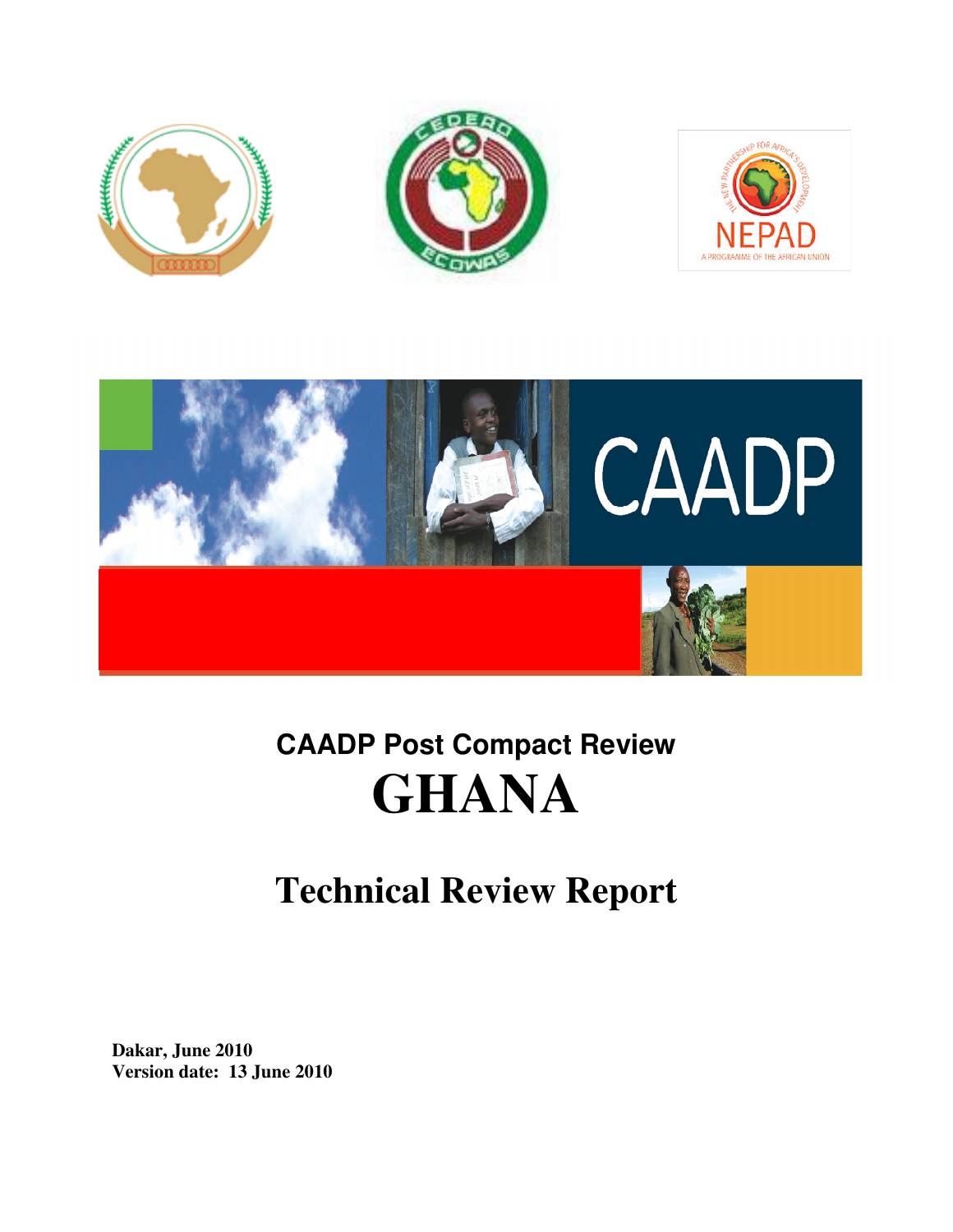#### **CAADP Techncial Review Report**

#### **Key findings for Ghana**

#### Dakar, June 2010

This document reports the findings of the CAADP Post-Compact Independent Technical Review for Ghana. The purpose of the review is to enhance the quality of agricultural development and increase effectiveness of domestic and foreign development assistance for agricultural growth, food security and reduction of hunger and poverty. The review is meant to ensure that every possible action is being taken to achieve the objectives and targets laid out in the plan and defined in the CAADP agenda. The review should be seen and approached as an exercise contributing to laying groundwork for successful implementation of the strategy approved at the compact roundtable and reflected in the compact and the national agriculture investment plan.

Ghana's Medium Term Agriculture Sector Investment Plan (METASIP) for 2009 to 2015 seeks to modernize agriculture culminating in a structurally transformed economy and evident in food security, employment opportunities and reduced poverty. Its strategic programmes include: food security and preparedness; increased growth in incomes; increased competitiveness and enhanced integration into domestic and international markets; sustainable management of land and environment; science and technology applied in food and agriculture development; and, improved institutional coordination.

As part of the broader CAADP agenda, the Economic Community of West African States (ECOWAS) developed an Agricultural Policy (ECOWAP), which was later adopted as a regional Compact for the Regional Economic Community. The process of developing the regional policy involved all stakeholders in the region to embrace the principle of inclusiveness. To translate this policy into action to implement CAADP in West Africa, strategies have been developed that lay the foundation for a regional investment plan and national agriculture and food security investment plans to implement the strategy.

The Comprehensive Africa Agricultural Programme (CAADP) represents a social transformation agenda with wide-reaching influence on development aid architecture and development planning. CAADP seeks to support African governments prepare quality strategies and investment plans, ensure enabling policy environments to implement the plans, and translate these plans into programmes that are efficient at stimulating growth and reducing poverty. The post compact technical review is a critical step in the operational implementation of the country compacts and investment plans.

Overall Ghana's investment plan is an ambitious agenda calling for agricultural GDP growth of at least 6% annually and government expenditure allocation of at least 10% from 2009 year to 2012 year (or 5 years) to achieve growth rates necessary to achieve the MDG1. Implementing this agenda will require the necessary enabling environment, capacities, services and partnerships.

The statement of the Technical Review Panel's findings and recommendations for improving implementation of Ghana's Plan are outlined below.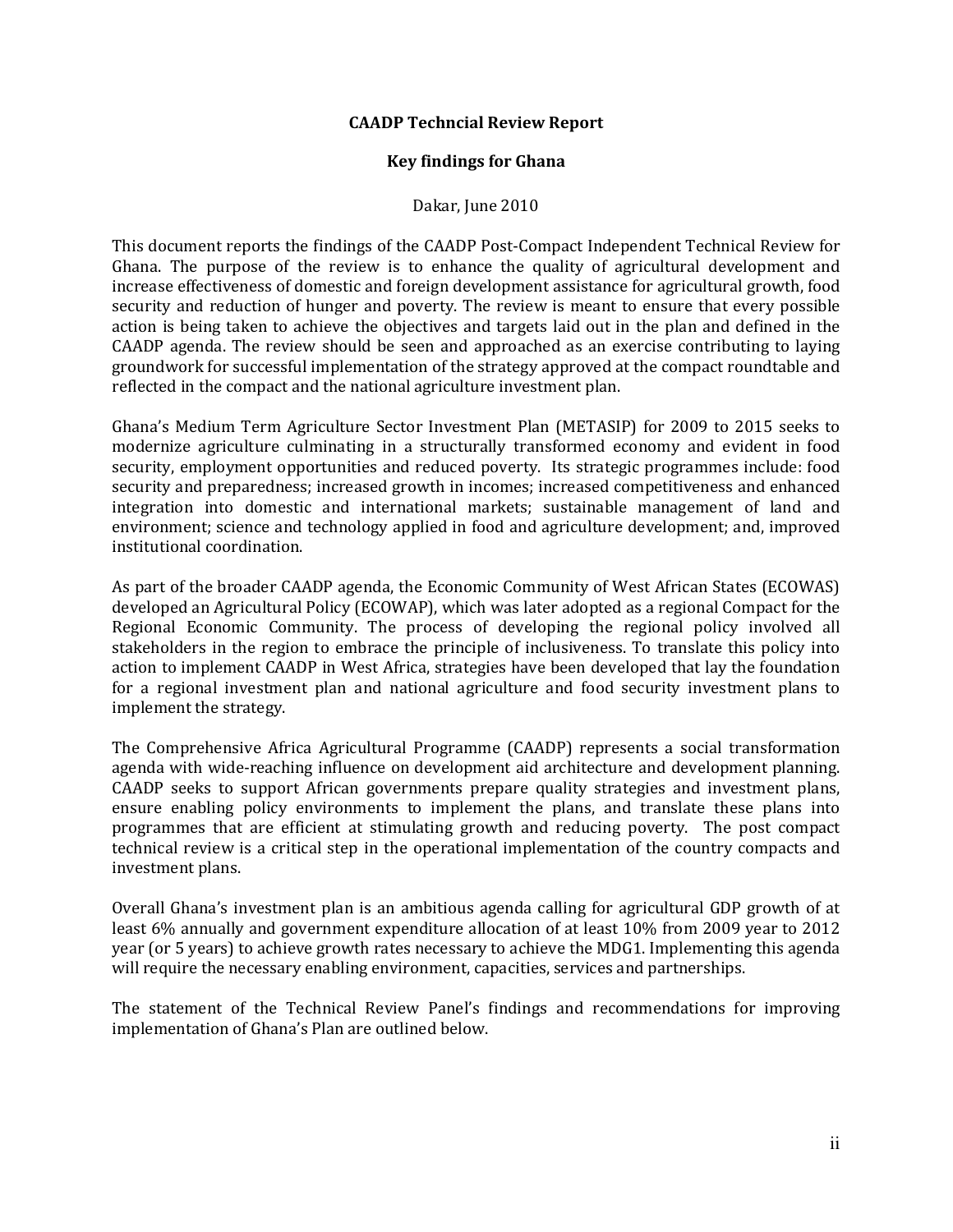#### **Component 1: Alignment with CAADP vision, principles and strategy elements**

Overall, the investment plan is ambitious and based on good analysis of current and future activities with aggressive programmes that will require significant mobilization of financing and continued attention to necessary policy reforms to maximize METASIP investments. Ghana's plan is in line with the ECOWAS/CAADP vision, values and principles. The development agenda for Ghana's METASIP is broad and comprehensive and covers most of the sub-sectors for agricultural development and food security. The development of the plan has been inclusive and consultative including meetings of stakeholders during the planning stage. The plan pays some attention to the M&E system and this is important.

Recommendations:

- A. Ghana is encouraged to continue on the current path towards revitalizing the agricultural sector and fully embrace evidence-based decision-making and planning and transparency;
- B. The portfolio of programmes proposed should go through a serious review of prioritization and alternatives options of "how" to achieve METASIP's proposed growth objectives;
- C. Ghana's consultative approach to inter-sectoral and inter-ministerial agricultural development needs to be continued throughout METASIP implementation;
- D. The roles of major players in implementation should be well defined. One of the key strategies is to shift to more inclusive partnering with the private sector and civil society;
- E. The plan should articulate how Ghana will strengthen policy to attract private investments as private sector participation remains pivotal to its agricultural development strategy; and
- F. Even though the M&E is explained, there will be need for the country to: (a) elaborate practical and cost-efficient modalities for an integrated M&E system; (b) ensure mechanisms and systems that the M&E is supporting functioning systems on transparency and accountability.

#### **Component 2: Consistency with long term growth and poverty reduction options**

Ghana is expected to become the first African country to reach the first Millennium Development Goal (MDG1) of halving poverty and hunger, and do so before the target year of 2015. This is expected even though the expected annual growth rate of 4.2% is significantly lower than the CAADP 6% target. The additional efforts under METASIP would move the country closer to its ambition of realizing middle income country status in the near future. Although all agricultural subsectors, with the exception of cereals (rice and maize) and palm oil, would grow slower than under the 6% CAADP scenario, there is no question that the METASIP sets out a strong growth agenda and its successful implementation would lead to important growth and poverty reduction outcomes for Ghana. However, the estimated cost of implementing investment activities under METASIP are substantially overestimated.

#### Recommendations:

A. Although the investment priorities and growth targets under METASIP seem justified by the above outcomes, there is justifiable concern that the programme's cost may be seriously overestimated. The strength of the country's recent growth and poverty reduction performance and the estimated additional growth that is required for it the achieve MIC status do not support such a rapid and considerable an expansion of agricultural sector funding as planned under METASIP. There is therefore a real case to be made for a systematic review of the costing of the programme as it moves towards implementation; and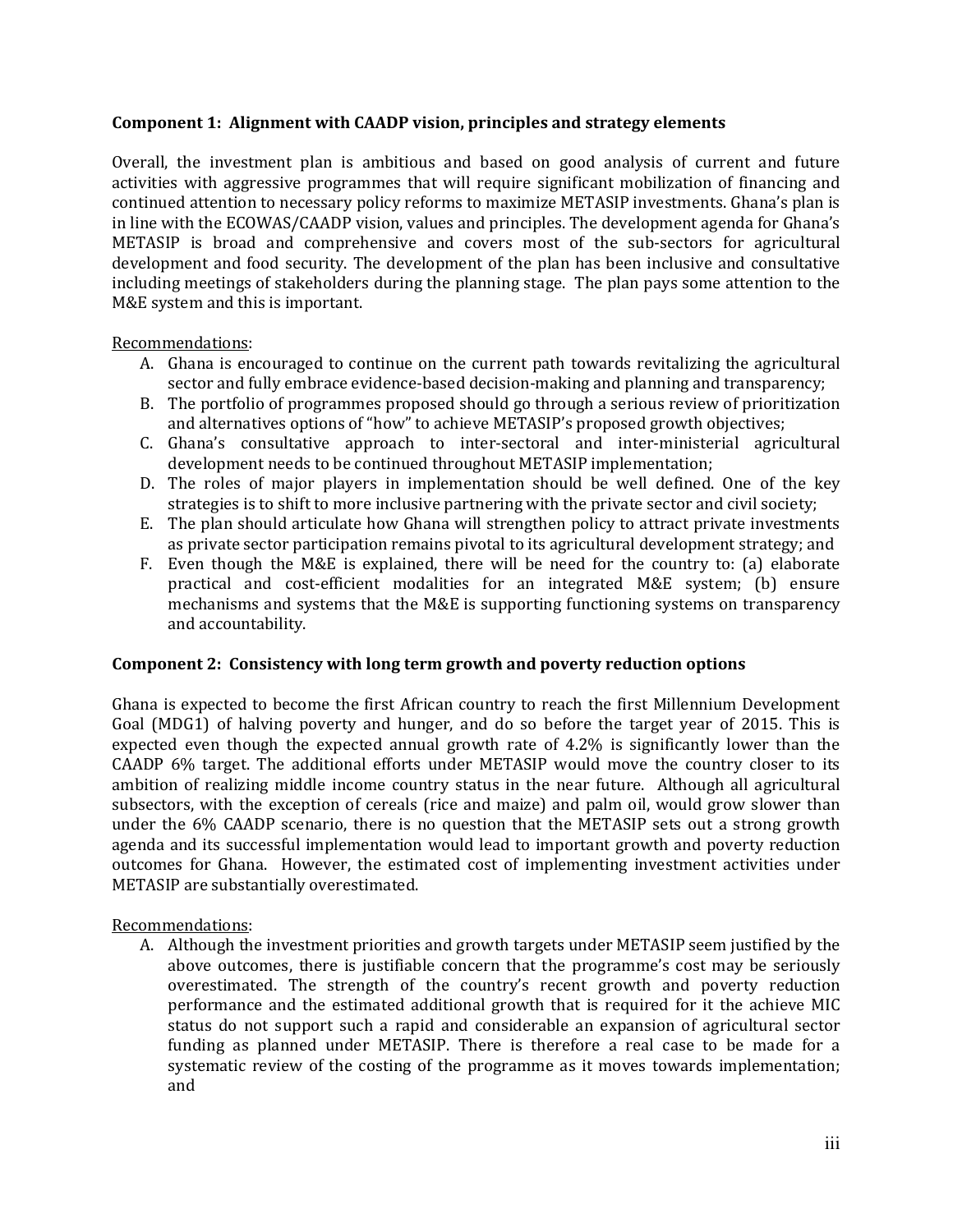B. Despite the large amount of resources to be allocated to the Northern part of the country, METASIP would still leave a huge gap between expected poverty rates in Northern Ghana and the rest of the country. In addition to specific measures to reduce vulnerability in the North, it is also recommended that the government define inequality targets as part of the M&E framework and its dialogue and review processes.

#### **Component 3: Adoption of best practices and inclusion of core Program elements**

The full review report sets out detailed technical recommendations on the programmes contained in Ghana's Medium Term Agriculture Sector Investment Plan with regard to the four Pillars of CAADP and related cross cutting issues.

By and large, the METASIP portfolio of programmes is comprehensive and is likely to stimulate agriculture-driven development with programmes specifically targeted at smallholders and the resource poor. The investment plan proposes actions related to land and water management, including low soil fertility, access to fertilizer, increased livestock and fish production, irrigation and water management. These programmes are deliberately aimed at addressing identified constraints and challenges facing the Ghanaian agricultural sector. The proposed interventions are expected to strengthen agricultural knowledge systems and widespread adoption by farmers. The proposed research areas support the need for improved technology and practices (including biotechnology) across the food value chain and including crops, livestock and fisheries. Increased livestock and fish production are clearly aimed at improving dietary intakes and incomes. However, increased livestock production may lead to land degradation if mitigation measures are not put in place. Climate change is not adequately addressed in the plan.

The plan's programmes include value chain development, financial market development and building capacity (human and infrastructure) that are likely to stimulate development of local markets for value adding for current, new and traditional products (including livestock and a well defined fisheries sector), to market the envisaged increased supply. The market development programmes focus on promoting import substitution and improving food security and nutrition. The majority of programmes are targeted at the vulnerable and resources poor to reduce poverty. Some elements of programmes include efforts to link smallholders value chains.

Ghana is congratulated on its progress towards reducing food insecurity. The Food Security and Emergency Preparedness Programme is well designed and shows clear analysis and understanding of the challenges and a clear plan of how these will be addressed. Careful linking of the various programmes is clear, ensuring that the poor and vulnerable are likely to benefit from production, off-farm activities and market linkages. However, the analysis in Component 2 shows that the distributional impact of the programme may be unequal and more attention needs to be focused on the northern part of the country. This is not articulated in the plan. Persistently high poverty in Northern Ghana suggest that additional measures would have to be put in place to fight vulnerability more vigorously in that part of the country.

M&E systems need to continue monitoring progress throughout the country to ensure responsive programming.

Recommendations:

A. The potential impacts of climate change need to be factored into the implementation of the plan in order to reduce risk and promote resilience with regard to production, water provision, food security and sustainable livelihoods;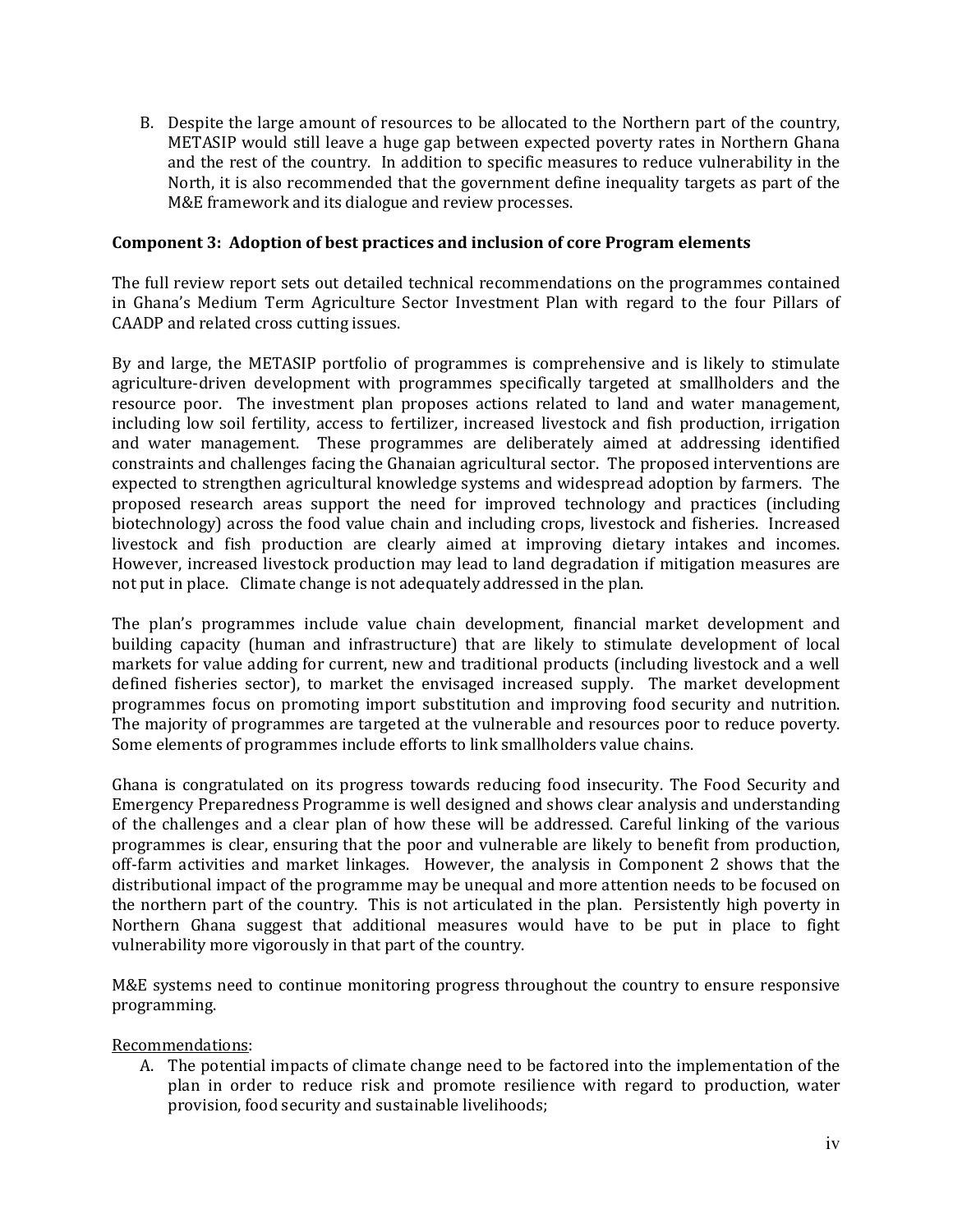- B. Land tenure and water rights policies need to anticipate agricultural growth and increased competition for land and water resources and pre-empt conflict through the establishment of the necessary legislative tools to prevent and manage conflict;
- C. Additional investment is required in electrification, water and telecommunications to maximize market opportunities;
- D. More action is required on trade harmonization and facilitation along development corridors and export markets;
- E. Government involvement in input, services and commercial agriculture are still extensive, while the expectations for private sector partnerships is not spelt out;
- F. Greater partnership between the Ministries of Agriculture and Health are required to ensure nutrition is addressed through the programmes and for monitoring and impact analysis;
- G. Social protection instruments should be considered as vehicles for improving resilience among vulnerable groups in sustainable ways, moving public expenditure away from reactionary emergency aid to more sustainable development to build sustainable livelihoods; and
- H. Research and capacity development (across all stakeholders from farmers to institutions of higher learning) to support increased production, marketing and food security are essential for efficient, sustained and sustainable production, water and irrigation management, marketing and food security. Considerable scaling up of capacity, information systems and research funding across all disciplines related to the plan (including nutrition and transdisciplinary facilitation) is required to support the implementation.

#### **Component 4: Alignment with country commitments**

The alignment of the plan with the country commitments is cardinal to successful implementation of the METASIP in Ghana. The section of the plan that describes how programmes and activities are prioritized and sequenced is not well articulated. There is lack of clarity on the level of interministerial coordination and a plan for coordination with other on-going programs supporting poverty reduction and food security which is critical to effective implementation. The plan also is weak on the description of steps to be taken to continue on a path of policy reform to enable private sector growth in agriculture, especially policy issues related to expanding regional trade. It is unclear if the prioritization of roads is consistent with the overall prioritization of all activities and if actions are prioritized for regional trade to add value to the country level efforts. The results framework needs to be further developed to include indicators for key outcomes and high level impacts, as well as a description of investments to improve capacities of the local entities to be responsible for the collect and analysis of data to support monitoring and reporting of METASIP implementation progress.

#### Recommendations:

- A. The plan should improve clarity on how programme implementation will be aligned with relevant collaborating/implementing agencies to ensure proper sequencing and coordination. The establishment of clear MOUs to specify roles and responsibilities for each party is important;
- B. METASIP needs to better map individual programmes and sub-programmes against compact commitments made by government as a result of the round table process, including the sector strategy and PRS, and captured in the compact. There should also be an overview of the analysis of strategic options reviewed to most efficiently achieve long term growth and poverty reduction targets;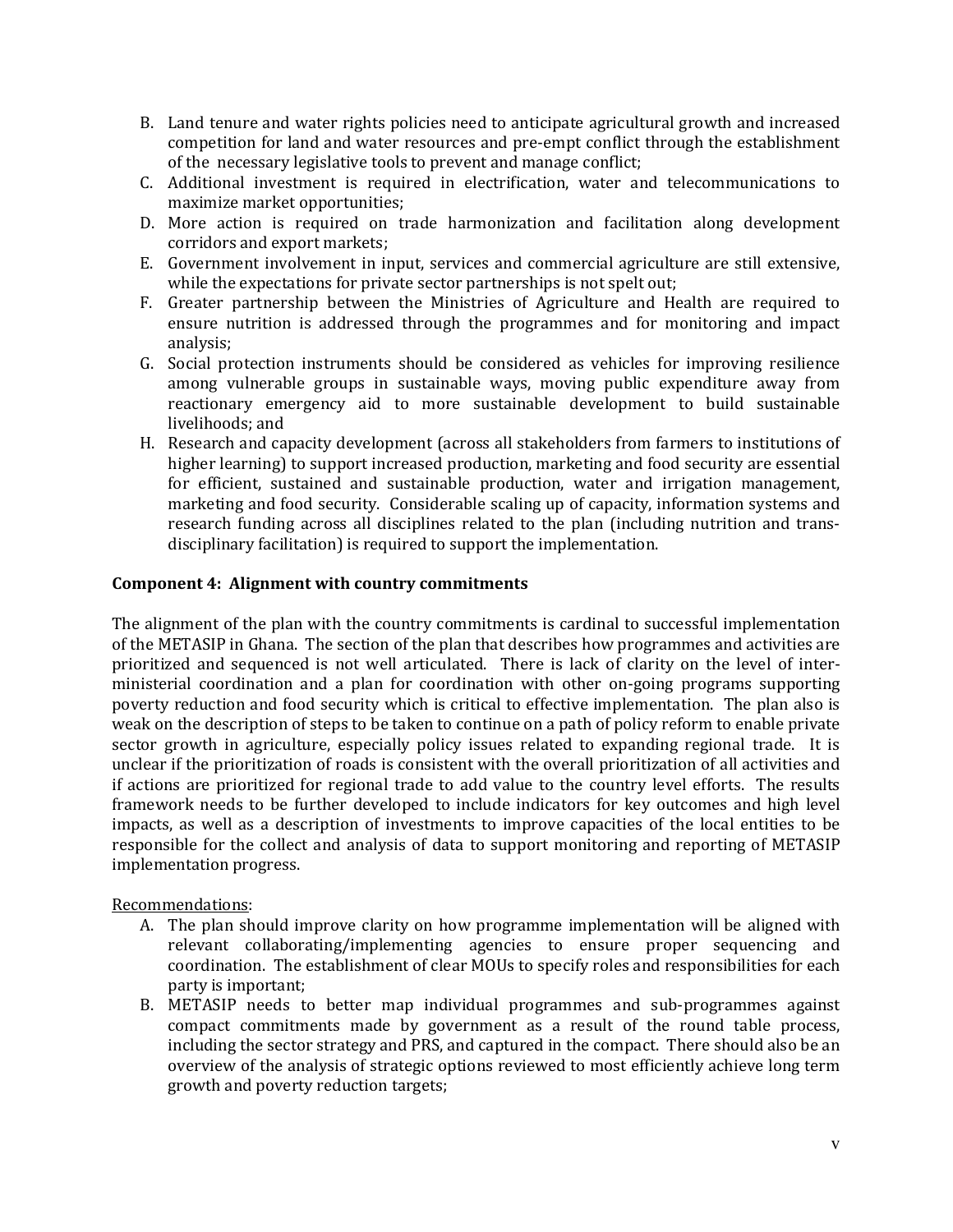- C. The plan does not clearly articulate the policy implications and outstanding policy issues implicit in changing the thrust of agriculture sector development. An assessment of the difficulty and time required to achieve the change and which entity is responsible for leading the change should be included in the plan;
- D. Given the strategic importance of regional trade and integration for long term growth, METASIP needs to show more explicitly, how the country intends to exploit the opportunities of regional trade, and what activities will be carried out to promote trade across border corridors and Analysis of the benefits and multiplier effects from regional cooperation is needed;
- E. The Plan should better describe how the investment plan builds on and interfaces with MiDA, EMQAP projects and the Savanna Development Project (Authority); and
- F. METASIP's section on overall monitoring and evaluation mechanisms needs to be strengthened. The importance of setting up an effective M&E system for the METASIP cannot be over emphasized. The plan should better describe how the M&E system will build upon existing capacity and how it intends to strengthen and utilize statistical information and geographical information systems to establish baselines from which progress will be tracked. The proposed results framework should be revisited and indicators chosen that will effectively track not only outputs but outcomes and higher level impacts. The country should use the ReSAKSS manual to refine the plan's results framework and set of indicators.

#### **Component 5: Operational Realism**

For the investment plan to be operational, the viability of implementation arrangements, institutional assessment, indicative financing, public sector expenditure review, public finance management capacity, risk management, financial and economic analysis, and estimate of investment by private sector should be considered. METASIP does not include an overview of the strengths and weaknesses of the institutions in the agriculture sector that will be responsible for implementing METASIP programmes. Regarding implementation arrangements, the plan does not state clearly composition and roles of committees (and individuals) nor describe the organizational set-up of a management unit and needed management capacity building needs to ensure effective METASIP implementation and coordination.

Given the magnitude of the METASIP budget proposed and its value beyond assessed public expenditure projections to meet MDG1, the Plan should describe how sector capacity and the economy as a whole will effectively absorb this large budget. The plan should how the Ministry of Finance is assisting in the financing review of METASIP and their support for increased public expenditure for agriculture, sector absorption capacity of increased expenditure and the impact of this spending on the economy.

Recommendations:

A. METASIP needs to include the results of a public financial management assessment that acknowledges adequate capacities exist within the main institutions identified to implement specific programs/sub-programmes of the investment plan. Systemic weaknesses or gaps in proposed implementing entities should be highlighted and a capacity building plan built into the investment or explanation of implementation options that are being considered such as inter-ministerial collaboration mechanisms and proposals to contract out service delivery;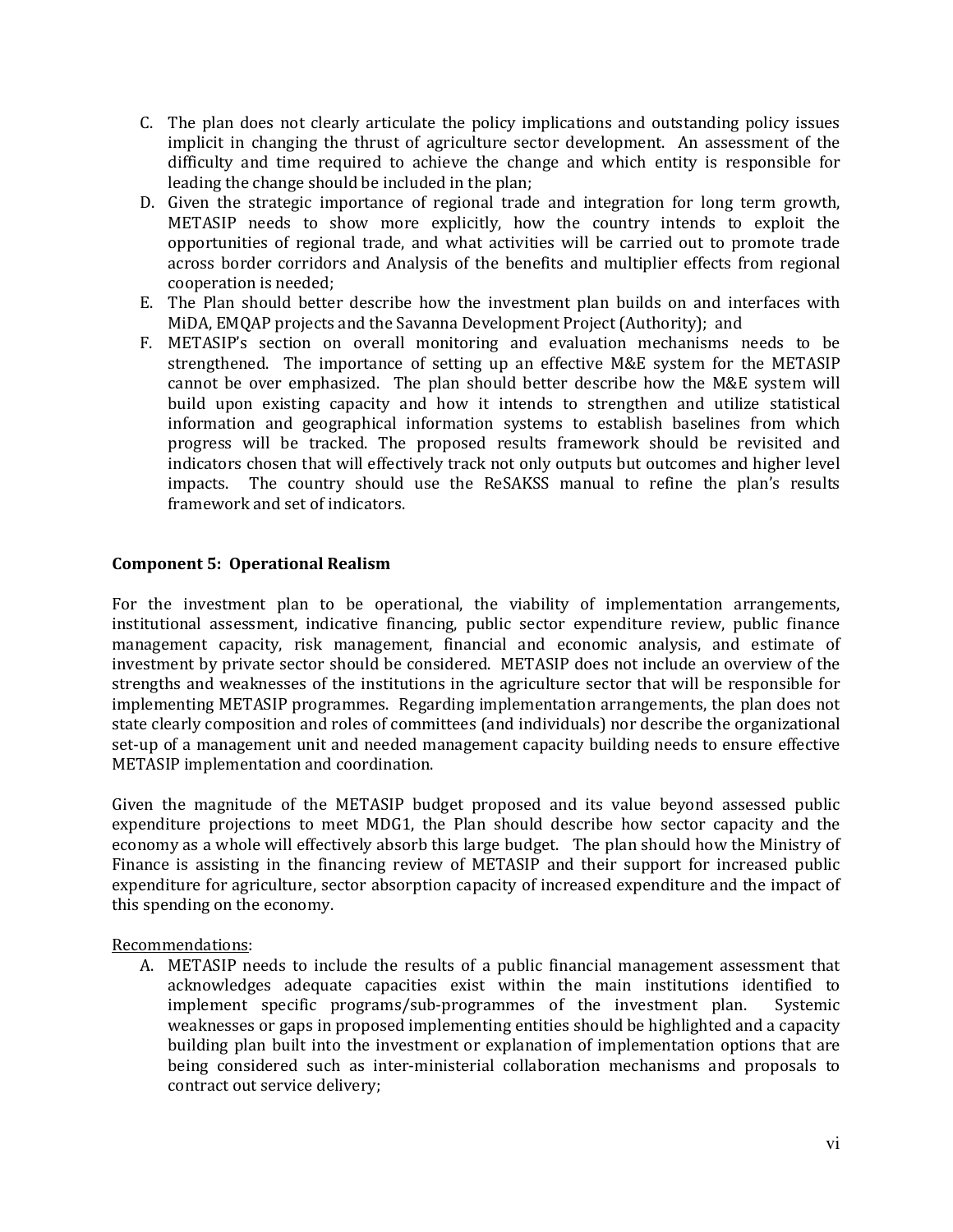- B. The plan needs to present a more detailed breakdown of incremental costs based on unit costs where available and estimates. The budgeting should link expenditures to outcome and outputs contained within a results or logical framework;
- C. METASIP needs to include a more exhaustive overview of incremental financing. A financing plan should present a breakdown of costs by capital and recurrent expenditure. The breakdown of existing expenditures and incremental expenditures should be as accurate as possible. The financing plan should be comprehensive so that it covers both onand off-budget financing sources, both core sector and related sector budgets, and traditional and non-traditional donors including potential private sector contributions. A clear financing gap should be presented. To the extent possible future commitments should be listed;
- D. In view of the ambitious scale of the investment plan relative to the financing gap, it would be prudent to introduce a prioritization into the investment plan using cost/benefit analysis tools as a means to prioritize investment areas;
- E. The country should undertake a beneficiary analysis of METASIP and results used to better provide a full description of programme beneficiary characteristics including overall numbers targeted, geographic locations, economic and social status. The results of a beneficiary analysis should also be used to assess potential programme impact, used as a baseline for monitoring and evaluation during implementation and used to undertake a cost benefit analysis; and
- F. The country needs to assess the financial and economic viability of proposed programmes within the investment plan. This action is essential to determine METASIP's potential impact at the beneficiary, community and macro-economic level. The plan should include an overall programme rate-of-return Also if possible, the country is encouraged to undertake financial and economic analysis of specific programme components and use this programme level analysis to assist with prioritization of program investments.

#### **A "Road Map" towards CIP Refinement and Readiness for Effective Implementation**

Taking these recommendations forward will require a well coordinated effort between the country and the development community to help advance the plan. We are providing a road map that is intended to help bring clarity to the next steps including actions, timelines and responsibilities for addressing the key outstanding issues for the investment plan, capacity building needs to prepare for implementation, further project design and integration of best practices into project approaches and a financing strategy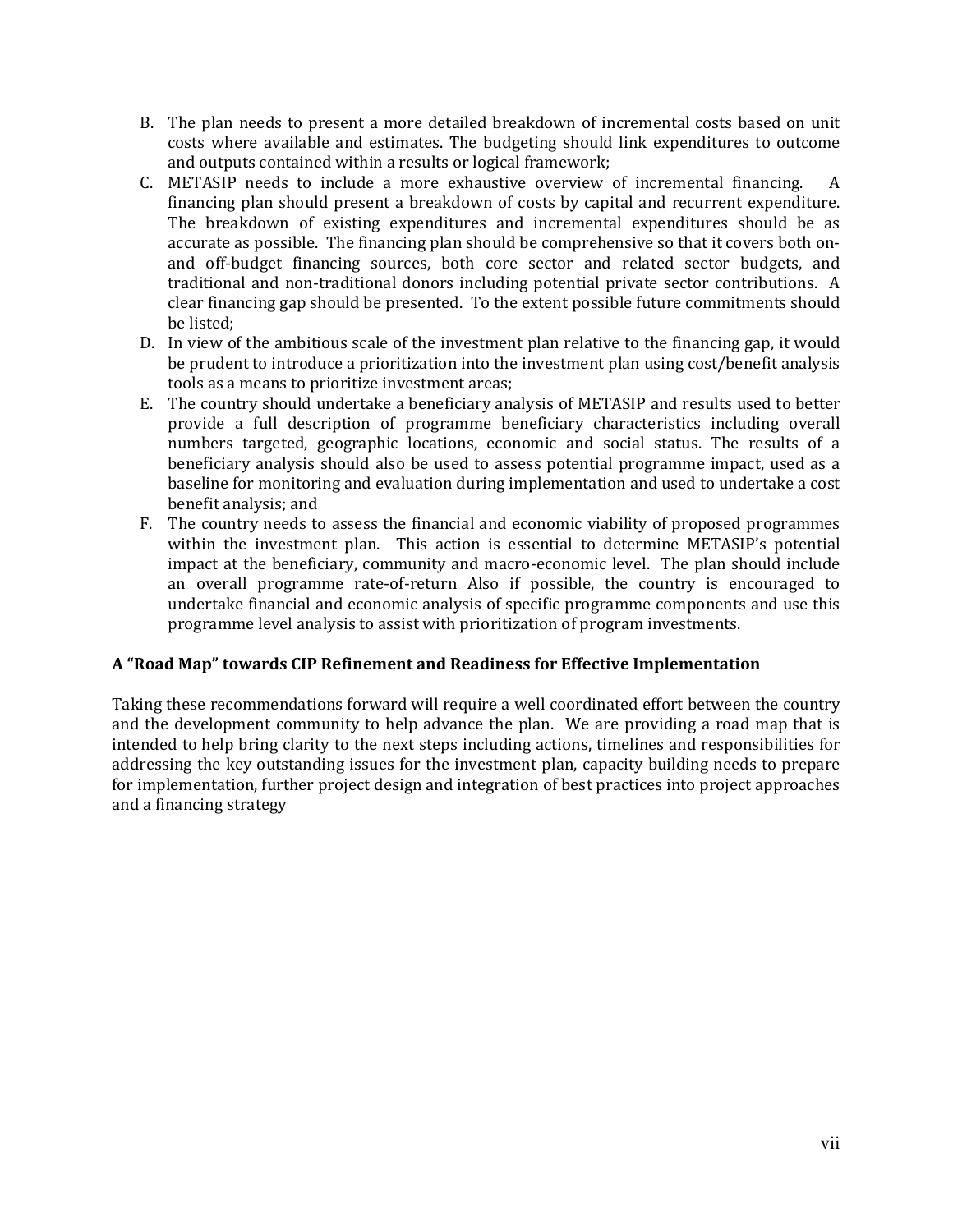# **Contents**

| 2.                                                                                  |  |
|-------------------------------------------------------------------------------------|--|
| 3.                                                                                  |  |
|                                                                                     |  |
| Component 1: Alignment with CAADP vision, principles and strategy elements 8        |  |
| Component 2: Consistency with long terms growth and poverty reduction options  10   |  |
| Component 3: Adoption of best practices and inclusion of core programme elements 15 |  |
|                                                                                     |  |
|                                                                                     |  |
|                                                                                     |  |
| Annexure 2: ECOWAS's 13 points from Cotonou for investment plans33                  |  |
|                                                                                     |  |
|                                                                                     |  |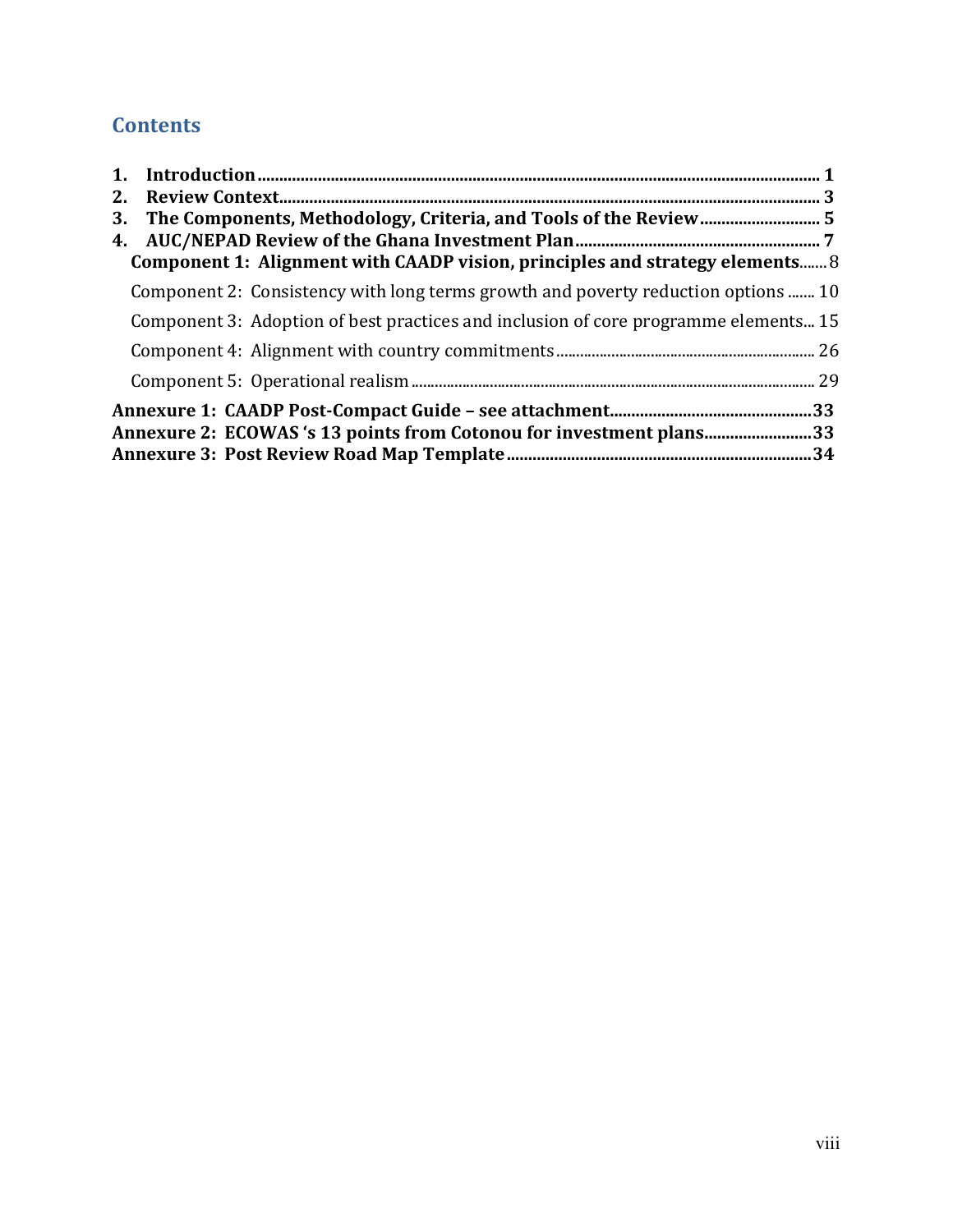# **1. Introduction**

This report documents the findings of the AUC/NEPAD review of Ghana's Medium Term Agriculture Sector Investment Plan (METASIP) for. The report focuses on the degree of alignment with CAADP principles and frameworks (CAADP Framework and Guide, Pillar Frameworks and the proposed Measurement and Evaluation Framework), implementation modalities (institutions, implementation, policy), and suggests ways of strengthening elements that could contribute more strongly to attaining the CAADP goals and outcomes in Ghana.

Ghana's Medium Term Agriculture Sector Investment Plan (METASIP) outlines the financial aspects of the METASIP, and so provides the road map towards achieving the vision for the agricultural sector. The METASIP is a comprehensive medium-term investment plan, which outlines and costs the activities necessary in order for Ghana to achieve at least 6-8% growth in the agricultural sector, slightly above the target set by NEPAD's CAADP initiative, which is necessary to stimulate the type of growth needed to transform Ghana's rural areas and to significantly reduce poverty levels.

The Investment Plan (IP) has six (6) strategic programs:

- (i) Food security and emergency preparedness. Sub-activities include:
	- Productivity Improvement, mainly of staple crops (maize, cassava, rice, yam and cowpea);
	- Support to Improve Nutrition, through nutrition education and advocacy and food fortification;
	- Support for Diversification of Livelihood Options for the Poor with Off-farm Activities Linked to Agriculture;
	- Food Storage and Distribution to reduce post-harvest losses including capacity building of producers in better harvesting, transportation and storage methods, introduction of grading methods and linkages between producers and markets;
	- Early Warning Systems and Emergency Preparedness;
	- Irrigation and water management; and
	- Mechanisation services, expand services to include planting, cultivation, harvesting and primary processing.

(ii) Increased Growth in Incomes. Sub-activities include:

- Promotion of cash crop, livestock and fisheries production for income in all ecological zones;
- Development of new products;
- Development of pilot value chains for one selected commodity in each ecological zone;
- Intensification of FBOs and out-grower concept;
- Development of rural infrastructure; and
- Support to urban and peri-urban agriculture.

(iii)Increased Competitiveness and Enhanced Integration into Domestic and International Markets. Sub-activities include:

- Marketing of Ghanaian produce in domestic markets, mainly staple crops produced by small holder farmers; and
- Export marketing of Ghanaian non-traditional agriculture commodities produced by small-holder farmers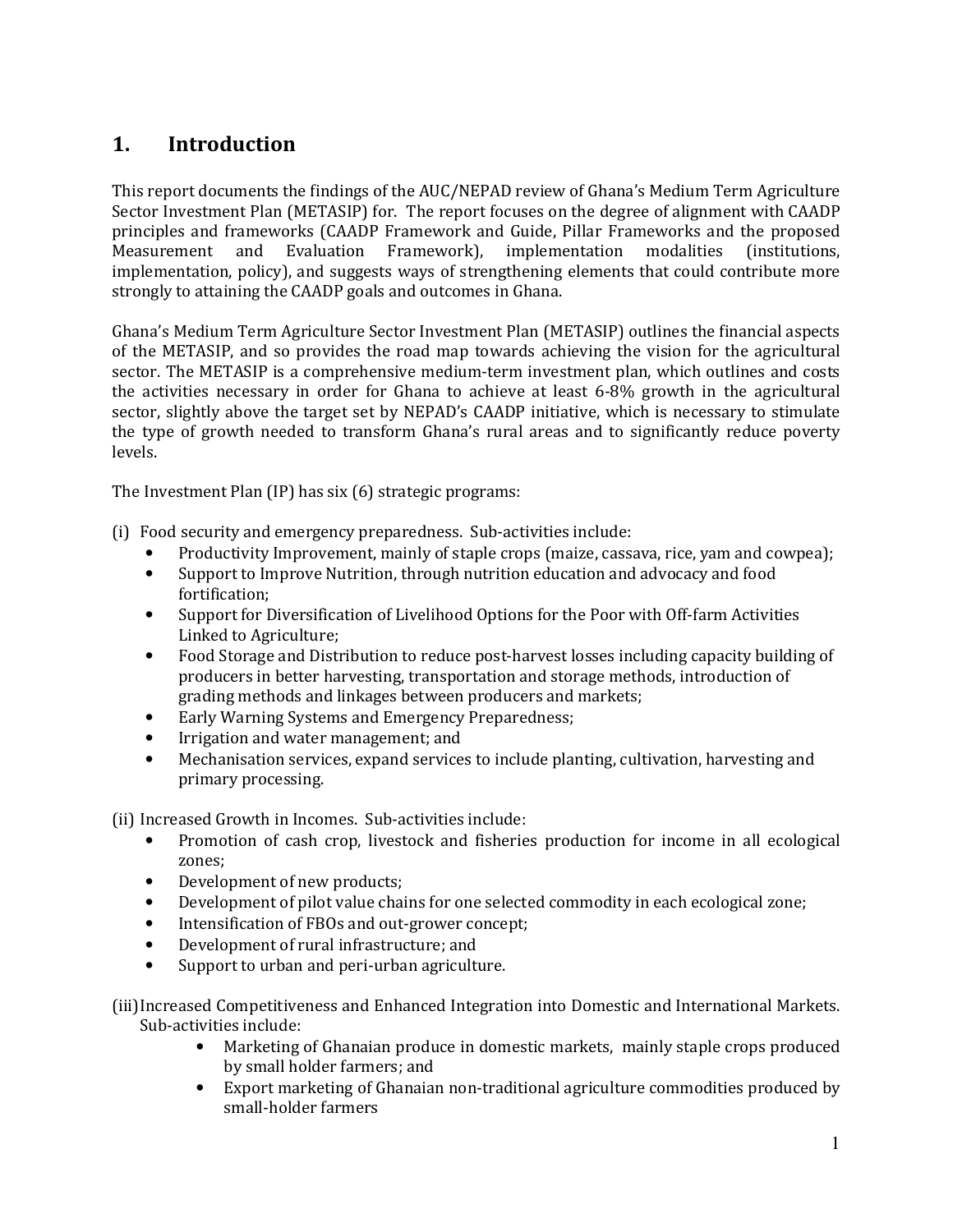(iv)Sustainable management of land and environment. Sub-activities include:

- Improve policies and regulations to support sustainable land management at all levels;
- Improve institutional capacity at all levels within the food and agriculture sector to promote sustainable land management;
- Improve technology dissemination and adoption for scaling-up sustainable land management;
- Improve technical capacity at all levels to promote and disseminate climate change and mitigation processes and sustainable land management technologies;
- Improve sustainable land management knowledge-base to support policy and investment decision-making ; and
- Establish effective, efficient and motivating incentive systems for sustainable land management.
- (v) Science and technology applied in food and agricultural development. Sub-activities include:
	- Uptake of technology along the value chain and application of biotechnology in agriculture; and
	- Agricultural research funding and management of agricultural research information;

(vi)Improved institutional coordination. Sub-activities include:

- Institutional strengthening, capacity building for planning, policy analysis and M&E at national, regional and district levels; and
- Intra-ministerial coordination, establishment of a joint platform for collaboration between MOFA and other MDA's;
- Partnership with private sector and civil society; and
- Coordination with Development Partners.

The Comprehensive Africa Agricultural Programme (CAADP) was endorsed by the African Heads of State at the Maputo Summit in 2003 as a strategy to transform African agriculture and address poverty and food insecurity in sustainable ways. CAADP represents a new era in international development and is transforming not only the largely neglected agricultural sector but creating innovative and unique development partnerships. The comprehensive and inclusive agenda has seen an unprecedented involvement of:

- (i) Inter-Ministerial formulation of inter-sectoral strategies and investment plans that are country-driven and country-owned;
- (ii) The private sector, civil society, and farmers' organizations in identifying the priorities for agriculture-driven growth;
- (iii) Technical expertise across the continent in establishing policy frameworks, implementation guides and tools that provide a sound base and guide for evidence-based planning; and
- (iv) Development Partners and Bilateral Agencies in common dialogue and planning.

Today CAADP represents a social transformation agenda with wide-reaching influence on the transformation of development aid architecture and development planning. CAADP provides numerous opportunities for value addition, offering support in the development of comprehensive agriculture investment plans and monitoring and evaluation systems; independent political, technical and financial review of investment plans; peer review; and capacity development.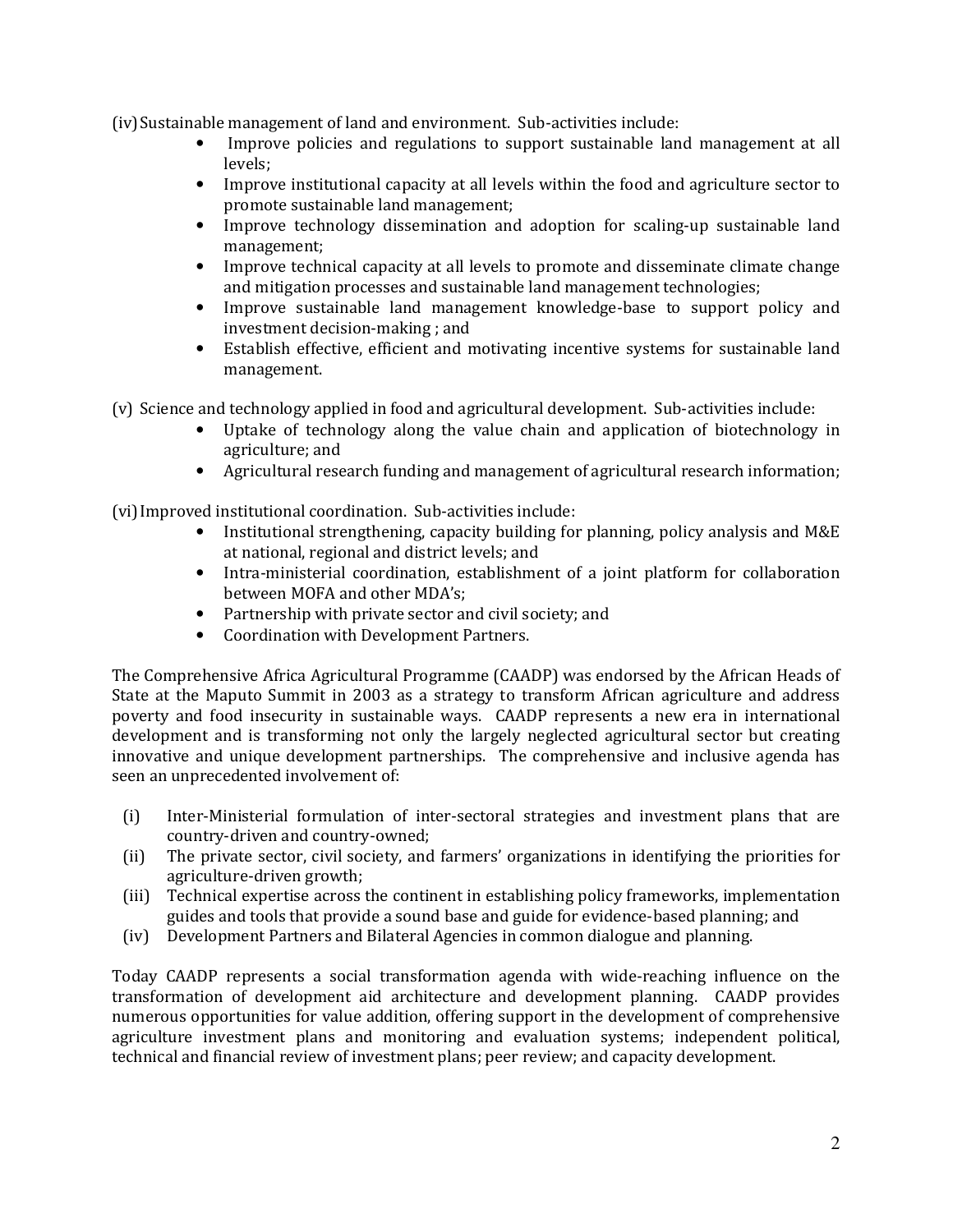CAADP is gaining momentum, creating positive peer pressure among African governments to prepare quality strategies, translated into investment plans; ensure enabling policy environments to implement the plans; and translate these plans into programmes that are efficient at stimulating growth and reducing poverty. As a result of a process involving all stakeholders in the region, the Economic Community of West African States (ECOWAS) developed an Agricultural Policy (ECOWAP) as the means of implementing CAADP in West Africa. The ECOWAP was adopted on 19th January 2005 in Accra by the Heads of State and governments of the region. The ECOWAP is based on a vision to build "a modern and sustainable agriculture, founded on effective and efficient family farms and the promotion of agricultural enterprises through private sector involvement. It aims at ensuring that agriculture is not only productive and competitive within markets in the Community and internationally, but also guarantees food security and serves as a source of decent income for its operators".

ECOWAS's Regional Agricultural Investment Programme (RAIPs) and National Agricultural Investment Programmes (NAIPs) focus on six thematic areas that combine three ECOWAP thematic areas and the four CAADP Pillars:

- (i) improved water management;
- (ii) sustainable farm development;
- (iii) improved management of the other natural resources;
- (iv) development of agricultural chains and market promotion;
- (v) institution building; and
- (vi) reduction of food insecurity.

The outcomes of these plans have been validated and the modalities governing their implementation are contained in the Compact among technical and financial partners, civil society stakeholders and socio-professional farmers' organizations signed at national conferences on the financing of agriculture.

This report documents the findings of the AUC-NEPAD review of Ghana's National Agriculture and Food Security Investment Plan (NAIP). The report focuses on the degree of alignment with CAADP principles and frameworks as contained in the broader CAADP Guide and Pillar Framework documents. The review commends the efforts of the Government of Ghana putting in place a comprehensive plan to respond to poverty, hunger and nutritional demands for her own people in the context of CAADP. The review proposes areas for strengthening of the NAIP so as to contribute more strongly to attaining the CAADP goals and outcomes in the country. The core questions asked in reviewing the plan are found in the CAADP Implementation Guide, Post Compact review Guide, and Inter-pillar guide for CAADP implementation that is informed by the more detailed Pillar Frameworks and Companion Document on Livestock, Fisheries and Forestry, among others.

## **2. Review Context**

ECOWAS and its member countries have taken a strong leadership role in advancing the Comprehensive Africa Agriculture Development Program (CAADP), an initiative of the New Partnership for Africa's Development (NEPAD), which is a program of the African Union. Twelve of the fifteen ECOWAS member states, plus the ECOWAS regional economic community itself, have signed their compacts. Through these compacts, member States commit to scale up and work towards attaining or surpassing 10% of their national budget for agricultural development to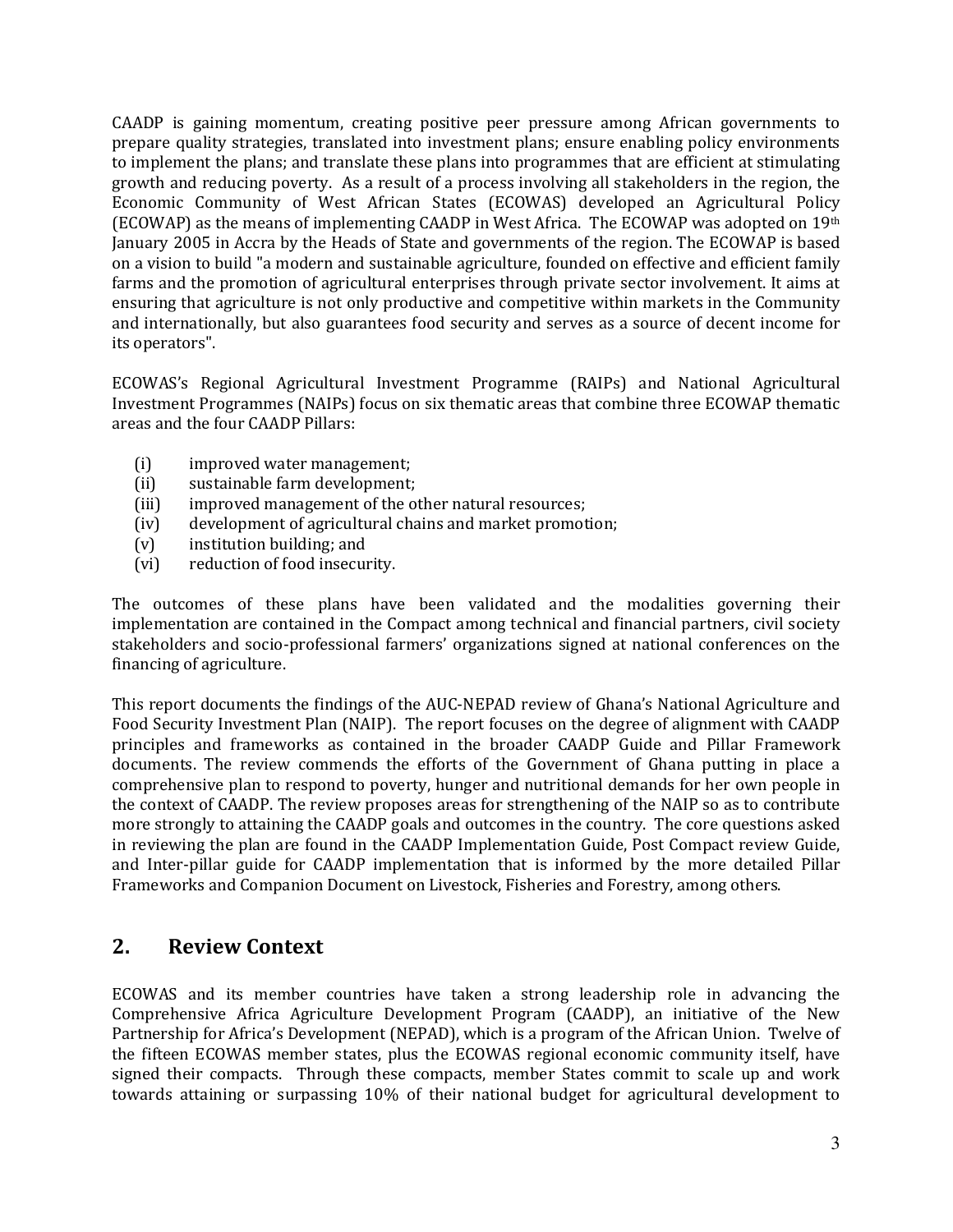establish an enabling environment to attain a minimum of 6% annual agricultural sector growth and reduce hunger and poverty.

Following the signing of their strategies, countries have developed their CAADP country investment plans. The investment plans then undergo technical review led by the African Union Commission, the NEPAD Planning and Coordinating Agency (NPCA), REC and CAADP Pillar Institutions. This post-compact technical review is a critical step in the operational implementation of the country strategies and investment plans. The primary objective is collectively to evaluate for:

- (i) the likelihood for the investment programs to realize the growth and poverty reduction prospects laid out in the different strategy scenarios carried out for the roundtable and summarized in the different roundtable brochures;
- (ii) the use of best practices and other technical guidance in the pillar framework documents in designing the above investment programs to increase efficiency;
- (iii) the technical realism (alignment of resources with results) and adequacy of institutional arrangements of the programs;
- (iv) the integration of CAADP principles of inclusive review and dialogue;
- (v) the consistency with budgetary and development assistance commitments and principles agreed in the compact;
- (vi) adequacy of institutional arrangements for effective and efficient "delivery" including information and knowledge support, M&E and on-going evaluation and learning;
- (vii) coherence and/or consistency between policies, implementation arrangements and delivery mechanisms and investments areas, priorities or programme objectives;
- (viii) appropriateness and feasibility of the indicators for impact and system or capacity improvement and accountability; and
- (ix) extent and quality of dialogue, (peer) review and mutual accountability system potential to contribute and link to regional integration objectives.

The purpose of the technical review is to enhance the quality of agricultural development and increase effectiveness of domestic and foreign development assistance for agricultural growth, food security and reduction of hunger and poverty. It is to help ensure that every possible action is being taken to achieve the objectives and targets laid out in the plan and defined in the CAADP agenda will be met. The review should be seen and approached as an exercise to lay the groundwork for successful implementation of the strategy approved at the compact roundtable and reflected in the compact and NAIP.

As key outcomes of the Business Meeting, there should be clear set of concrete implementable actions to:

- (i) immediately mobilize the required expertise, capacities, and partnerships for immediate on-the-ground implementation;
- (ii) establishing a mechanism to facilitate joint donor commitment to financing and thereby release the resources required to meet the funding needs of the plans within a reasonable time;
- (iii) streamlining of review and appraisal processes and standards to speed up individual donor processing; and
- (iv) establish the knowledge systems for an inclusive review, M&E, mutual accountability, learning and impact assessment including on-going consultations and dialogue to enhance implementation as well as development and design of new programmes.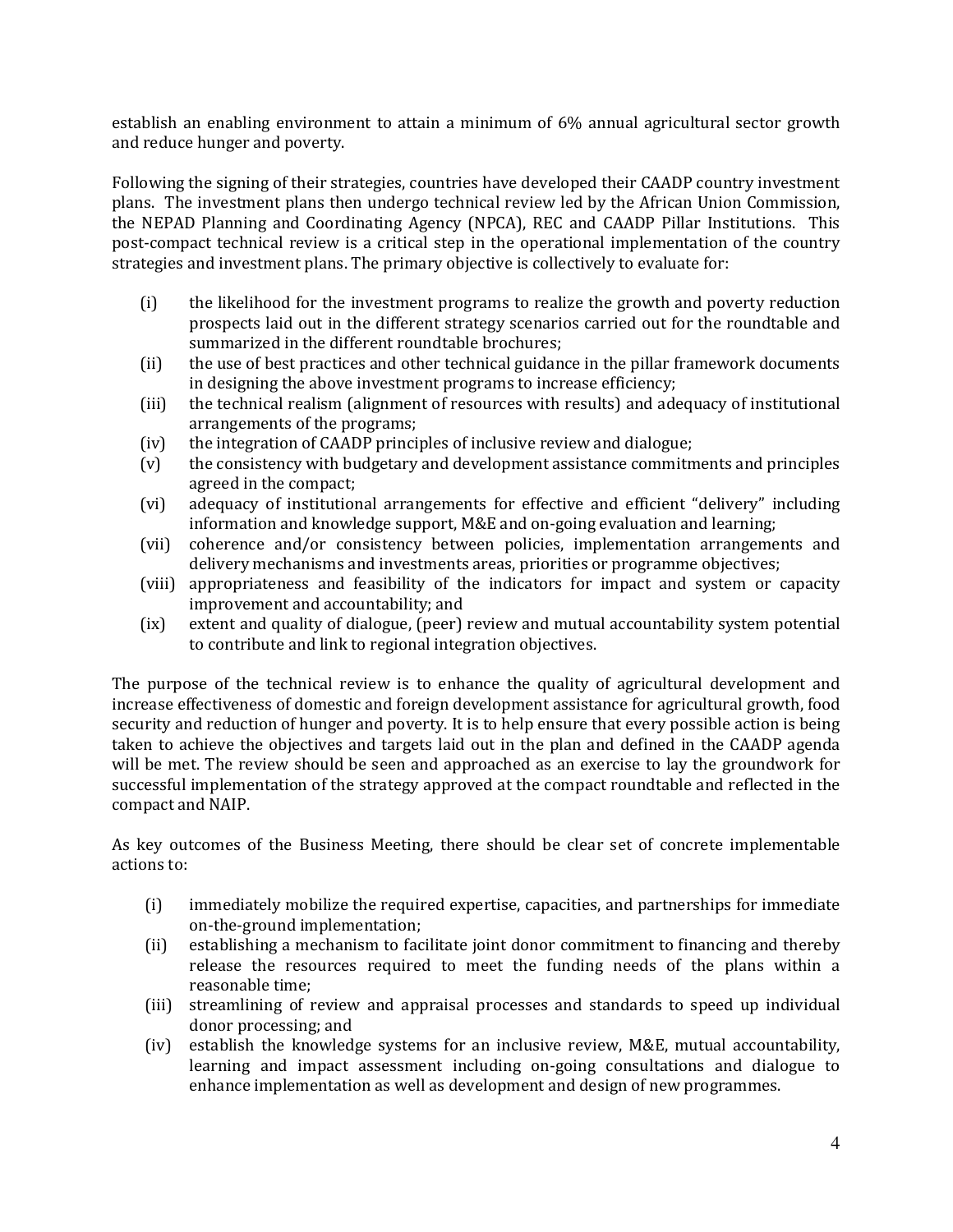Once reviewed and adjusted, the investment plans are presented to the international community at a Business Meeting for endorsement and mobilising of resources for financing the funding gaps. As CAADP is the continentally agreed-on benchmark for quality investment strategies, existing and new development partners, the private sector, and emerging funding architectures respect the recommendations and endorsements of CAADP.

Under the leadership of the Country Teams, the investment plans and related programmes will be implemented along with:

- (i) detailed project design and costing;
- (ii) establishment or strengthening of monitoring and evaluation systems;
- (iii) building the necessary capacity for implementation;
- (iv) policy change to ensure an enabling environment;
- (v) establishment or strengthening of the necessary institutional elements for an enabling environment; and
- (vi) alignment of long-term reforms in related other agricultural strategies, Poverty Reduction Strategies, SWAPs and related sector programmes.

## **3. The Components, Methodology, Criteria, and Tools of the Review**

The basic approach of the review consists of assessing proposed actions and outcomes in the programmes against CAADP principles and country specific targets, objectives, practices, and approaches defined and agreed in the country CAADP compact. The criteria are measures of the consistency or lack thereof of the programs with the above indicators. The main components and tools for the review include the following:

- (i) Alignment with the NEPAD-CAADP principles, values and targets: The CAADP Implementation Guide setting out the vision, principles, core strategy elements, and impact expectations;
- (ii) Coherence and consistency with long-term growth and poverty reduction objectives and targets: The roundtable brochures and technical background documents defining the long-term agricultural productivity, growth, and trade performance, and the related poverty outcomes;
- (iii) Embodiment of technical best practices and CAADP priority areas/issues: The Pillar Framework Documents laying out the key strategic issues, core program elements, and best practices;
- (iv) Operational quality and implementation readiness and alignment with compact commitments: The CAADP compact specifying the policy, budgetary, development assistance, review, and dialogue commitments;
- (v) Detailed investment programs showing inputs, outputs, outcomes, and institutional arrangements;
- (vi) The donor coordination guidelines for CAADP support at a country level outlining modalities for engagement between local development partner agencies, government and other stakeholders

The review is conducted along five broader components, namely: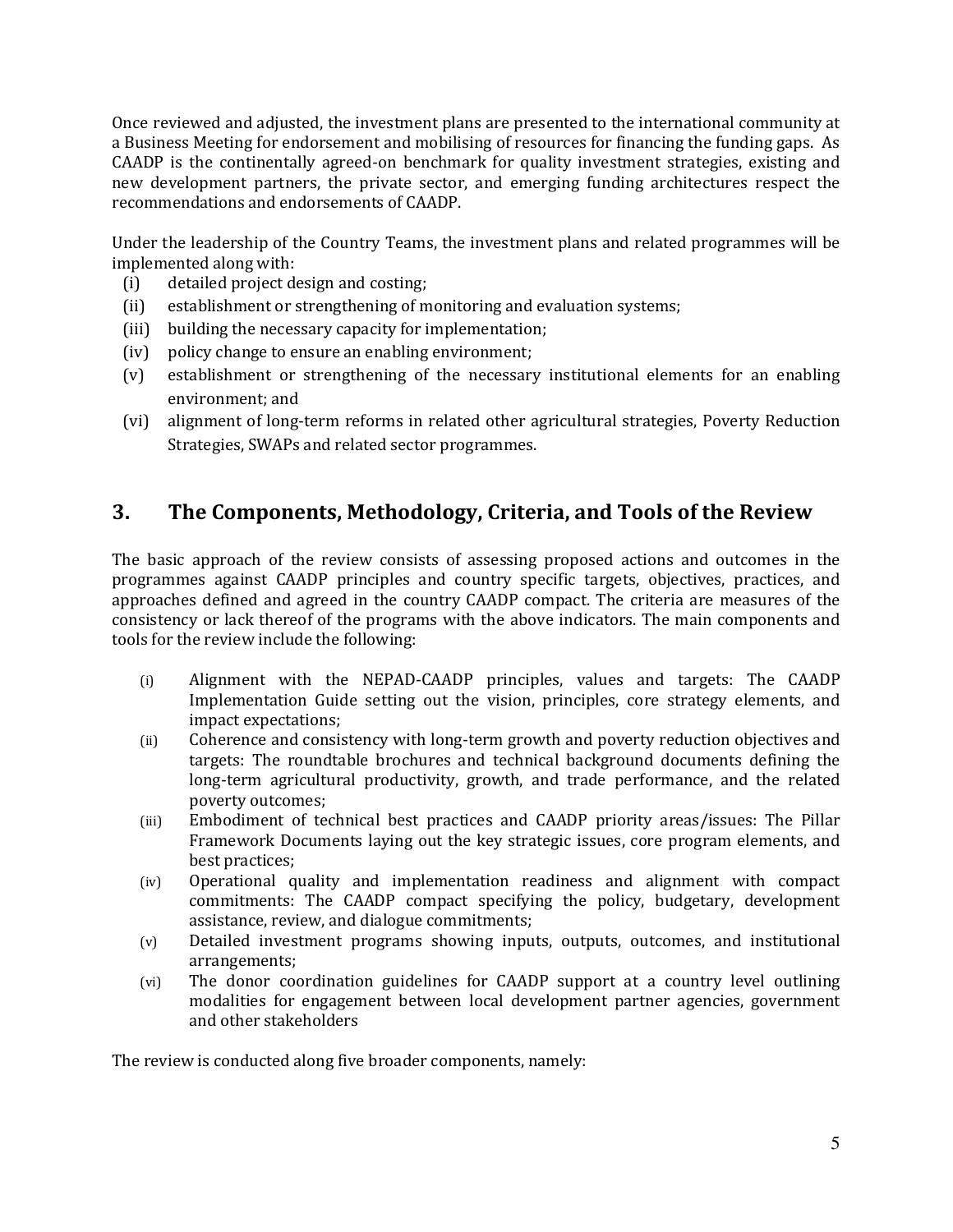**Component 1** reviews alignment with CAADP vision, principles, and strategy elements to ensure that all key vision elements, principles, and strategy core elements, as defined in Annex I of the CAADP Post Compact Guide are reflected in the country's programs and, where there are gaps, to help identify these in order to ensure full alignment.

*Tool: CAADP Implementation Guide*

**Component 2** looks at the consistency of the investment plan and the potential impact on long term growth and poverty reduction options. This section evaluates whether:

- (i) the overall growth targets that are specified or implied in the plans, in general, and
- (ii) the changes in individual sub-sectors and related targets, in particular, diverge from the sector-wide performance and poverty reduction outcomes underlying the long term strategic scenarios. For instance, each of these scenarios is linked to required changes in sub-sector growth rates, trade performance, overall public expenditure levels, and assumptions about the efficiency of sector policies.

This component also presents a comparative country profile, based on the nearly two dozen CAADP indicators being tracked by ReSAKSS for all African countries, to show the current standing of each country with respect to its peers, and thereby identify gaps to be bridged. *Tools: Brochures, technical background documents, investment program documents*

**Component 3** seeks to establish whether the investment plan includes the adoption of best practices and inclusion of core program elements. The aim of this assessment is to find out where clearer definition and understanding of the strategic issues is required and where better integration of best practices can help improve the design of the plans and maximize benefits of growth. The CAADP Post Compact Guide Annexes II to IV present a set of specific guides and tools, prepared by the Pillar lead institutions as part of the Pillar framework documents, which provide criteria and step-by-step approaches to designing high quality plans.

*Tool: Pillar Framework Documents and Pillar Implementation Guides and Tools*

**Component 4** focuses on alignment with compact commitments and its objective is to agree on: (i) a joint action plan to meet the policy, budgetary, and assistance commitments and (ii) identify and confirm modalities for mutual review, including dialogue fora and supporting knowledge systems to track and report on such commitments.

*Tools: CAADP Compact, Brochure 5, and Donor Guidelines for CAADP support at country level*

**Component 5** reviews the operational realism of investment programs and seeks to verify and confirm the adequacy of the content, cost and institutional arrangements, and where necessary, to identify the operational and design improvement to be carried out to ensure successful implementation. The task in this section is to verify the extent to which the key elements and features listed in Table 1 of the CAADP Post Compact Review Guide are reflected in the investment plans.

*Tools: Detailed investment programs*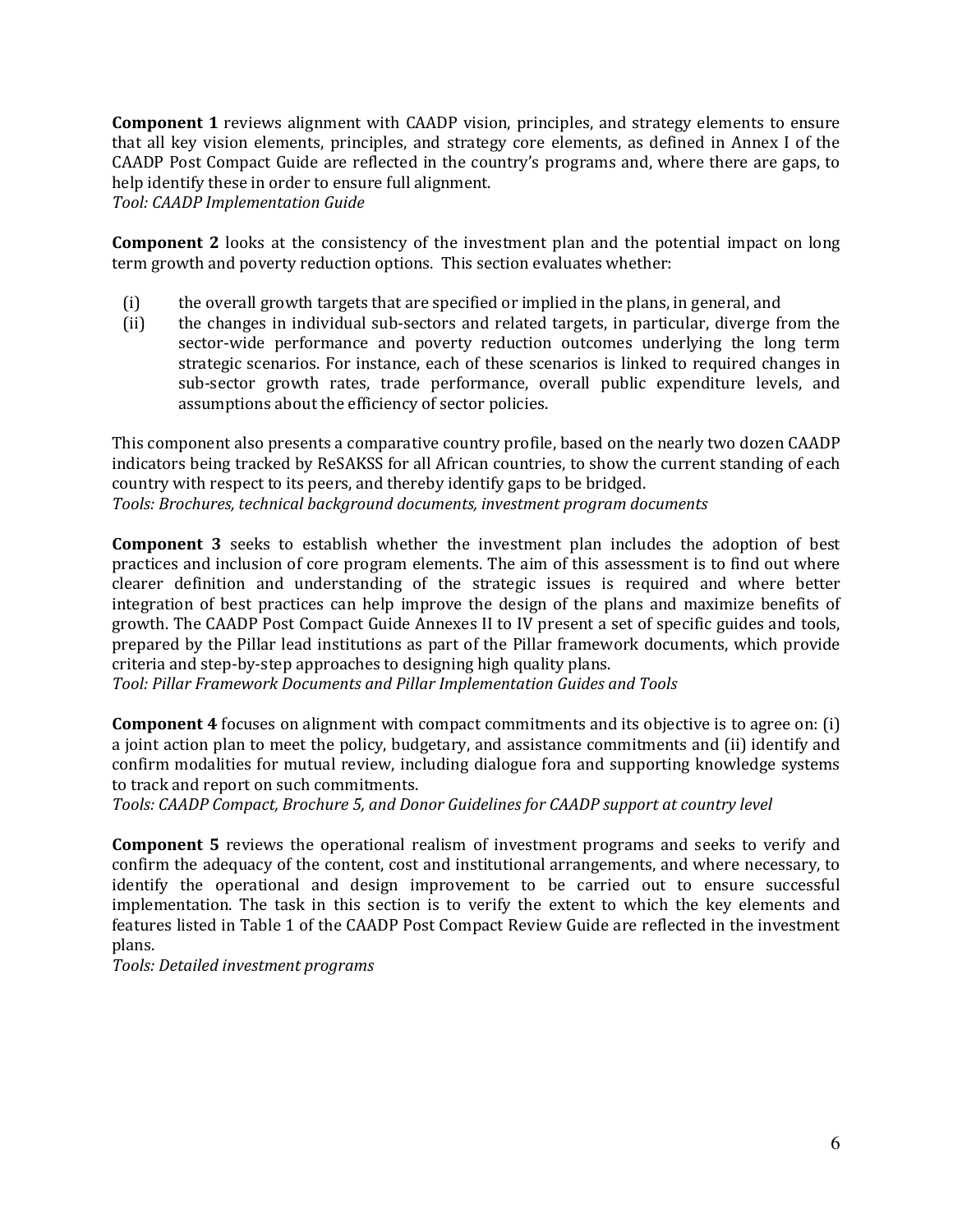# **4. AUC/NEPAD Review of the Ghana Investment Plan**

#### **General Constraints**

Ghana's agriculture is dominated by small scale producers who on average have a farm size of about 1.2 hectares, and the application of improved technology is low. The smallholder farmers account for about 80% of domestic production. Yields of most crops are generally low, improvements in yields are, nevertheless, possible and should be pursued. A major reason for the non-attainment of achievable yields include: low soil fertility which is partly due to low use of fertilizers; and, a low level of mechanization in the production and processing systems also a contributing factor to low productivity.

Although statistics indicate that about 18.2% of Ghanaians who fall below the extreme poverty line are chronically food insecure (GSS, 2007) and are most likely to suffer transient food insecurity due to seasonal food shortages, the plan does not however spell out clearly what emergency reporting mechanisms or frameworks are in place to accurately monitor prevalence of poverty and hunger. Furthermore, although the plan aims to reduce poverty and food insecurity among the vulnerable, a system for stocktaking of livelihood assets for ascertaining resilience to vulnerabilities and disasters has been left out.

### **Structural and economic restraints**

The plan does not clarify what actions could be prioritized for regional program attention to add value and market access to the country level efforts. As well, there is lack of clarity in the level of impact or rate of change on the overall goals and targets of the national plan that can be expected from regional integration and cooperation. In addition, the total seven year funding gap is large in absolute amount (10.6 billion GHC) and relative to the total implementation cost (79.9% of the 12.7 billion GHC), calling into question the realism of the METASIP scale. It is recommended that the funding scale of this plan is rationalized/validated by (existing) public expenditure assessments to achieve Ghana's MDG1. Furthermore, an economic analysis providing estimates of the returns expected from investment in this plan have been excluded. This is crucial in attracting donor funding. The funding available is presented in aggregate rather than allocating it across the six main programs, as a result, there is no visibility on whether, in view of existing government or donor funding commitments, some of the programs are better funded than others. There is a specific need for this plan to be accompanied with a comprehensive Financing Plan that projects recurrent and new public expenditures combined with current and projected donor support (budget, sector and project support) to clearly define the plan's financing gap.

The METASIP's six main programs are disaggregated into multiple activities that are grouped into 48 identified outputs. There are, however, no disaggregated costs presented at this output level. The METASIP states an objective of gradually replacing donor financing with Government's own contribution until this later represents 100% of funding. It would be useful to indicate the time frame envisioned for this transition; in Year 7, donor funding (achieved) still stands at 45% of total funding. However, the involvement of private sector in filling the funding gaps for the programmes have been ignored hence expectations towards the private sector is still unclear. The role of the private sector in the direct provision of inputs, services, and commercial infrastructure should also be articulated and addressed.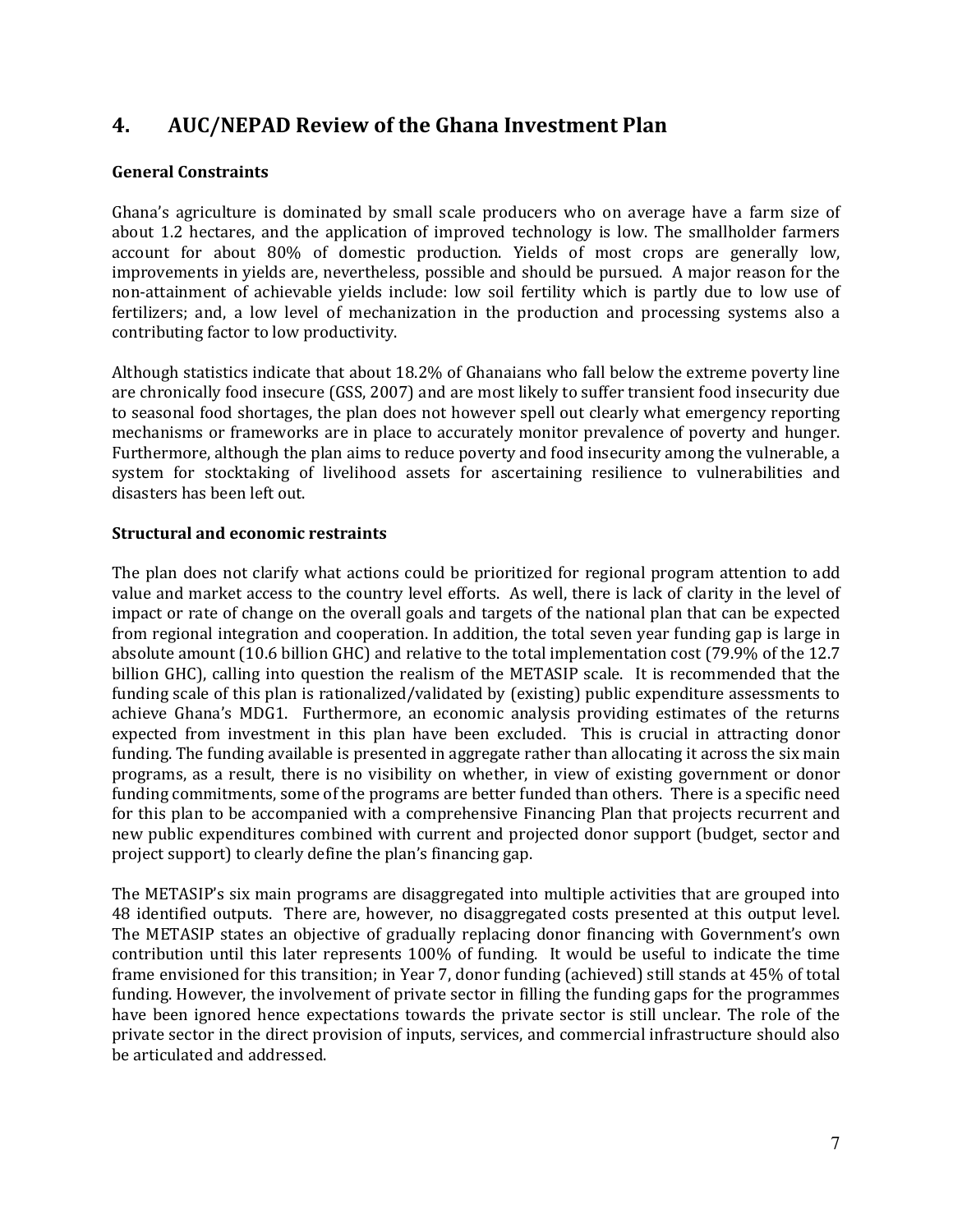Policy issues are not addressed adequately in the document. The implementation arrangements appropriately establish governance mechanisms at the policy, technical, regional, and district level. It is unclear which committee or entity will be responsible for coordinating with development partners, however, the Government of Ghana (GoG) may consider adding a representative or two to the Technical Steering Committee. The four committees will require significant support in coordination, logistics and administration. It is unclear from the implementation arrangements which unit is in charge of these responsibilities. The GoG may consider establishing a secretariat (with the necessary human and financial resources) to play this role.

#### **Component 1: Alignment with CAADP vision, principles and strategy elements**

#### **C1.1 Alignment with CAADP vision, principles and strategy**

The Ghana Medium Term Agriculture Sector Investment Plan (METASIP) has strong merits related to key NEPAD-CAADP principles and values. A review of the background, status of the Plan within the context of Government development planning and strategies, as well as ownership issues, the Ghana plan reflects CAADP planning and implementation integrated and influencing existing agriculture development planning, policies as well as Government public financing decisions.

#### **C1.2 Reform agenda**

Inclusiveness across state and non-state institutions as well as inter-ministerial engagement is reflected both in the planning and proposed implementation processes. There will be need to, however, ensure that mechanisms to move this beyond "good intentions" to articulating and consolidating circumstance-specific "how" in advancing inclusiveness and collective responsibility. It would be important to understand that this will in some cases imply radical reforms (over time) with significant implications on budgets, policies, etc. The role and responsibilities of private sector and civil society in driving national growth agenda is one case in point.

#### **C1.3 Alignment with compact commitments**

The METASIP design reflects GoG strong desire for improving existing policies and strategies to be achieved through effective planning, monitoring and policy review but the plan should articulate more specifically what policies need reform to ensure a conducive environment for agricultural sector growth. Overall, the national priorities and related targets as defined in the METASIP and the Food and Agriculture Sector Development Policy (FASDEP II) are consistent with addressing the core growth parameters thereby contributing to progress in national and regional food security, poverty alleviation and overall socio-economic growth (MDGs).

Recommendations:

- a) Attempt at comprehensiveness and integrated approach is evident in the METASIP. However, there will be need to continue to give deliberate attention to these aspects especially to ensure that programme implementation modalities as well as policies are contributing to strengthening practical implementation and result level comprehensive, holistic and integrated approaches;
- b) It is important that the METASIP brings out more the issues around enabling policy environment and institutional analysis. Attention to and programmes directly addressing "improved institutional coordination" and capacity development appear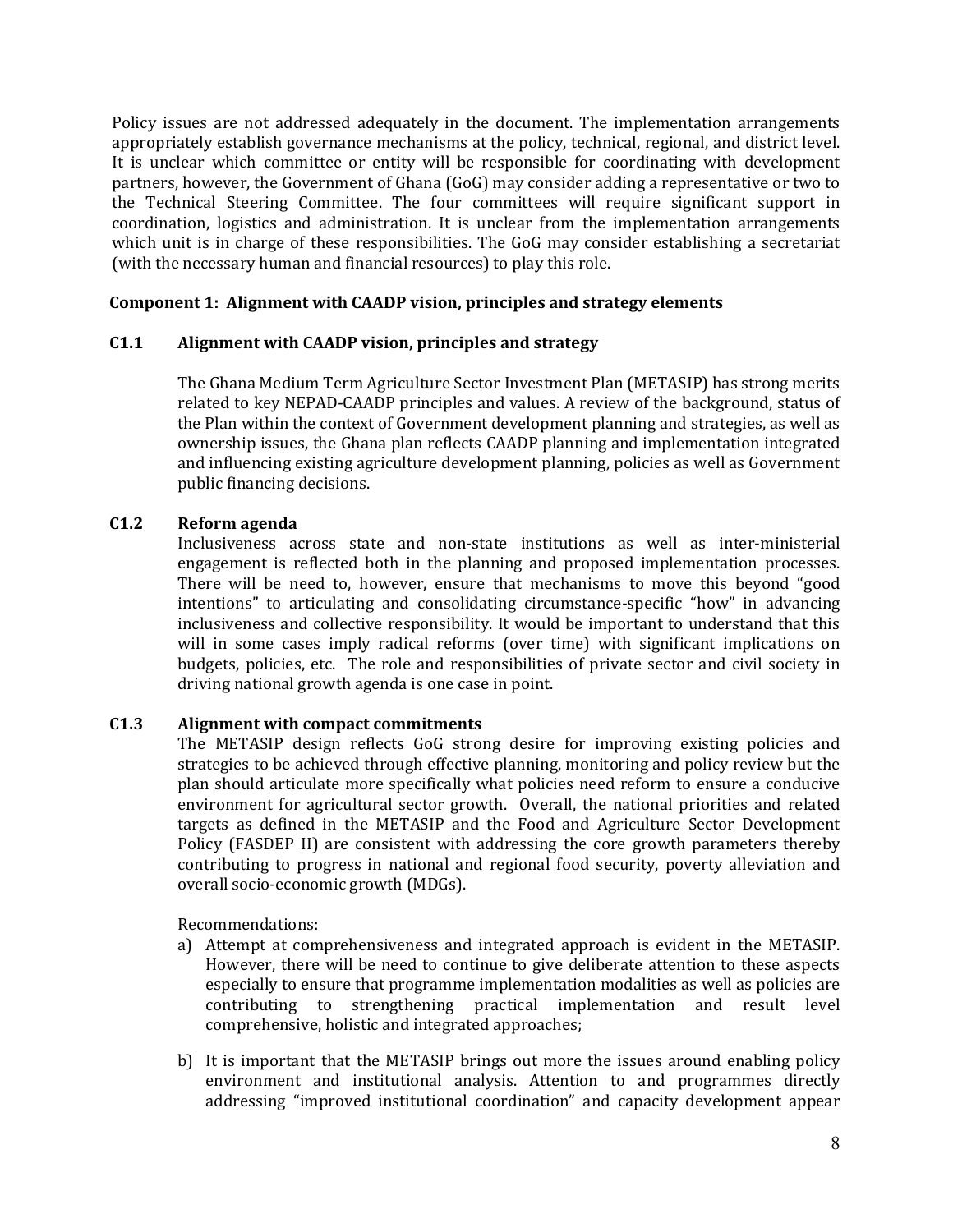lower than would be envisaged for a National Plan expected to address systemic capacity development, ownership and related responsibility and governance issues. It will be valuable to do an in-depth assessment of the value and impact investing in capacity and organisational development would have on attaining the other FASDEP objectives and overall socio-economic growth;

c) The Monitoring and Evaluation (M&E) would be central to the foundation for transparency, accountability, evidence-based planning and decision making. Ghana will have to ask the question as to whether the METASIP and the FASDEP as well as other related strategies, plans and programmes have given sufficient attention to harnessing and developing functioning M&E. Ghana should investigate further what mechanism/s exist or would need to be strengthened/developed for some of the key uses of the M&E outcomes, e.g. systems, mechanisms, tools/instruments for mutualaccountability across the various players including development partners.

#### **C1.4 Programme balance**

The plan as presented proposes investments that address the constraints in all the main sub-sectors as well as in the main areas in which public investment can play an important role. It is recommended that the role of private sector contribution to the plan's success in meeting its goal is better articulated.

#### **C1.5 Inter-ministerial collaboration and coordination**

Inter-ministerial collaboration is a challenge in any administration, however critical closely related ministries, institutions and agencies should be identified and collaboration mechanisms assessed for the success of the METASIP. The plan should clearly state how the GOG intends to institutionalize inter-sectoral or ministerial coordination.

#### **C1.6 Stakeholder consultation**

The investment planning process needs to document better the scope and form of stakeholder consultations that took place and will continue to be undertaken as the plan is finalized and during implementation. Although stakeholder consultation is built into the roundtable process, it is crucial that this continues throughout the investment plan formulation process as well. Any indication that the private sector has not played an active role should raise questions about the capacity of the plan to mobilize private investment in the sector. CSOs – especially farmer organizations - should have been engaged in investment planning both nationally and at local level. Consultation needs to be better developed and operationalized. The plan should include a section that describes if the consultation formulation included all stakeholders and how. The plan could also indicate how the implementation will involve all actors either in monitoring, sector reviews and reshaping policies etc.

#### **C1.7 Incorporation of private sector**

While the plan acknowledges and is attempting to provide desired "space" for private sector-led investments, how this is realized will need further consideration as regard to what is feasible and viable.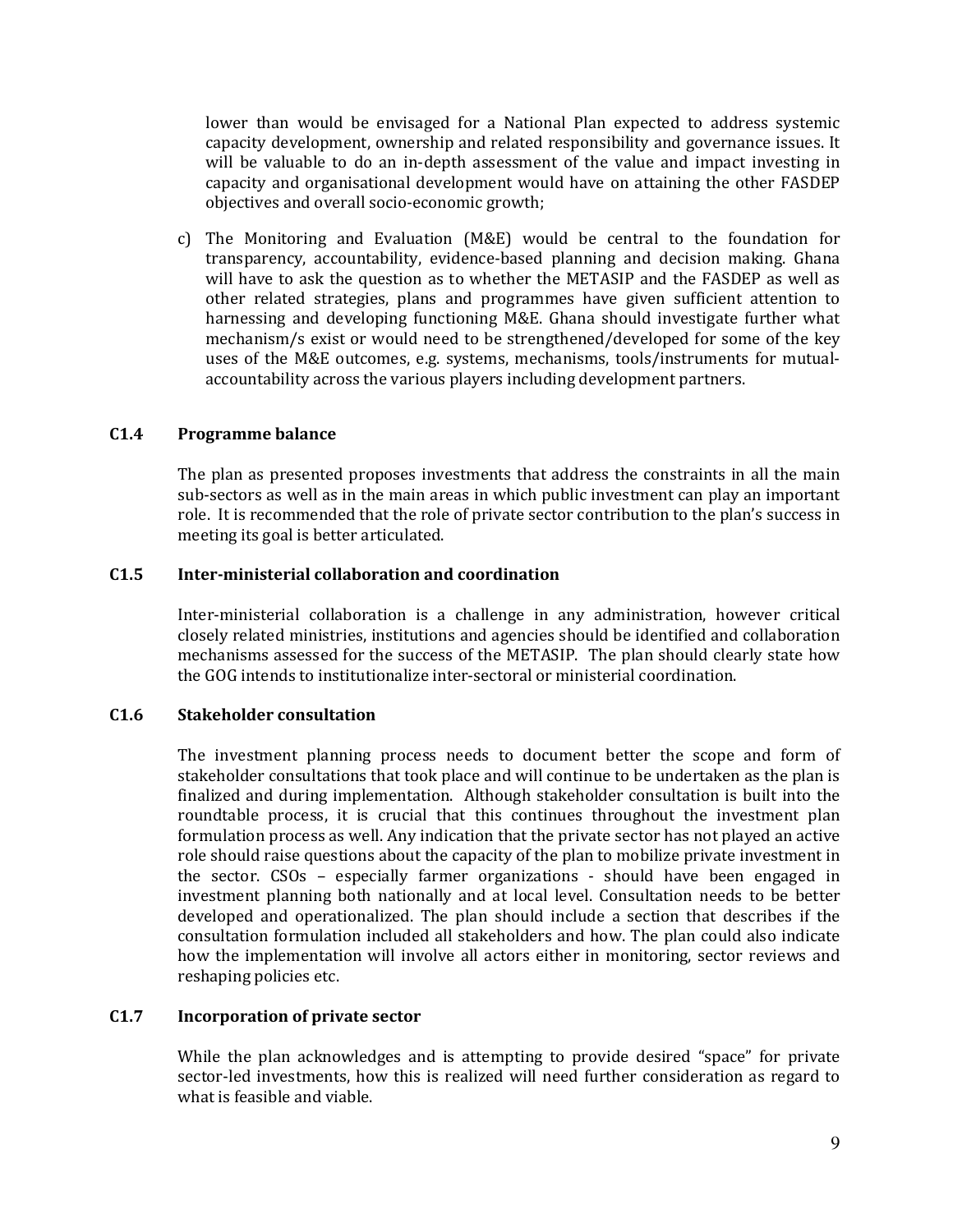Recommendation:

One aspect that could be enhanced in the plan is explanation of factors such as policy considerations to best enable foreign direct investments as well as engagement of private sector in implementation and reporting.

#### **C1.8 DWG coordination measures**

It is unclear as presented whether the ASWG operates on a regular basis and how the GOG participates and utilizes the ASWG as an effective partnership mechanism to ensure alignment and genuine ownership by all stakeholders to the METASIP and to support harmonized external assistance. This section should be strengthened to include; donor coordination, harmonization and alignment mechanisms. It should provide a description of what mechanisms exists, how strong or weak they are and if they are sufficient they are. Proposals could be made on how they can be strengthened.

#### **C1.9 Status of donor harmonization**

The commitments made by donors in the Compact should be unpacked through extensive discussions with the ASWG and clearly articulated in this METASIP. If government decides to formulate a SWAp for the sector, a clear indication is needed of the state of readiness of donors to pool resources and harmonize processes in support of the SWAp. Mechanisms for accommodating donor funding outside the SWAp must also be explicit. If a SWAp is not proposed, individual donors are likely to retain their separate identities and processes, but it is important to determine the extent to which they are prepared to adhere to the agreed programmes and activities, to facilitate joint programme assessments or appraisals, and to fund "on budget".

#### **Component 2: Consistency with long terms growth and poverty reduction options**

#### **C2.1 Alignment of Investments Plan Targets with Long Term Growth and Poverty Benchmarks**

Based on the long term growth and poverty reduction outcomes estimated as part of the technical preparation of the CAADP roundtable, Ghana is expected to become the first African country to reach the first Millennium Development Goal (MDG1) of halving poverty and hunger, and do so before the target year of 2015. Under the current trend, the agricultural sector is expected to grow at an annual rate of 4.2% by 2015. Although significantly less than the 6% growth rate targeted under CAADP, the projected agricultural growth is sufficient for Ghana to achieve the MDG1 of halving its 1990s national poverty rate by 2015. If the post-compact National Agricultural Investment Plan (NAIP) is successfully implemented, overall GDP, agricultural GDP, and non-agricultural GDP are expected to grow by 5.4%, 5.2% and 5.5% respectively by 2015. As shown in Figure 1, the economic and agricultural sector performance that is expected to result from successful implementation of the NAIP-would exceed the current trends. This is particularly so for the agricultural sector, with a anticipated growth rate that is a full percentage point higher than under the current trend (BAU). The rate of overall GDP growth would also accelerate by at least 0.5 percentage point. Over the years, the cumulative effect of this additional growth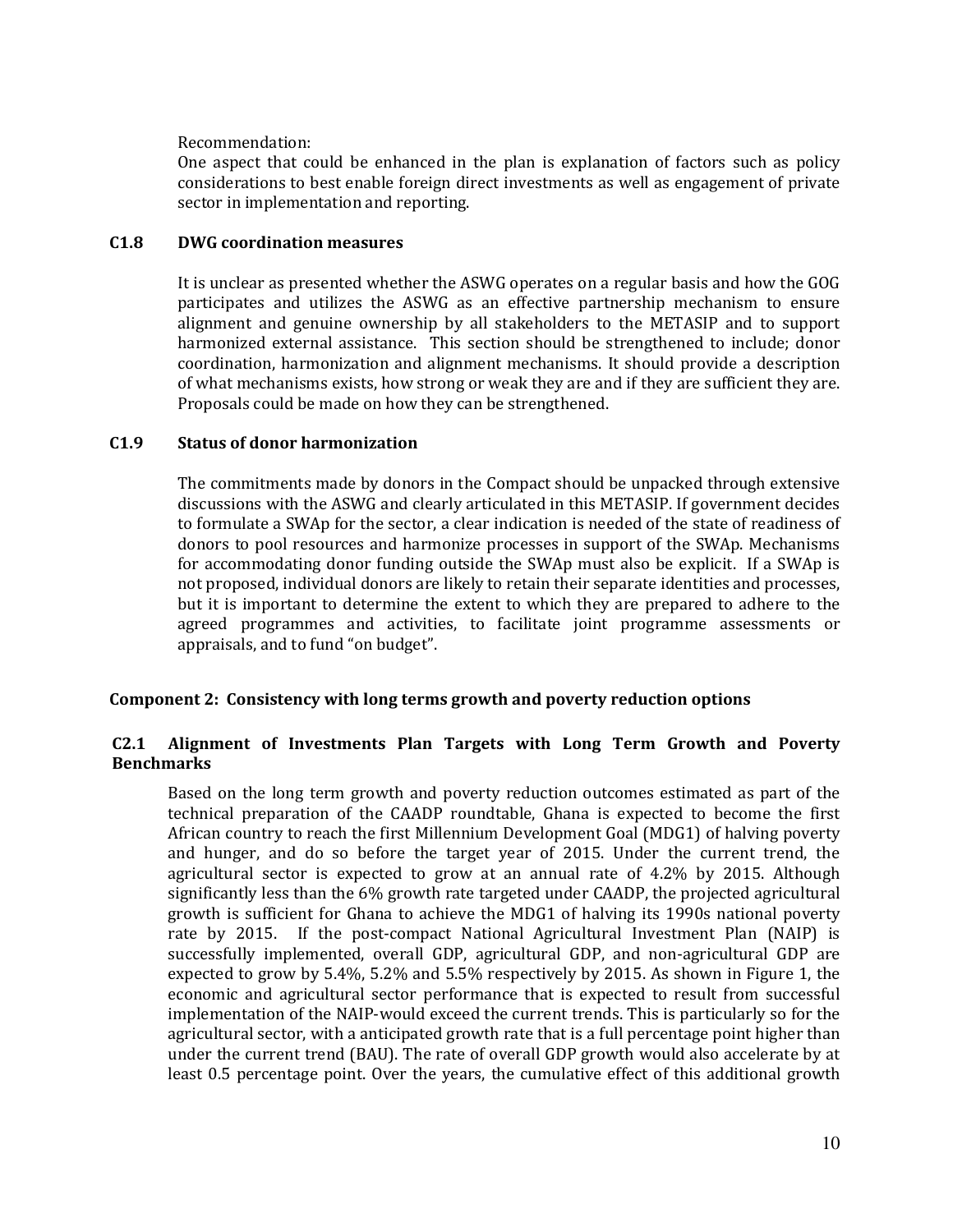would propel Ghana well beyond the MDG target, which rightly justifies the option by the Government of Ghana to pursue a goal of attaining middle income country status.



Figure 1: Overall economic and agricultural sector performance under NAIP and alternative growth scenari economic and scenarios

#### **C2.2 Sectoral and Sub-sector growth outcomes under NA scenarios**  sector growth outcomes under NAIP and alternative growth

As pointed out earlier, the MDG1 target by 2015 is within reach for Ghana, even while growing at a modest agricultural growth rate of 4.2% a year. The above discussion also pointed out that agriculture would grow even faster under NAIP, thereby accelerating Ghana progress towards MDG1 and beyond. A closer look at the figures in Table 1indicates that not all agricultural subsectors would perform equally better under NAIP than current trends. With the continuation of current trends or business as usual (BAU), individual agricultural subsectors are expected to grow as follows: cereals (3.7%), root crops (3.9%), other staple crops (4.5%), export crops (4.4%), livestock (5%) and fishery and forestry (3.9%). Under NAIP, growth would expand much faster for the cereals sector, where the rate of growth would double compared to current trends, followed by other food crops with a 20% higher rate of growth. The remaining sector would still grow by between 10 and 15% faster. Figure 2 presents a more disaggregated picture of the anticipated comparative growth performance by subsectors. It shows that cocoa would be the only subsector to grow slightly less than under current tre trends.

Although all agricultural subsectors, with the exception of cereals (rice and maize) and palm oil, would grow slower than under the CAADP scenario, there is no question that NAIP sets out a strong growth agenda, the successful implementation of which would lead to important growth and poverty reduction outcomes for Ghana.

|                      | NAIP | <b>BAU</b> | `AADP |  |
|----------------------|------|------------|-------|--|
| Cereals              | 7.4  | 3.7        | 5.6   |  |
| Export crops         | 4.9  | 4.4        | 8.1   |  |
| Livestock            | 5.7  | 5.0        | 6.9   |  |
| Fishery and forestry | 4.3  | 3.9        | 4.6   |  |
| Other food crops     | 5.3  | 4.2        | 5.7   |  |

Table 1: Sub-sector growth rates under NAIP and alternative scenarios (%)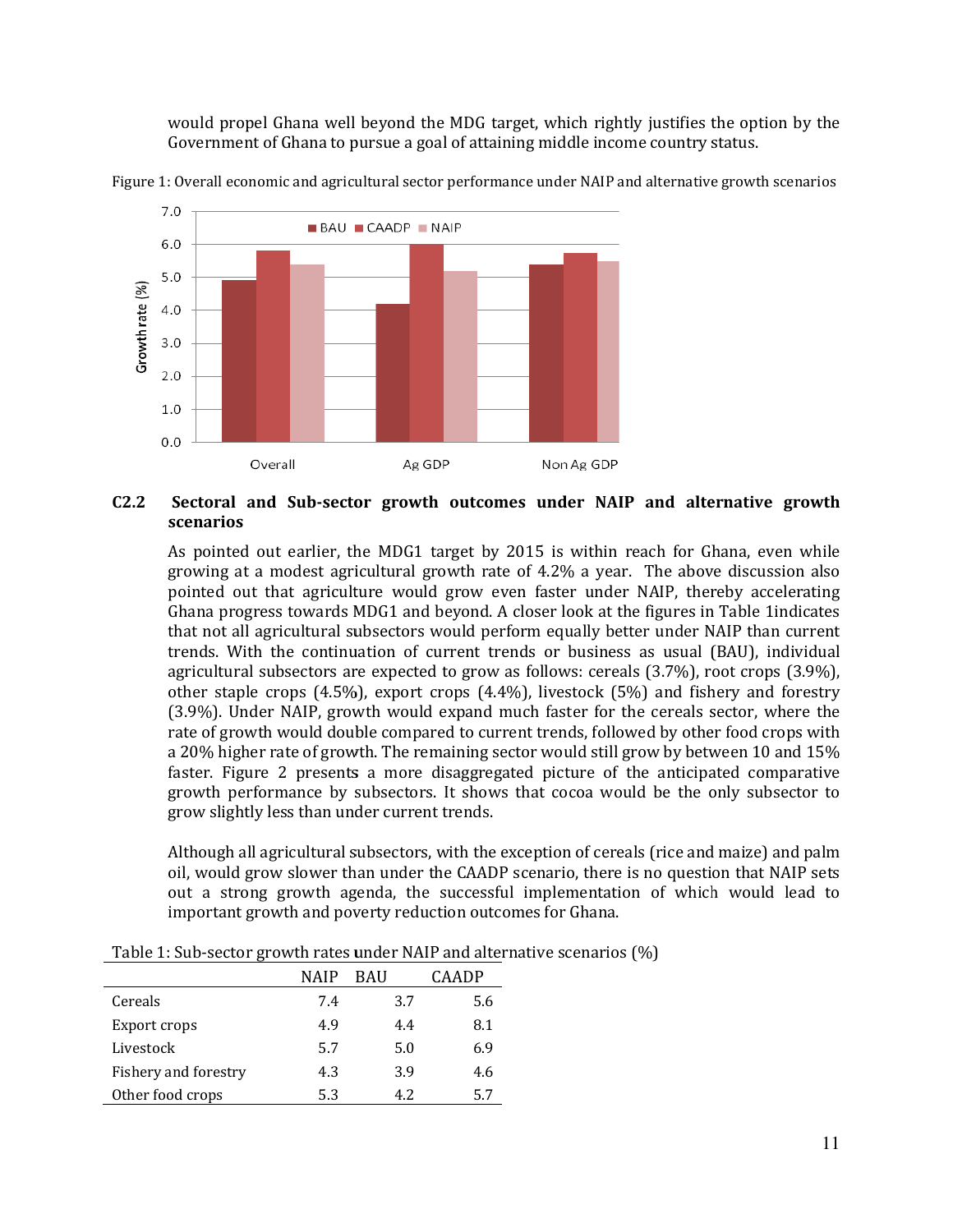

Figure 2: Crop growth rates under NAIP and alterntive scenarios (%)

#### **C2.3 Agricultural sector spending under NAIP and alternative growth scenarios scenarios**

As shown in Figure 3, agricultural sector funding in Ghana under NAIP will continue to be dominated by two major sub-programs (Food security and emergency preparedness, and increased growth incomes). The two programmes currently account for 50% of agricultural The account 50% agricultural expenditures. Under NAIP, their combined share will increase to more than 60%. In contrast, programmes such as market competitiveness and integration, science and technology, and sustainable land management, would all claim smaller shares of sector expenditures. This is particularly the case for the latter two. The shift in shares should not be a major cause of concern, however, given that overall agricultural sector spending is projected to grow by around 150% percent over a period of seven years, as illustrated in Figure 4.

Figure 4 also compares the projected agricultural sector funding under NAIP to the level required to enable Ghana to reach a middle income country status (MIC). The graph indicates that the projected NAIP funding requirement surpasses by far the average required funding for the country to achieve MIC status. This is despite the fact that the pursued agricultural sector growth target of 52% under NAIP is significantly lower than the targeted growth rate of 6.9% for the agricultural sector under the MIC scenario. It is important to note that the projected funding required for the MIC scenario is estimated based on the observed historical relationships between public sector spending and economy-wide as well as sectoral growth rates in Ghana. The funding requirement of NAIP, in contrast, is based on the costing of individual investment activities proposed under the programme. The gap between the funding requirement under NAIP and MIC remains considerable even if a low elasticity or responsiveness of growth to public expenditure is assumed for the MIC scenario. Even if only 50% of its programmes are funded, NAIP would still cost significantly more than under the MIC scenario. The cost of the productivity programme alone would be as high as the overall funding required for Ghana to ac programme alone would be as high as the overall funding required for Ghana to achieve MIC<br>status. These gaps can be explained by two things: (i) either the agricultural sector is characterized by an extraordinarily low responsiveness of growth to public expenditure, ntrast, is based on the costing of individual investment activities proposed under the ramme. The gap between the funding requirement under NAIP and MIC remains iderable even if a low elasticity or responsiveness of growth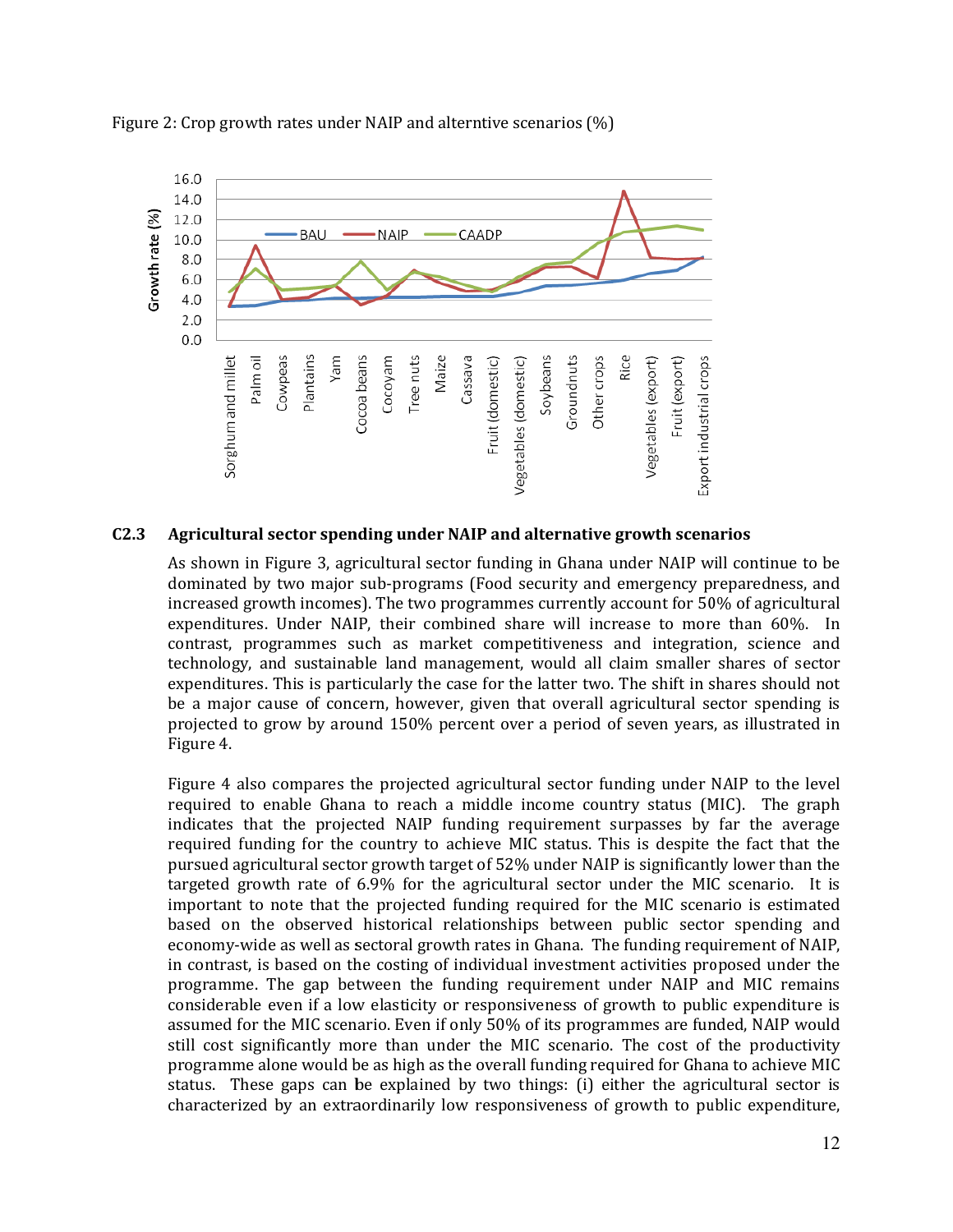which is quite doubtful in the face of Ghana's recent growth perform performance, or (ii) the estimated cost of implementing investment activities under NAIP are substantially are substantially overestimated. The latter would be a far more likely explanation, given the inexact science of estimating investment costs in the absence of a traditional of evidence based planning and execution of development programs. programs.

#### Figure 3: Composition of Ghana NAIP







Year 1 Year 2 Year 3 Year 4 Year 5 Year 6 Year 7

#### **C2.4 Poverty Outcomes under the Proposed Ghana NAIP compared to alternative scenarios**

If the Ghana NAIP is successfully implemented, the national poverty rate will fall to 14.9% by 2015 compared to 12.5% under CAADP; however, the expected NAIP-induced poverty rate by 2015 is lower than under the current trend (16.4%), as shown in Figure 4. Of greater importance are the different poverty outcomes across different regions of Ghana.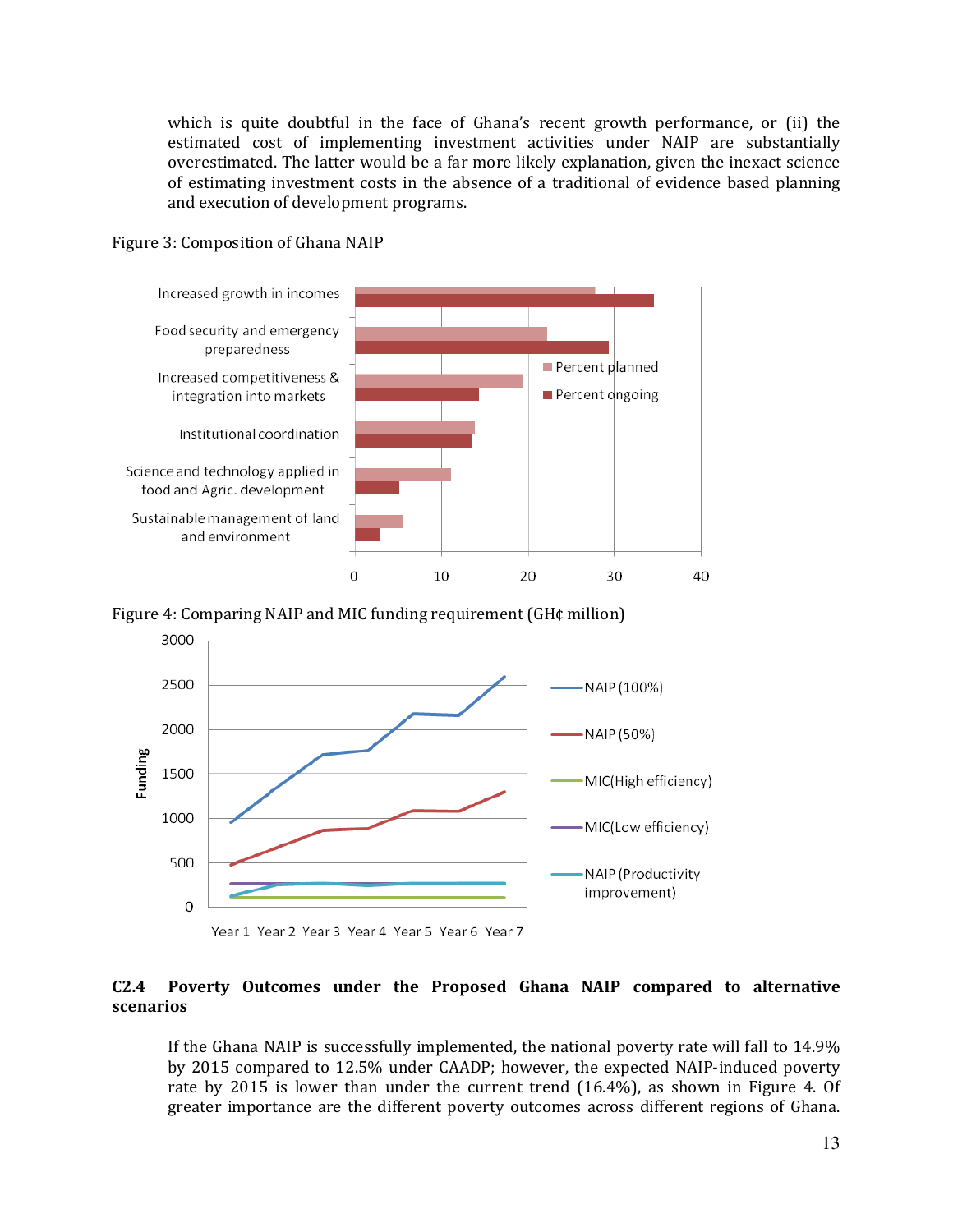While NAIP would bring down poverty levels to low single digits in Accra and around the coastal region, both in urban and rural areas, poverty rates will remain relatively very high in the Northern region (Table 3). This is despite the fact that the three Northern Regions together receive nearly 50% of funding under NAIP. While this may reflect a deliberate effort on the part of the government to tackle persistent poverty in Northern Ghana, the persistently high poverty rates in relative terms suggest that additional measures would have to be put in place to fight vulnerability more vigorously in that part of the country. The more vigorously the government will pursue the MIC status vision, the more a targeted vulnerability agenda for the North will be called for.



Figure 4: Poverty rates (%)

Table 3: Geographical distribution of poverty rate by 2015 under NAIP (%) Geographical distribution poverty Urban Rural

|        | Urban | Rural |
|--------|-------|-------|
| Accra  | 5.6   |       |
| Coast  | 2.4   | 6.1   |
| Forest | 3.3   | 12.5  |
| South  | 12.6  | 13.8  |
| North  | 22.3  | 47.7  |

As in most other countries, there were no data to properly carry out this part of the review at a geographically or socially disaggregated level or to cover nutritional issues. Giv Given the fargeographically or socially disaggregated level or to cover nutritional issues. Given the far-<br>reaching equity ramifications of future investment plans and growth related thereto, it is important that the necessary arrangements be made to regularly update the baseline household the baseline household survey information that was used during the pre-compact analysis such as to facilitate tracking of the poverty and distributional impacts of these plans. The country strategy analysis and knowledge support system (SAKSS) node to be established as part of the post-compact implementation agenda should pay particular attention to this.

### **C2.5** Conclusions and recommendations.

The following conclusions and recommendations can be drawn from this part of the review: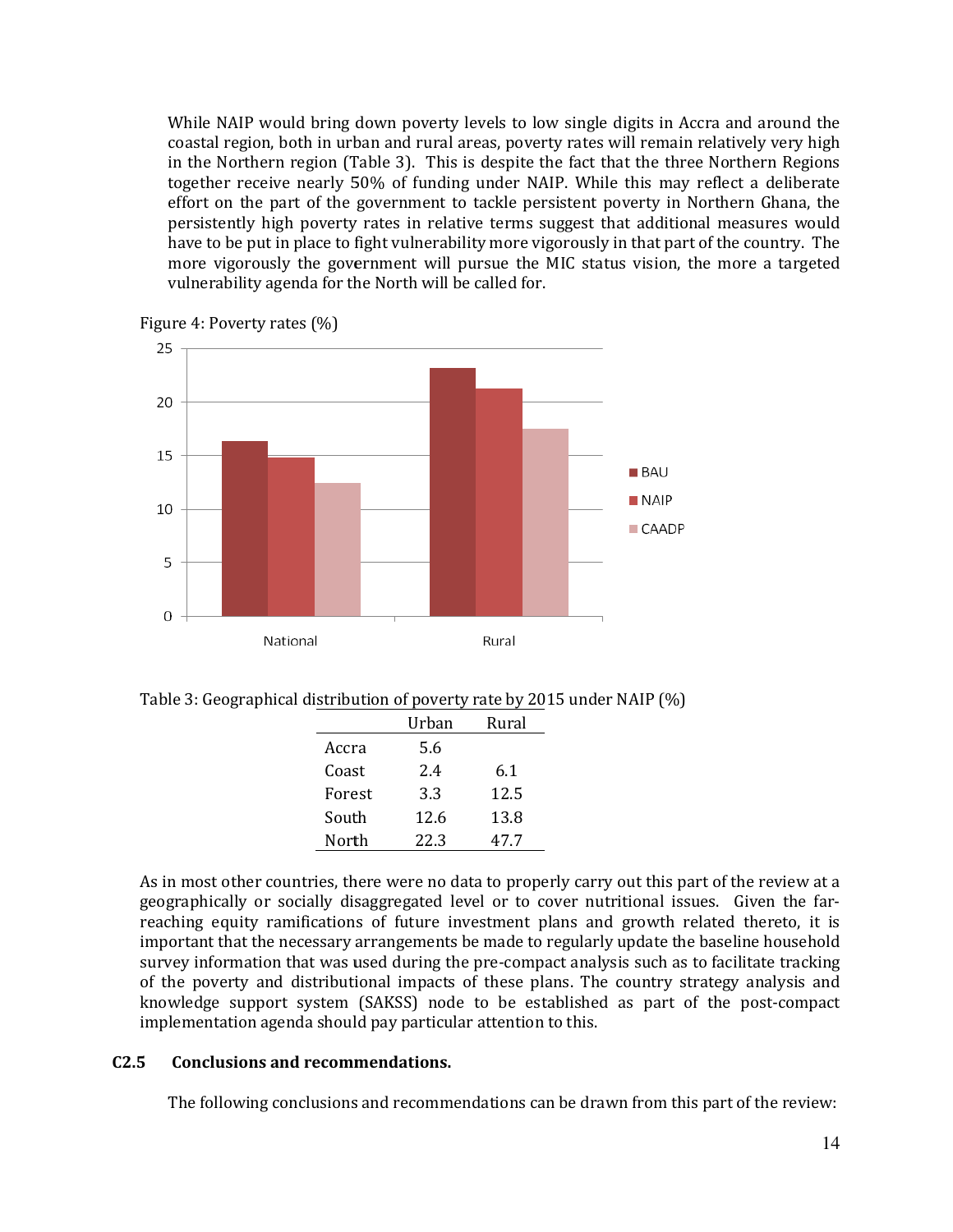- (i) Overall, expected growth and poverty reduction outcomes under NAIP clearly exceed outcomes under current trends, which have put Ghana well on track to achieving MDG1by 2015. The additional efforts under NAIP would move the country closer to its ambition of realizing middle income country status in the near future;
- (ii) Although the investment priorities and growth targets under NAIP seem justified by the above outcomes, there is justifiable concern that the progamme's cost may be seriously overestimated. The strength of the country's recent growth and poverty reduction performance and the estimated additional growth that is required for it the achieve MIC status do not support such a rapid and considerable an expansion of agricultural sector funding as planned under NAIP. There is therefore a real case to be made for a systematic review of the costing of the programme as it moves towards implementation.
- (iii)Despite the large amount of resources to be allocated to the Northern part of the country, NAIP would still leave a huge gap between expected poverty rates in Northern Ghana and the rest of the country. In addition to specific measures to reduce vulnerability in the North, it is also recommended that the government define inequality targets as part of the M&E framework and its dialogue and review processes.

#### **Component 3: Adoption of best practices and inclusion of core programme elements**

#### **Technical viability of major programmes**

#### **C3.1 Pillar 1: Sustainable Land and Water Management**

#### **C3.1.1 Land Management**

The METASIP clearly states the constraints and challenges of the sector, among which are low soil fertility associated with low fertilizer input, over-reliance on rain-fed agriculture, inefficient irrigated agriculture, poor livestock management, lack of aquaculture skills and difficulties in accessing agricultural credit. An attempt has been made to incorporate private sector in irrigation development and management. Under programme 1, a number of activities including increasing access to fertilizer and monitoring the prices of agro-inputs in relation to tax waivers under the productivity improvement component are innovative. There is however, need to clearly state the ways to improved access and use of fertilizer to relate to impact on improved soil productivity and crop yield especially among vulnerable households.

The programme intends to increase livestock production; however there seems to be no linkage to Integrated Soil Fertility Management (ISFM). It is expected that with increased livestock production there will be benefits to crop management through ISFM technologies.

There is no mention of how to deal with environmental threats of land degradation associated with increased livestock production.

Recommendations:

- a) For increased fertilizer use, there is need to include fertilizer best practices and recommendation such as soil testing, ISFM technologies, etc;
- b) Increased livestock production may lead to land degradation, therefore there is need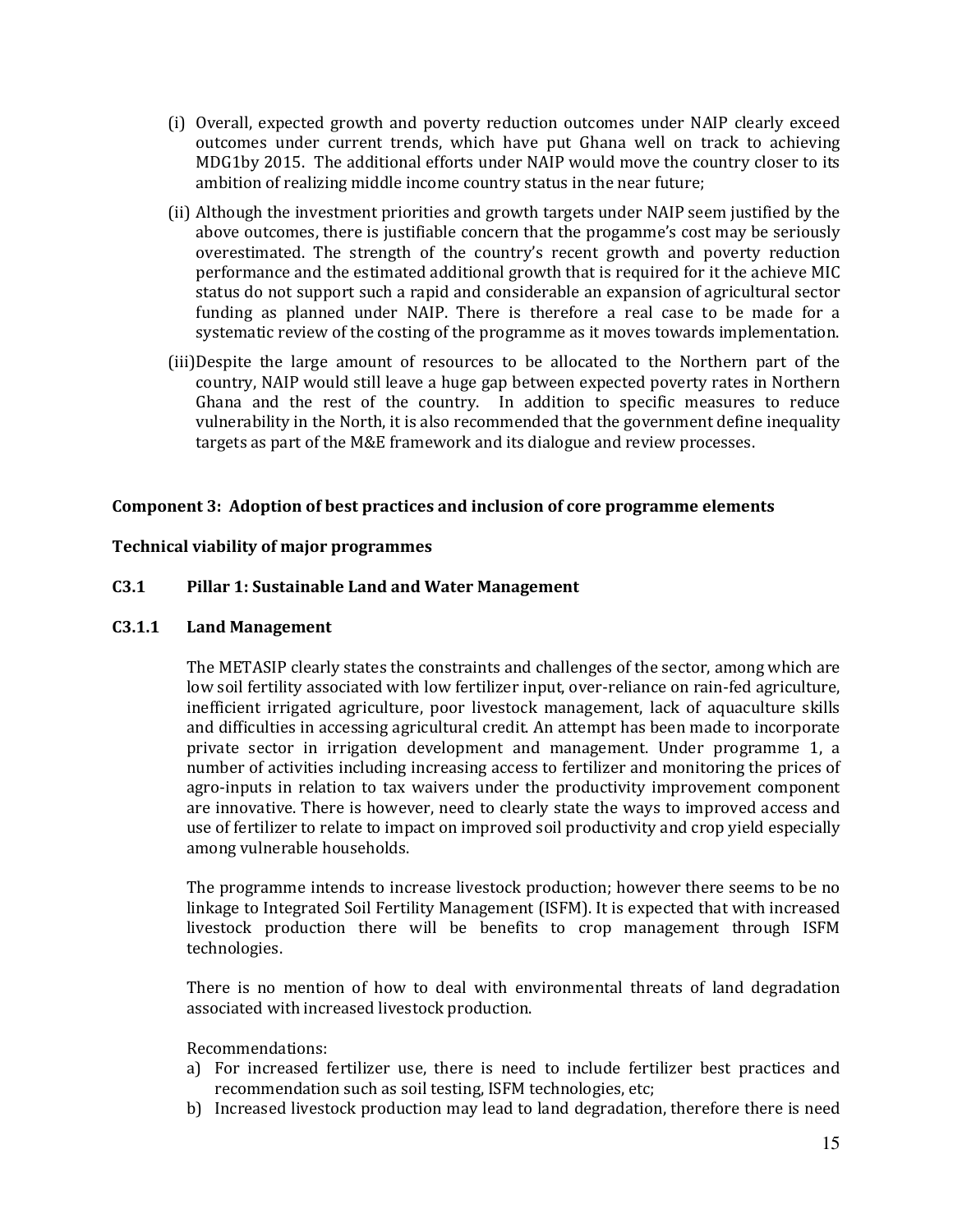for mitigation measures; and

c) There is need to clearly state how the use of fertilizers will be increased, whether it will be through subsidies or in another way.

#### **C3.1.2 Water Management**

The Investment Plan recognizes the importance of irrigated agriculture and water management. The component only deals mainly with new irrigation schemes and should also include data on available surface and ground water resources, approaches to use surface and groundwater resources and trans-boundary issues on shared water resources.

There are also no strategies given to prevent stakeholder conflicts and risks associated with Agricultural Water Management (AWM) development.

The METASIP does not reflect well on the inter-sectoral use of water vis-à-vis Integrated Water Resource Management (IWRM)

Recommendations:

- a) There is need to articulate more clearly ground water resources and transboundary issues (in the case of shared water resources);
- b) There is also need to incorporate strategies on stakeholder conflicts and risks in relation to agricultural water management issues.

#### **C3.1.3 Land Policy/Administration**

- $\checkmark$  The Investment Plan indicates a good intention to facilitate acquisition of farmland and title holding. This is commendable.
- $\checkmark$  While the FASDEP II does address the issue of land information dissemination relative to land tenure, METASIP does not.

Recommendations:

- a) METASIP should address land tenure information dissemination and also the empowerment of local land ownership. It is important to ensure the farmland distribution/acquisition strongly favors nationals.
- b) There must be strategies put in place to deal with land ownership issues.

#### **C3.1.4 Climate Change**

The plan has dealt with the impact of climate change and the need of putting in place mitigation and adaptation measures. However, METASIP does not take advantage of the global compensation initiates on mitigation and adaptation measures on climate change (e.g. carbon credit). Therefore the plan should include a capacity building activity which should lead to better understand and implementation of mitigation and adaptation measures.

Climate change is a global concern with devastating implications on agriculture, health and food security and is expected to worsen the food supply and exacerbate the widespread poverty in Africa. Five main climate change related drivers: temperature, precipitation, sea level rise, atmospheric carbon dioxide content and incidence of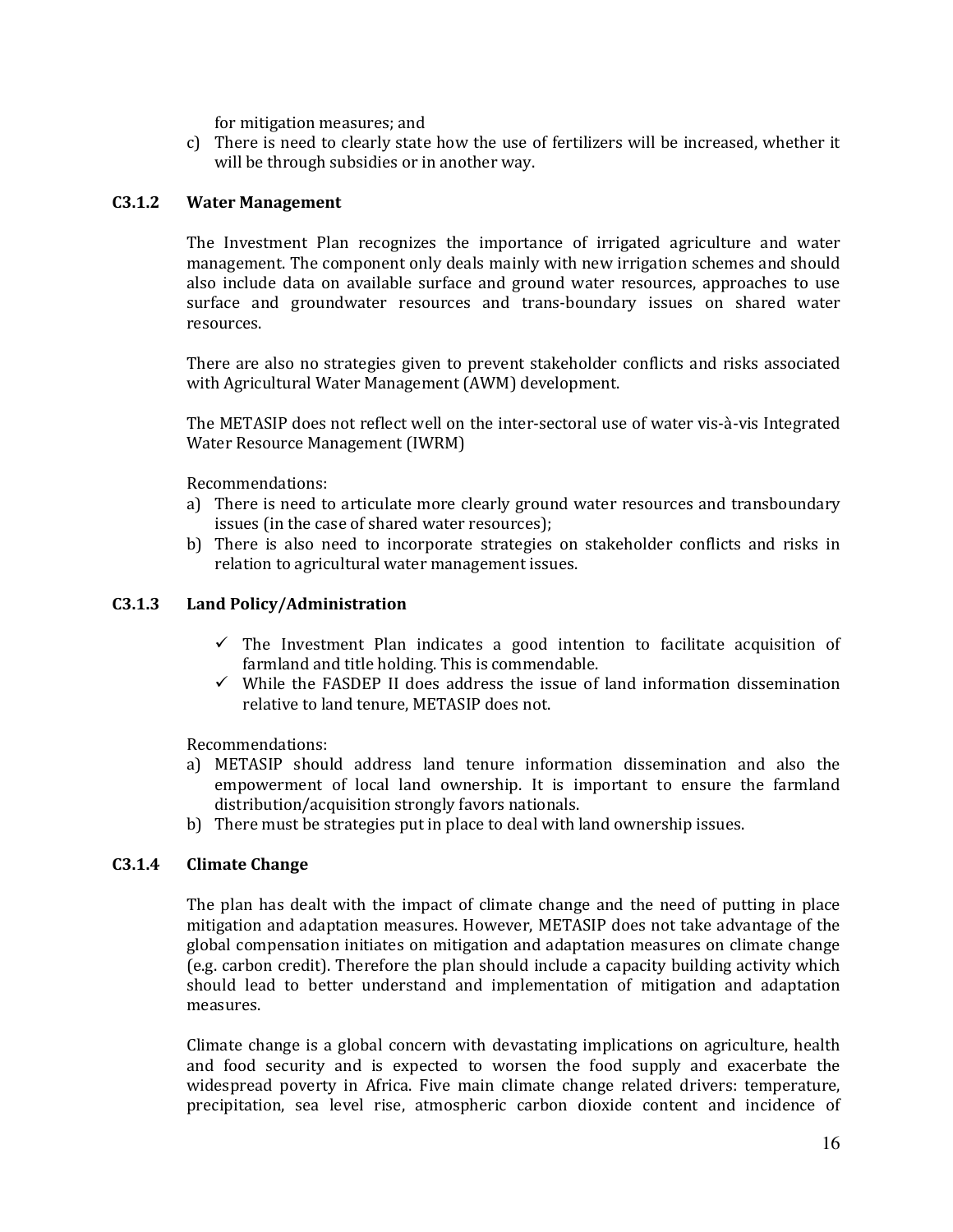extreme events, may affect the agriculture sector in Africa by:

- $\checkmark$  Reducing crop yields and productivity due to an increase in temperature
- $\checkmark$  Increase incidence of pest attacks due to conducive temperature for a proliferation of pests that are detrimental to crop production.
- $\checkmark$  Intrusion of salt water into inland freshwater resources limiting the availability of water
- $\checkmark$  Exacerbate drought periods with threatened crop failures
- $\checkmark$  Reduction in soil fertility due to reduction in soil moisture, moisture storage capacity and the quality of the soil, which are vital nutrient for agricultural crops.
- $\checkmark$  Reduce livestock productivity through its effect on availability of feed and fodder
- $\checkmark$  Affecting the availability of human resource through increasing incidences of malaria, sleeping sickness and other infectious diseases

The impact of these adverse climate changes on agriculture is worsened in Africa by the lack of adapting strategies due to the lack of institutional, economic and financial capacity to support such actions. Consequently, Africa's vulnerability to climate change and its inability to adapt to these changes may be devastating to the agriculture sector which is the main source of livelihood to the majority of the population. Disaster risk reduction; sustainable land, water, and forest management; coastal and urban development; watershed management, increased agricultural productivity; health and social issues are key areas of adaptation.

#### **Recommendations:**

- a) Ghana needs to indicate a plan of action to manage climate change. Some ideas are:
	- Should discuss Ghana's ability to identify, observe, and monitor the stresses that influence agriculture, land resources, water resources, and biodiversity, and evaluates the relative importance of these stresses and how they are likely to change in the future;
	- Establish Local "climate change adaptation platforms" involving Multidisciplinary set of stakeholders including climate science experts, agricultural practitioners and technicians, local communities/civil society, donors and policy makers should collaborate to participate in efforts to address and respond to climate change based on local needs;
	- A key challenge involves extending the capacity that currently exists in agrometeorological disciplines to include agro-climatic competency;
	- Local institutions must be allowed to explore the relevant issues and develop the broad set of institutional capacity and technical skills that will equip them for the challenge;
	- The FAO Guidance to Best Practices (FAO 2007; FAO 2009b, 2009c) on Climate Change could be used by Ghana to develop its climate change response and adaptation strategies

#### **C3.1.5 Monitoring and Evaluation**

The log-frame is included and is more output oriented. There is need to strengthen the M&E system.

#### **Recommendations:**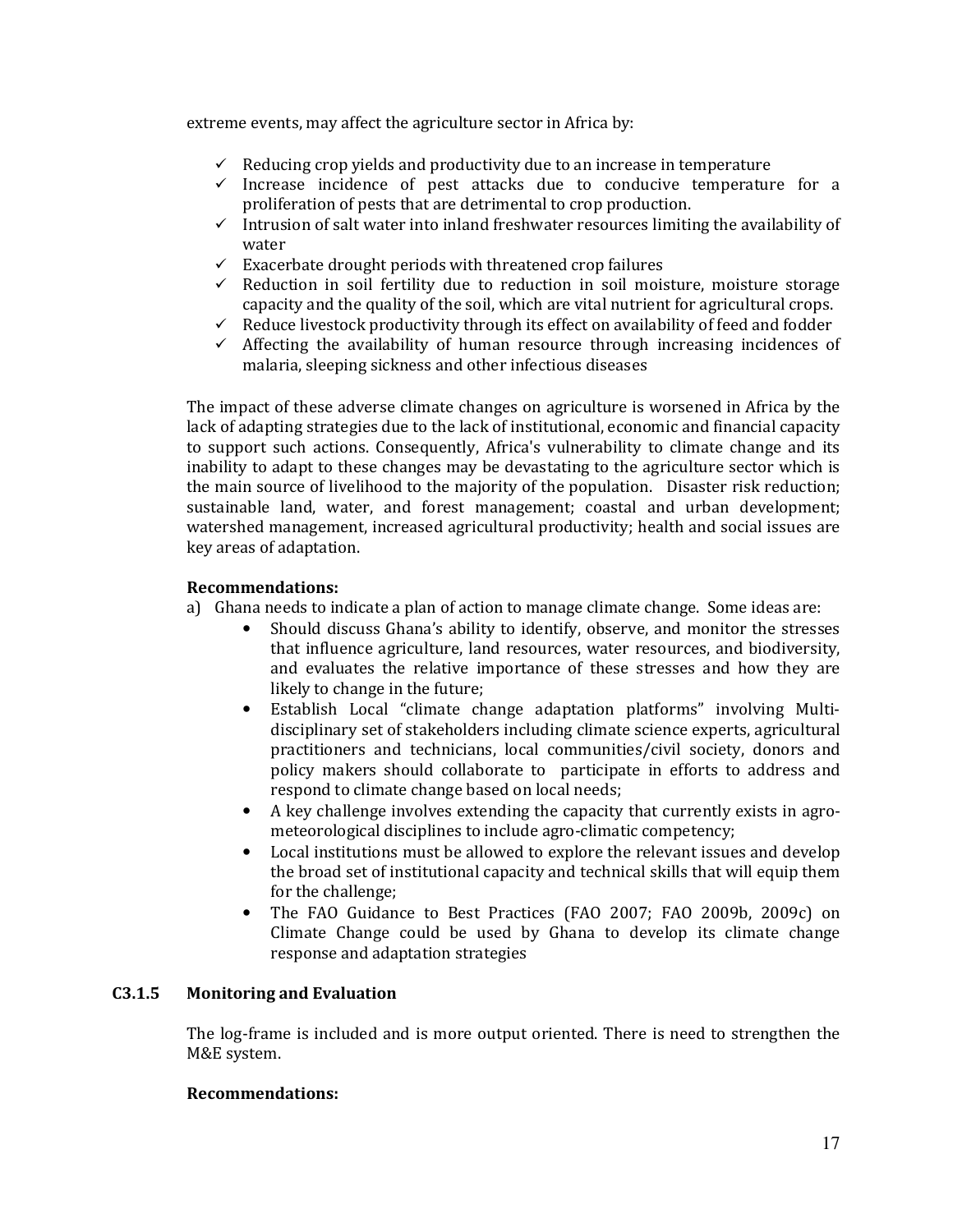- a) It is suggested that a more impact/outcome oriented M&E log frame is developed;
- b) The plan should include an assessment of local institutional capacities to effectively collect and analyze data to effectively support indicators to track change in prevalence of poverty and hunger, and change in performance of the agricultural sector and status of nutrition of Ghana's population.

#### **C3.2 Pillar 2**

#### **C3.2.1 Raise the competitiveness and seize opportunities in domestic, regional and international markets**

The proposed investment plan addresses major components to allow the country to have impact on this output, through:

- $\checkmark$  Enhancing capacity of farmers and Small and Medium Enterprises (SMEs) to access markets through improved grading, standardization system and quality management systems such as Good Agricultural Practices (GAPs);
- $\checkmark$  Development of new products (seizing emerging market opportunities);
- $\checkmark$  Increased production in traditional food crop for domestic markets;
- $\checkmark$  Increased Livestock and fisheries production to take advantage of the expected growth in demand for animal proteins; and
- $\checkmark$  Development of market information systems to improve the capacities of farmers including small scale farmers to the emerging opportunities.

There is need to better articulate how harmonization of regional policies, certification and grading standards in order to access neighboring markets will be supported.

- Development of production for export should be stronger; assessment of the real potential of the targeted market needs to be consistent at a regional level in order to avoid over-investment in some niche areas.
- Development of trade negotiation teams and activities to promote the emerging products and link them to overseas clients (such as the activities that are strongly developed by the West African (WA) trade hub in Ghana should be considered.

The work already done in easing the movement of goods within the country and across borders is commended and should continue especially because the transit of goods for export on the roads and through freight is due to greatly increase.

#### **Recommendations**:

- a) Pursue harmonization and trade facilitation activities along the corridor;
- b) Link with the region to further work on mutual recognition of certification agencies and implement harmonized rules on seeds and fertilizers; and
- c) Establish a task force in the ministry to focus on export development through negotiation, promotion and market information (in particular projection of international market trends etc.).

#### **C3.2.2 Invest in commercial and trade infrastructure to lower costs of supplying domestic, regional and international markets**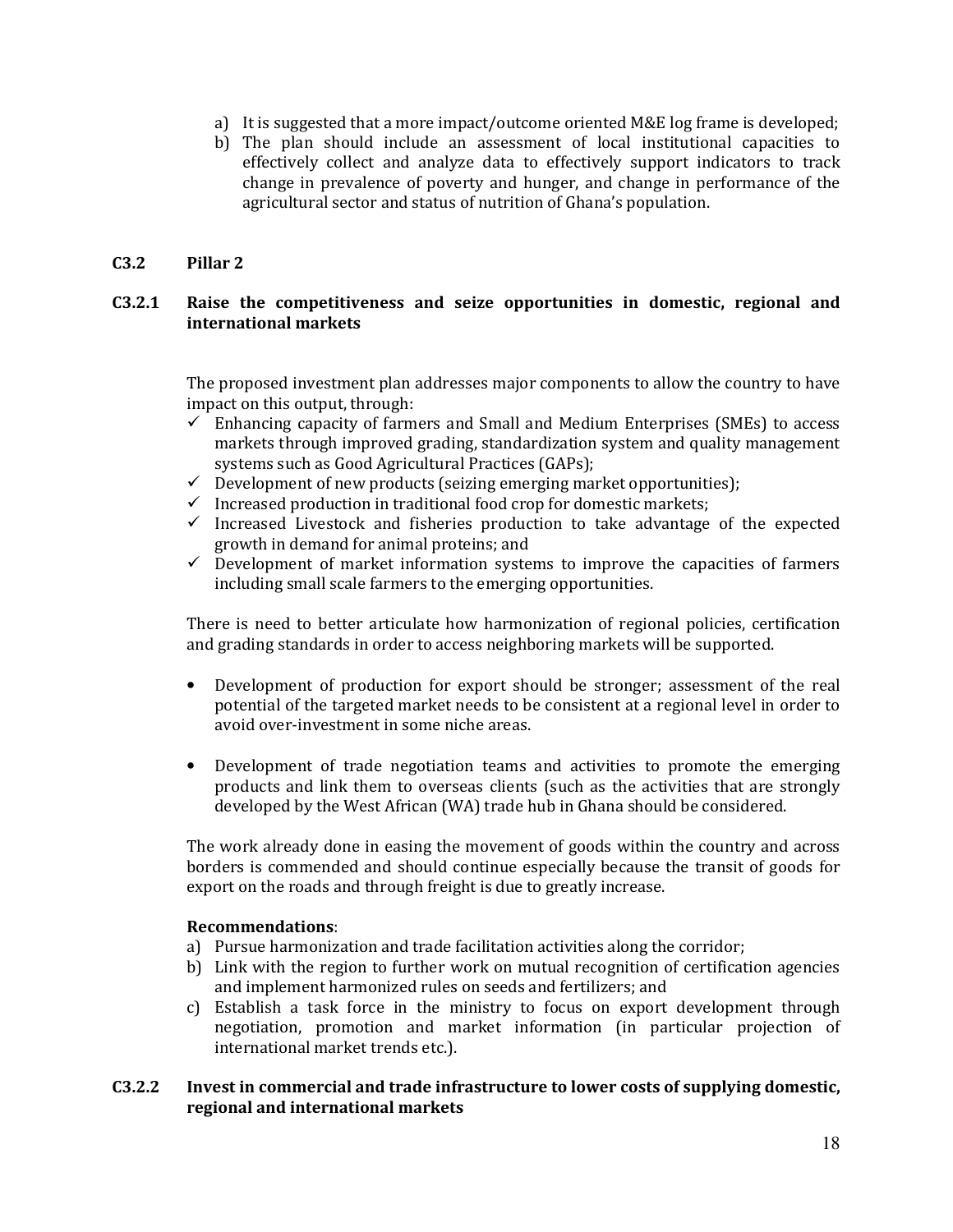The investments planned will contribute to the development of a network of roads and warehouses. This will contribute to reduce post harvest losses and ease the circulation of the products.

Additional investments in rural development for a better access to energy (electrification of rural areas), clean water and telecommunication might be prerequisite steps for the development of rural processing agro-enterprises and should be leveraged.

The development of agro-industrial parks including packaging and loading platforms, processing facilities linked to the warehouses is an approach to consider.

#### **Recommendations:**

- a) Identify agricultural growth poles at regional level where commercial infrastructures and processing facilities will be concentrated;
- b) The MOFA should link with the Ministry in charge of rural development to coordinate the development of adequate provision of energy, water and telecommunication in agricultural growth poles.

### **C3.2.3 Develop value chains and access to financial markets**

The investment plan designed by the Government of Ghana addresses major components of infrastructure and market access through activities at all the levels of the value chain in supporting access to inputs, development of rural infrastructure, development of technical capacities and business frameworks and through the development of private sector in particular.

- $\checkmark$  Value addition (packaging and processing) activities development are planned for key strategic value chains
- $\checkmark$  Input provision will be developed
- $\checkmark$  Linkage with financial institutions

The underlying assumption is to conduct an import substitution strategy and to improve the nutrition in increasing the consumption of animal proteins in particular through the development of livestock and fisheries; however the products should be competitive and adapted to the consumption habits of the Ghanaians.

Financial service provision development (not only microcredit provision, but also insurance; credit to emerging small and medium term enterprise to capital, investments, and savings) are very important.

The expectations towards the private sector are still unclear. In the present document it appears that the Government of Ghana still plans to be strongly present in the direct provision of inputs, services, and commercial infrastructure.

Processing of the export products could be developed.

#### **C3.2.4 Strengthen the commercial and technical capabilities of farmer organisations and trade associations**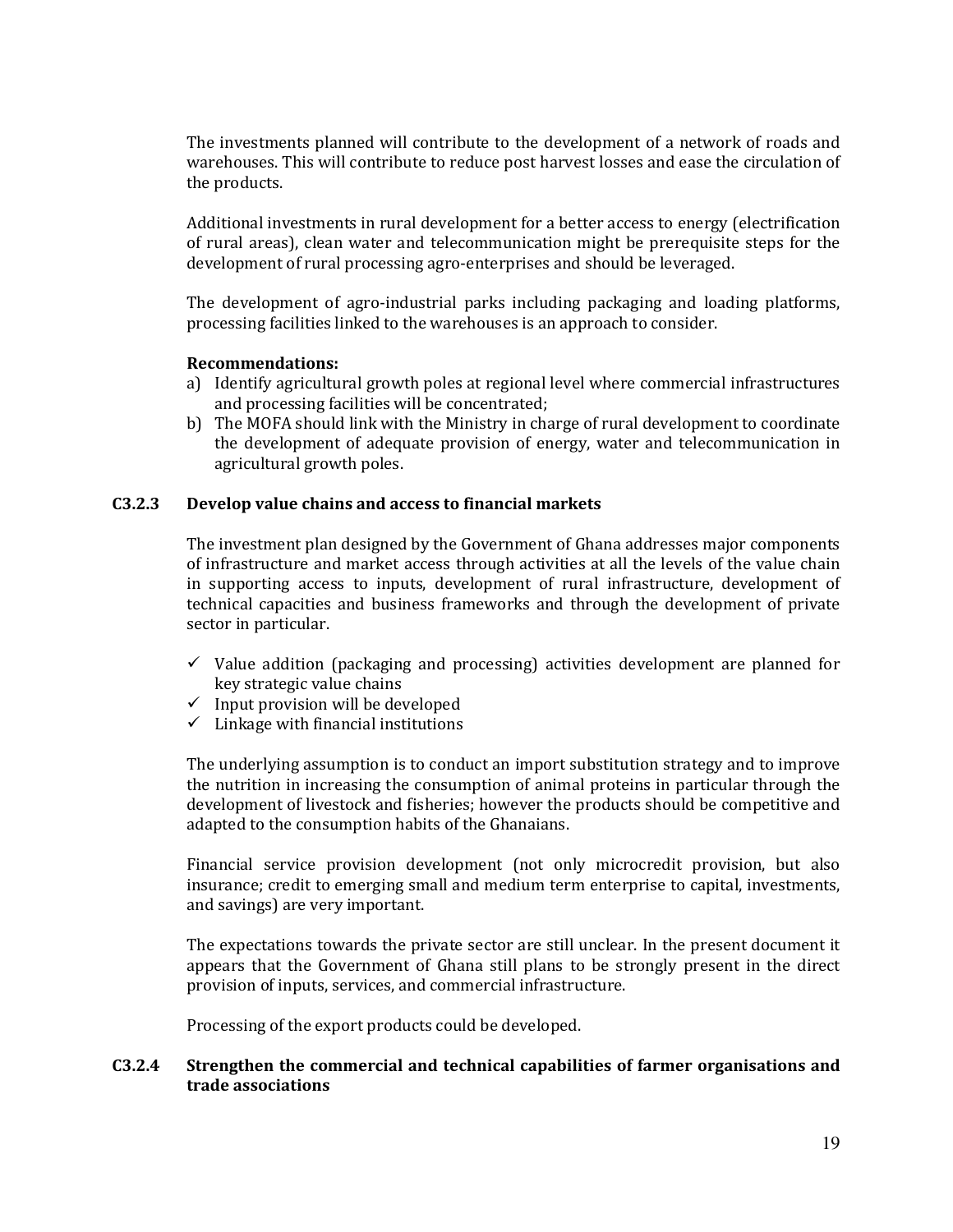The programmes will improve smallholder participation in traditional and emerging markets and value chains through

- $\checkmark$  replication of viable models of linkage (as developed in partnership with USAID and GTz)
- $\checkmark$  the design of sustainable programs to promote the certification of smallholder production for export market
- $\checkmark$  capacities development of FBOs to transform them into business entities (involved in input, services and credit provision) and help them enter processing and commercial activities

However, the role of FBOs should be further clarified.

Recommendation:

a) FBOs should be used in the implementation of the investment plan to, in particular in the training designed and in quality management schemes.

#### **C3.2.5 Policy elements**

The decline in agricultural investment (least among all sectors) from 15% in 2001 to 6% in 2006 may be attributed to unfavorable or ineffective policy issues to attract foreign direct investment in the sector. It is important to liaise with the Ghana Investment Promotion Centre, Association of Ghana Industries, Ghana Farmers and Fishermen Association to ascertain possible government policies, systems and structures that hinder investment into the sector and design inter-ministerial strategies to address them.

#### **Recommendations:**

- a) Market assessment for the production to be developed should be systematically conducted;
- b) Develop financial service provision in rural areas in order to take advantage of innovation in the area;
- c) Take advantage of the opportunity of the development of a large network of warehouses to develop guarantee to ease access of short term credit for farmers;
- d) Develop guarantee schemes to ease access to credit for farmers and small scale enterprises;
- e) Develop Public Private Partnerships (PPPs) to support the provision of strategic commercial infrastructure by the private sector itself; and
- f) Strengthen processing and value addition on export commodities such as cotton and cocoa, this activity has to be strongly linked with the trade negotiation and promotion activities.

#### **C3.3 Pillar 3 – Reducing hunger and poverty**

The Medium Term Agriculture Sector Investment Plan (METASIP) is a well articulated working document that identifies five comprehensive programmes for addressing pertinent areas of the Ghana agriculture sector.

#### **C3.3.1 Risk management**

 $\checkmark$  Programme 1: Food Security and Emergency preparedness directly addresses poverty reduction and food security among the most vulnerable populations. Food security programmes have been created to address the transient food security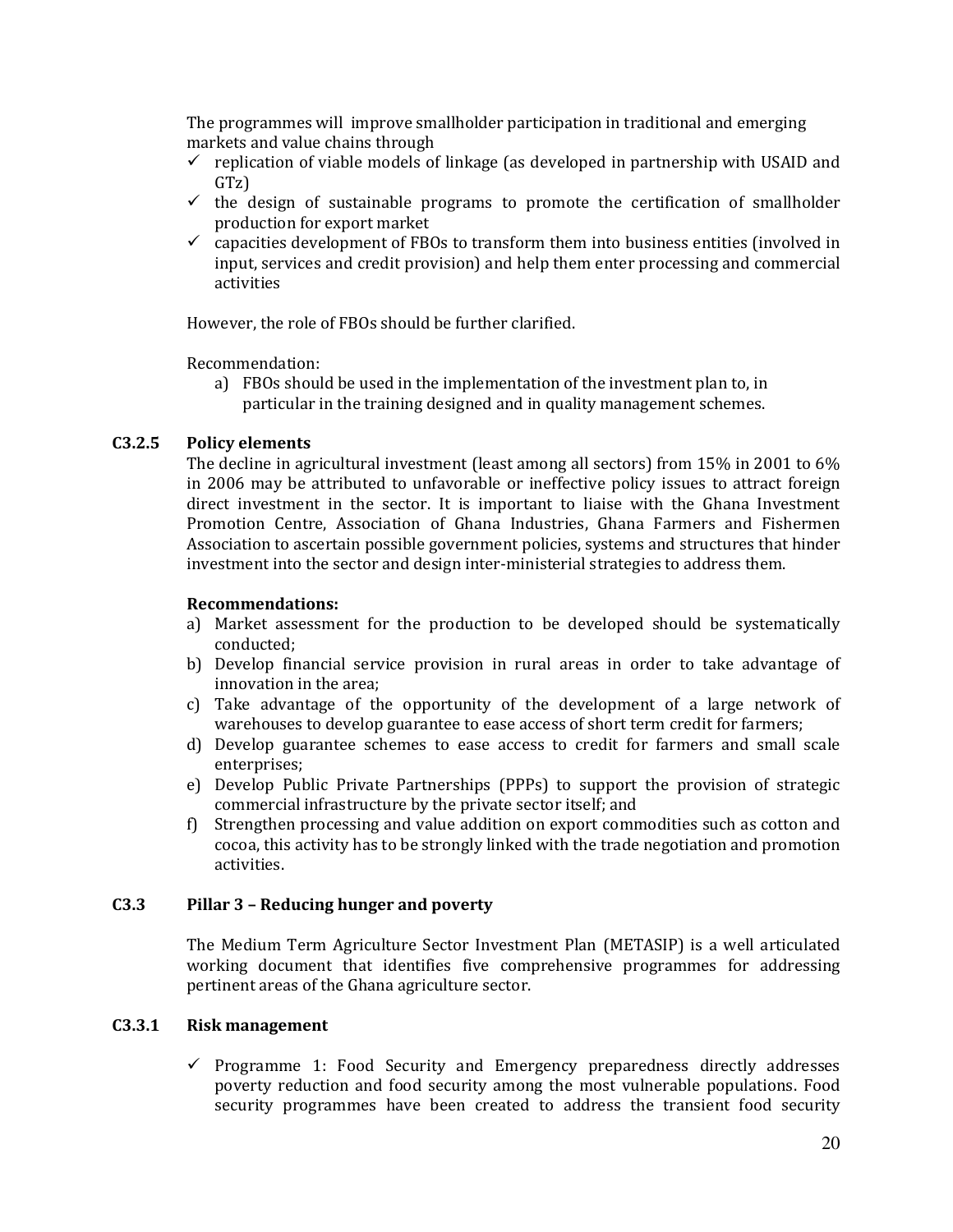challenges that these groups face.

- $\checkmark$  The investment programmes areas and issues for emergency preparedness have been identified and addressed through improving productivity of staple crops among small holder farmer, by providing support to improved nutrition through fortification programmes, nutrition education; and supporting diversification of livelihood options of the poor with off-farm activities.
- $\checkmark$  The expected outputs and activities/strategies for mitigating emergencies are well outlined and articulated. Issues, potentials, opportunities, constraints and challenges (SWOT) analysis for Early Warning System (EWS) and emergency preparedness are existent. Lead and collaborative/Investment Programmes for EWS and emergency preparedness are identified and outlined with the role of each Investment programme clearly stated. Within the EWS, activities and indicators for estimating vulnerability for emergency preparedness and poverty reduction are outlined.
- $\checkmark$  The investment programme clearly identifies food security challenges and how to overcome them though practicable and detailed programmes. Lead agencies for the implementation of each programme have been identified therefore making the M&E process smoother.

However, the plan does not seem to spell out clearly the emergency reporting mechanisms or framework. Furthermore, although the plan aims to reduce poverty and food insecurity among the vulnerable, stocktaking of livelihoods capitals for ascertaining resilience to vulnerabilities and disasters has been left out.

#### **Recommendations:**

- a) The plan should include an activity for development of a framework for EWS and Emergency Preparedness Programme. This programme will entail a conceptual framework of EWS in terms of information flows, levels of information management and use.
- b) The early warning system indicators should ideally include CAADP-FAFS indicators for measuring and monitoring food security beyond emergency responses and early warning.
- c) There is a need for stocktaking of livelihoods capitals for assessing resilience to vulnerabilities and disasters; the inclusion of CAADP-FAFS in early warning indicators will address this gap adequately.

#### **C3.3.2 Increase the supply of affordable food through improved market linkages**

The NAIP has in place programmes that address market linkages especially among smallscale farmers in order to increase the supply of affordable food. Particular aspects of METASIP worthy of commending are as follows:

- $\checkmark$  Plan aims to link smallholders with warehousing investments in order to improve the quality of staples along the value chain and to increase trade in legumes and cereal price stabilisation;
- $\checkmark$  Market Information i.e. production forecasting, actual production data, market prices and food supply situation of major food crops in all the regions is being collected to improve linkages between smallholder farmers and producers;
- $\checkmark$  Modalities are in place for collaboration and partnership with private sector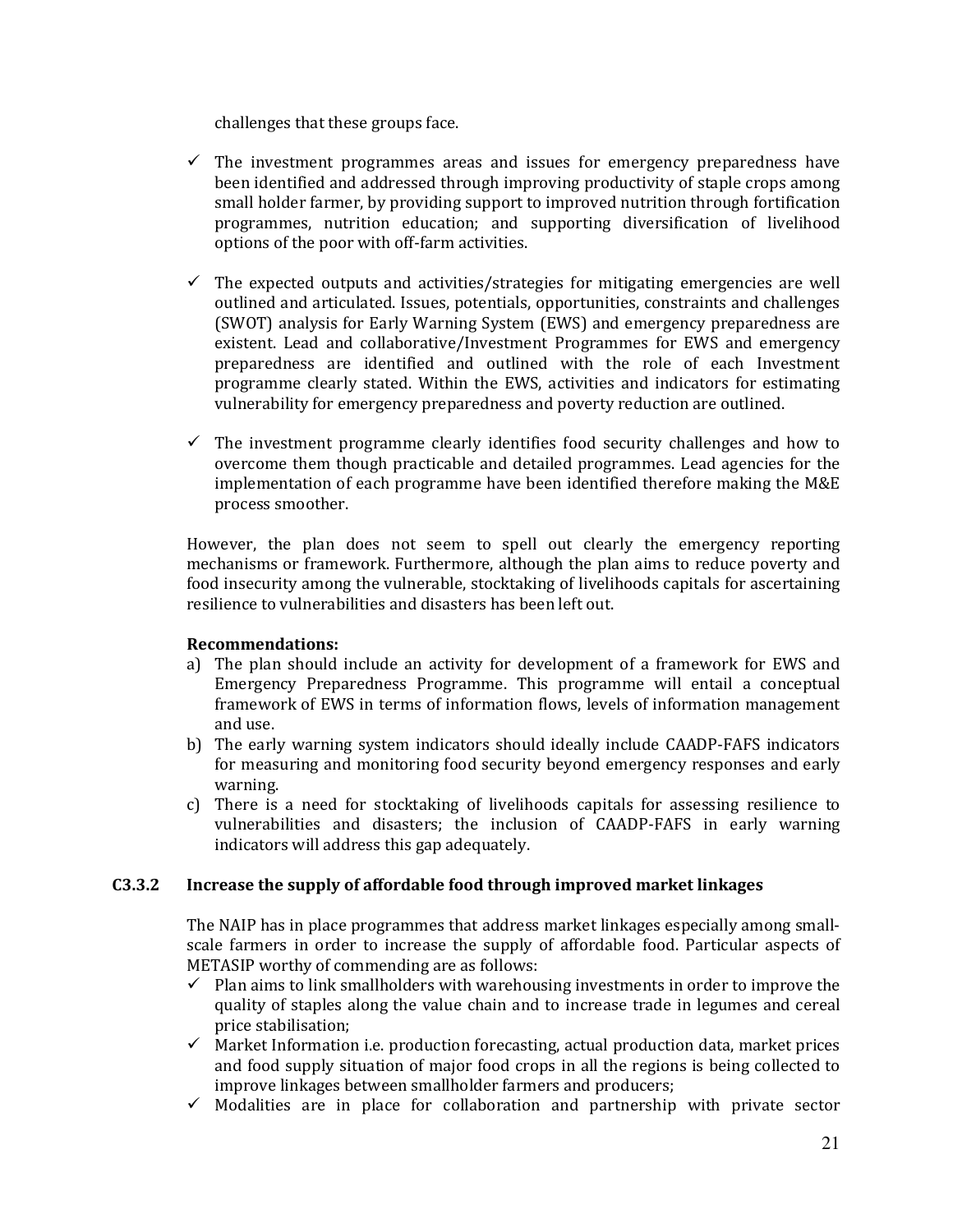institutions and Civil Society Organizations (SCOs);

- $\checkmark$  Development of the fisheries sub-sector is comprehensively addressed; and
- $\checkmark$  The plan details outputs and indicators for crop, livestock and fisheries production that are specific, measurable, achievable, realistic and time-bound. This undoubtedly eases the processes of monitoring and evaluation.

However, there seems to be no clear strategy/activity linking Programme 1 with Programme 2 i.e. mechanisms for attracting the urban poor to agricultural value chain activities and investment demand creation (e.g. ongoing entrepreneurship development).

The plan also does not seem to address the increase in supply of food staples. Thus there is need to develop and include a strategy to specifically address increasing the supply of staple crops to improve food availability.

#### **Recommendations:**

a) Refer with Pillar II recommendations as this is a cross-cutting issue

#### **C3.3.3 Increase economic opportunities for the vulnerable**

The majority of the programmes are deliberately targeted at the vulnerable and resource poor for more meaningful poverty reduction. METASIP has outlined the following aspects for increasing economic opportunities for the vulnerable populations:

- $\checkmark$  Plan aims to support the most vulnerable with income diversification through offfarm activities linked to agriculture;
- $\checkmark$  Plan aims to support 5% of the people falling below extreme poverty line to engage in off-farm livelihood alternatives by 2015;
- $\checkmark$  Plan targets training of vulnerable groups with entrepreneurial skills;
- $\checkmark$  Plan aims to conduct value chain analysis on viable livelihood opportunities;
- $\checkmark$  Plan aims to introduce targeted grants and input subsidies for poor farmers;
- $\checkmark$  Women and youth groups targeted with off-farm livelihoods activities; and
- $\checkmark$  Vulnerable groups targeted for training in entrepreneurial skills.

#### **Recommendations:**

a) Social protection programmes may be a good exit strategy for the chronically food insecure. It also augments the resilience of the most vulnerable against shocks and stresses. However this component has been left out in the document. Social protection initiatives should be considered for inclusion in the investment programme.

#### **C3.3.4 Improved dietary quality through increased dietary diversity**

Ghana has a very well defined fisheries and livestock sub-sector which addresses the intake of nutrition. National per capita fish consumption is estimated on the average at 23 kg, much higher than the global average of 13 kg per capita. The intake of micronutrients especially for children under five and mothers is being addressed though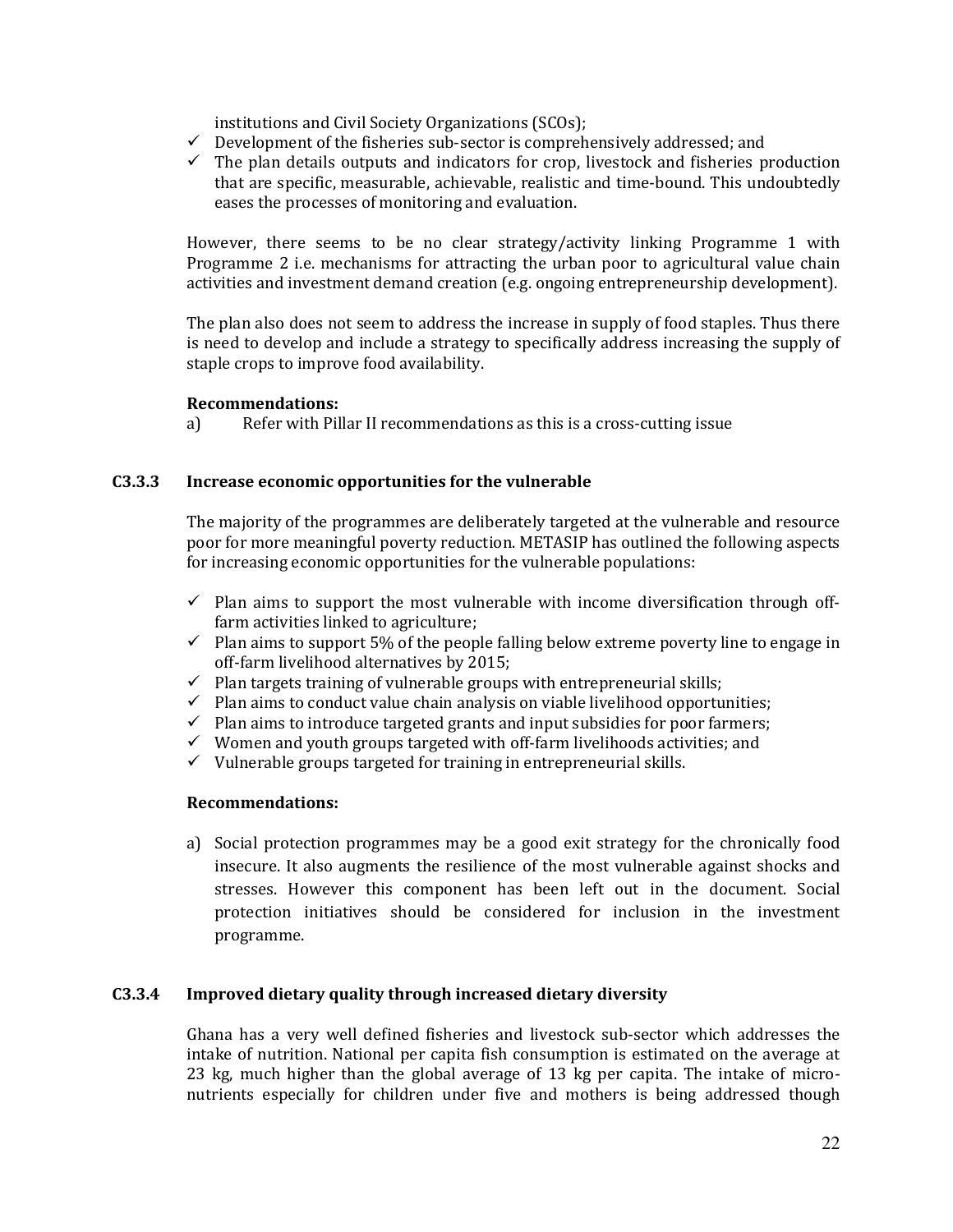programmes that encourage fortification of food during processing, nutrition education and advocating for the consumption of micro-nutrient rich foods.

The following aspects of the plan are worthy of noting:

- $\checkmark$  Improved food distribution to vulnerable groups and enhanced nutrition targeted;
- $\checkmark$  Plan aims at conducting research, education and advocacy on choice of foods, and handling for food quality and safety;
- $\checkmark$  Plan aims to reduce stunting and underweight (in children) as well as Vitamin A, iron and iodine deficiencies (in children and women of reproductive age) by 50% by 2015 through the food nutrition interventions;
- $\checkmark$  Plan promotes the production of fish and livestock to meet the market demand for the high protein; and
- $\checkmark$  Ghana is the only African country that is projected to meet the Millennium Development Goal (MDG) by 2015.

However, the plan seems to leave out certain key aspects that are paramount to improving food security in Ghana. Improving dietary quality concerns both for the Ministry of Health (MOH) and the Ministry of Food Security and Agriculture (MOFA). The plan does not seem to spell out clearly the linkages and areas of coordination between the MOH and MOFA. Specifying the roles of each of these key players will help in not only developing a comprehensive nutrition plan but also in coordinating the implementation of the programme. The plan has also left out the issues of mainstreaming of human diseases into food and nutrition security specifically HIV/AIDS. Furthermore, it does not seem to mention the structures for a government-led nutrition programme.

#### **Recommendations:**

- a) Issues of nutrition concern most specifically the Ministry of Health and the Ministry of Agriculture. This implies that the two ministries should overlap in planning and programming nutrition related activities. Therefore, there is need to clearly spell the institutional linkages, working relationships as well as specify areas of collaboration in more unequivocal terms; and
- b) In view of the many food security issues hinging on nutrition, the need for a robust and well coordinated nutrition programme cannot be wished away. In order to do this, the plan should include an activity for review the nutrition programme in Ghana to ensure that all pertinent issues are addressed. It is likely that a nutrition programme already exists. In such a case, the plans for that programme could be extracted and included in METASIP.

#### **C3.4 Pillar 4**

The METASIP captures most of the elements of Pillar 4 within its Programme 5: Science and Technology applied in Food and Agriculture Development (section 3.6). Programme 5 comprises the following two components, namely:

Uptake of technology along the value chain and application of biotechnology in agriculture. The major development issues identified under this component are: (i) low uptake of agricultural technology; (ii) limited application of biotechnology and its benefits; and (iii) poor coordination/collaboration if disciplines involved in research along the agricultural value chains.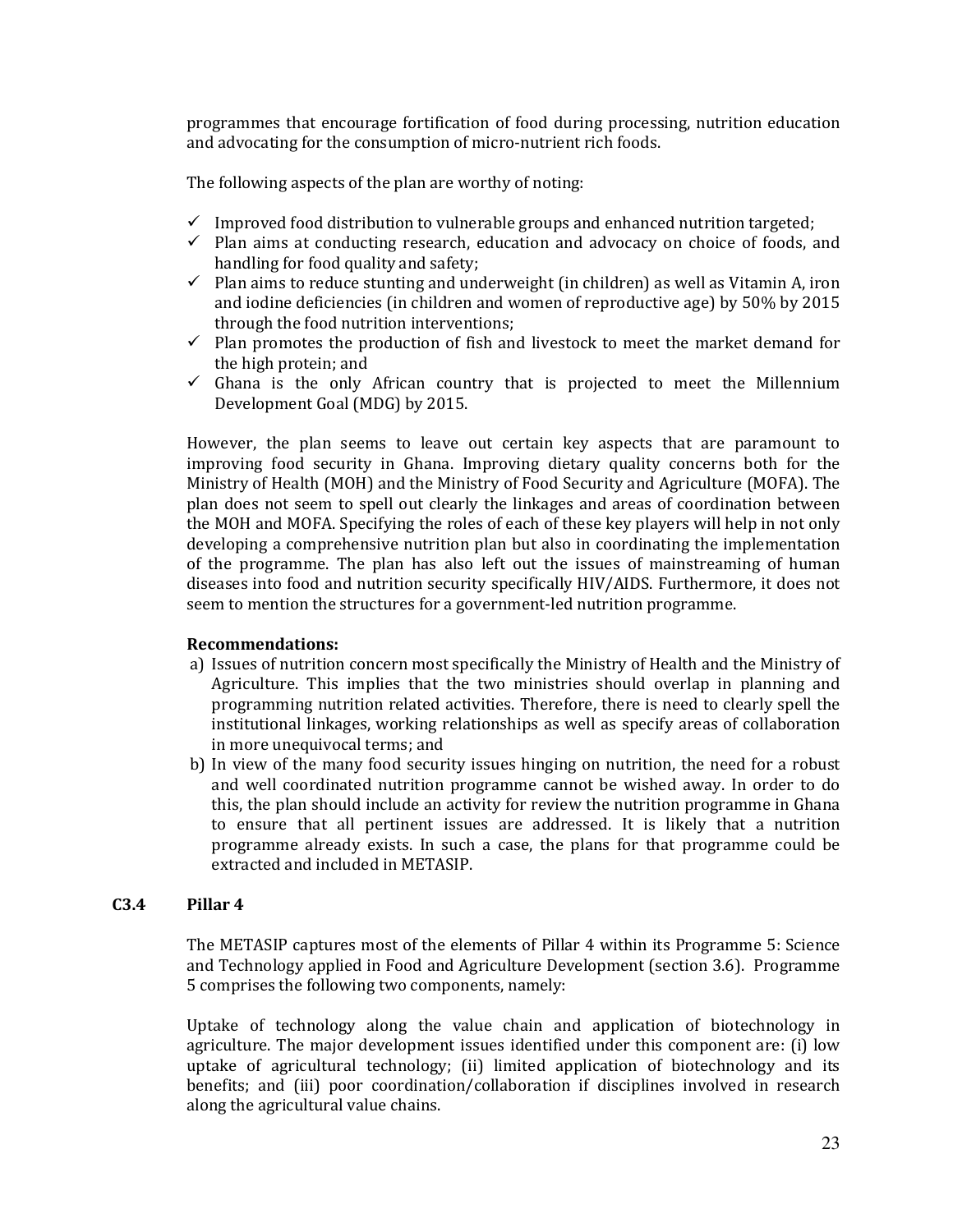The outputs expected under this component include: (a) adoption of improved technologies by men and women along the value chain; (b) Laws and regulations to enhance the application of biotechnology in agriculture in place by 2010 and assessment of the country's research system.

As it is related to agricultural research funding and management of agricultural research information, the development issues that this component seeks to address are: (i) limited funding of agricultural research; and, (ii) poor management of agricultural research information.

The outputs expected under this component include: (a) increase in agricultural funding to at least 10% of the agricultural sector development budget; (b) sustainable funding mechanism for Research-Extension Liaison Committees established and operational by the end of 2012; and (c) a well resourced MOFA unit which will liaise with Centre for Scientific and Industrial Research to coordinate research output.

In addition to the above, a significant number of Pillar 4 activities are captured in other Programmes, notably: Programme 1: Food Security and Emergency Preparedness, specifically its components on productivity improvement; support for diversification of livelihood options of the poor; food storage and distribution and early warning systems and emergency preparedness; Programme 2: Increased Growth in Incomes, specifically intensification of FBOs and out-grower concepts and development of new products; Programme 4: Sustainable management of land and environment, specifically adoption of soil and land management technologies; and Programme 6: Improved institutional coordination

Because a significant number of Pillar 4-type activities are embedded in other Programmes other than Programme 5, the Plan's implementation will require considerable inter-pillar and inter-programme coordination.

- $\checkmark$  The Plan clearly identifies the development issues that are to be addressed by the research and technology programme and provides a direct linkage between research outputs and development impacts. The identified development issues directly address the major challenges for the agricultural sector which are addressed by Science and Technology. These include sustainable modernisation of food and agriculture through productivity and production improvements.
- $\checkmark$  The Plan's outputs are clear, smart and some of them are gender sensitive. However, the targets for the some of them need to be re-examined to assure they are realistic.

The METASIP identifies poor coordination between institutions in the value chain as a development issue. It has developed activities aimed at strengthening the linkages between research and extension and between MoA and CSIR. The Plan does not spell out how coordination between researchers and other institutions in the value chain notably farmer organisations, the private sector, education and training will be strengthened. Such coordination is necessary for the sector to respond in a systemic manner to needs and opportunities for innovation in the sector.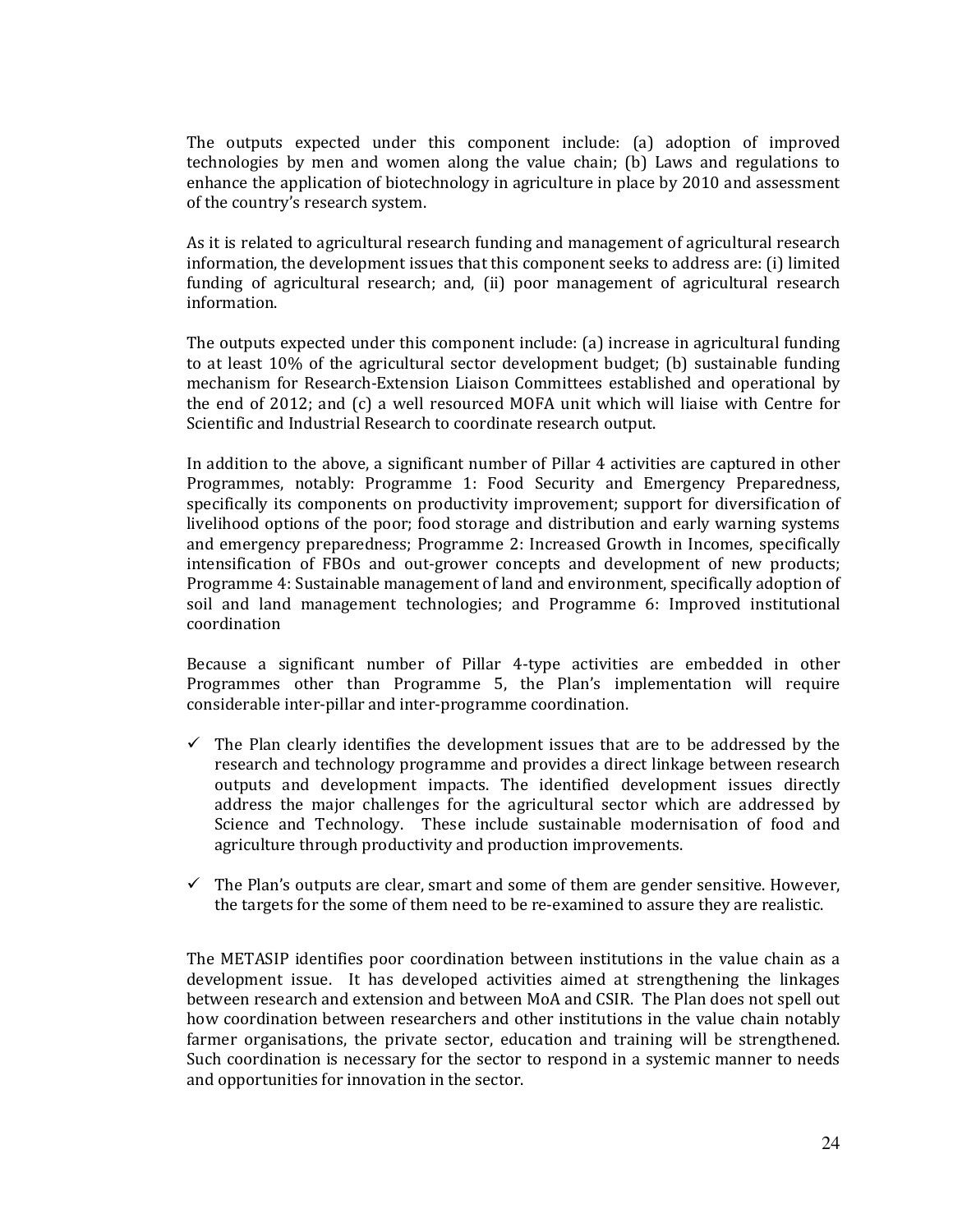In terms of empowerment of end users, even if interventions to achieve this have been implicit in the plan for science and technology, to the extent that the end users should be meaningfully participate in setting priorities and work programmes for research, extension and training to ensure their relevance, this is not well articulated.

In terms of gender integration at all levels including farmer organisations, the private sector, education and training institutions and extension staff, the plan does not make explicit the mechanisms to achieve this. However, under component 5.1 one of the outputs is increased adoption of technologies by men and women along the value chain and the plan proposes to design and implement a program to sensitize researchers on gender mainstreaming in research.

Besides gender integration, the Plan overlooks other cross-cutting issues that affect the performance of the agricultural sector notably the environment and climate change.

The Plan proposes several capacity strengthening activities at lower skill levels such as training of farmers, processors etc. It however does not provide for capacity development for higher education and for research.

The Plan does not include an economic analysis providing estimates of the returns expected from investments in the plan. The Plan does not present an identification of the risk, risk analysis and a plan for risk management.

#### **Recommendations:**

- a) Regarding coordination among the key actors to improve pathways for innovation to increase productivity and food security, the Plan should identify incentives and incentive structures that will enable all these actors to be fully engaged in a holistic fashion;
- b) Regarding the empowerment of end users, the activities aimed at strengthening their capacities in terms of skills and organisation should be complemented by institutional arrangements that enable the end users to meaningfully participate in setting priorities, developing work programmes for research, extension and training, and in the accountability mechanisms;
- c) Regarding gender integration, although the plan makes reference to mainstreaming gender in research this recommendation emphasizes the need for gender integration to be extended to at all levels including farmer organisations, the private sector, education and training institutions and extension organisations;
- d) Regarding cross-cutting issues, the Plan should make due recognition of these issues since they affect performance of the agricultural sector and articulate the necessary actions required to address them. These issues include the environment and climate change;
- e) Regarding capacity strengthening, the plan should consider making provisions for capacity strengthening activities at tertiary and higher education levels based on projections of the capacity needs for various skill levels;
- f) Regarding an economic analysis of returns on investment, it is recommended that the Plan should include an economic analysis of the returns expected from the projected investments; and
- g) Regarding risk management, the Plan should present identify the risks and provide a risk analysis as well as a plan for risk management.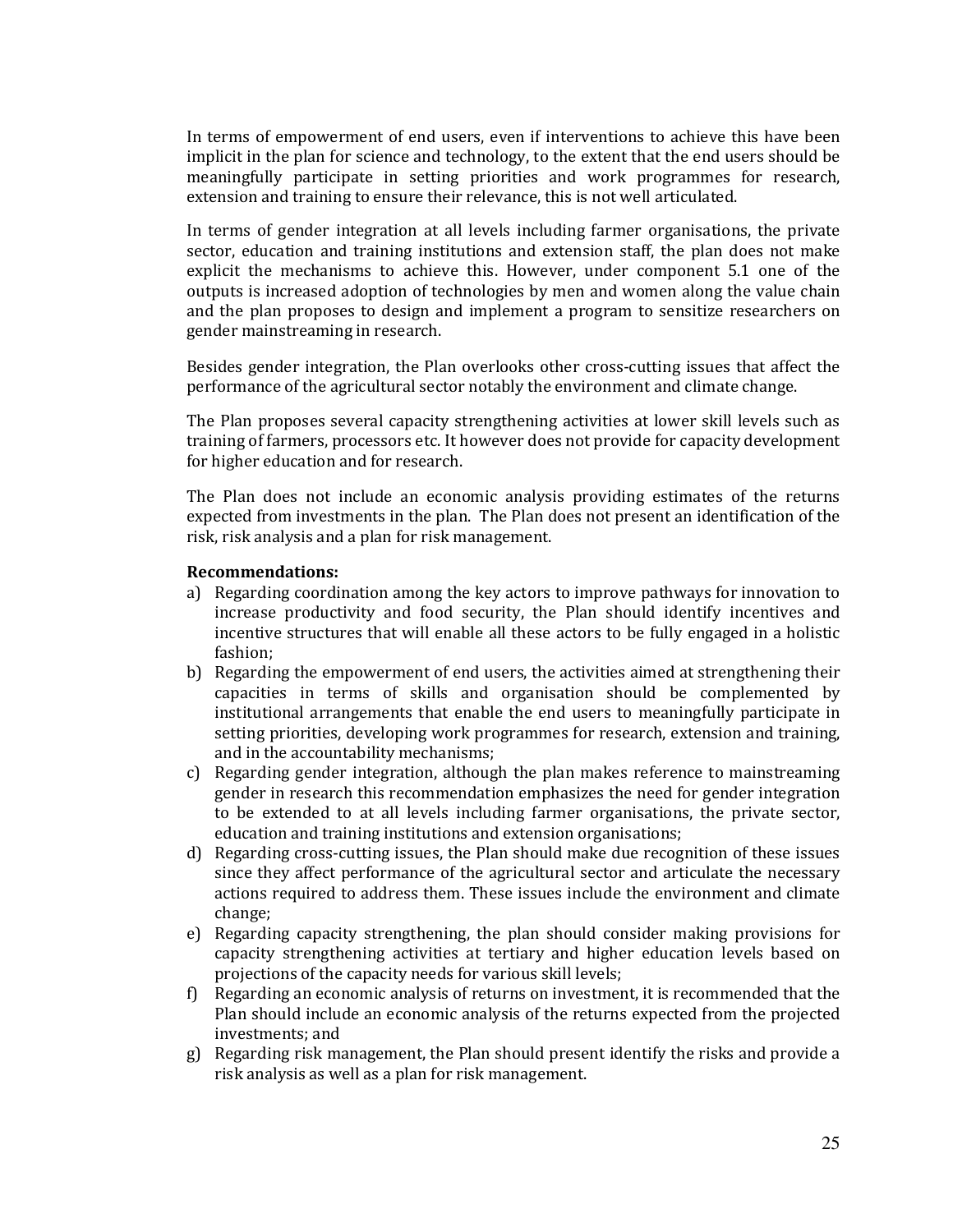#### **C3.5 Monitoring and evaluation framework (in implementation)**

The overall goal and specific objectives of the M&E Plan address many of the key elements of a strong M&E Plan – strong institutional arrangements, collection of reliable, relevant and timely data, an effective feedback system, and a holistic approach that includes the private sector. The M&E Indicator Matrix only addresses the first of six FASDEP II objectives. In regards to the financing plan, the tables lack specificity to understand whether sufficient funding for M&E activities has been allocated.

- $\checkmark$  In order to ensure a robust M&E system, adequate financial and human resources need to be allocated towards data collection, surveys, capacity building, Management Information Systems (MIS), reporting, communicating and disseminating information.
- $\checkmark$  It is critical to have dynamic feedback loops so that results of the M&E system inform decision-making on an iterative basis so that interventions can be adjusted as necessary.
- $\checkmark$  The Investment Plan may benefit from rigorous evaluation methodologies such as impact evaluation (through random trials) to attribute, with confidence, outcomes to specific interventions.
- $\checkmark$  The Plan should include baseline data collection for some of the indicators included in the M&E Indicator Matrix (Appendix 4) where data is lacking. For example, the Plan indicates that statistics in livestock production are inadequate. Therefore, baseline data on livestock will be necessary to measure increased productivity.

#### **Component 4: Alignment with country commitments**

#### **C4.1 Prioritization within the investment plan (implementation)**

The Plan does not include a prioritization of the programme nor the activities within each programme. Ghana has fish deficit of over 450,000 per annum. Initial analysis shows that marine, Volta and aquaculture contributes 62%, 32% and 5% respectively to fish production. However the investment plan focuses more on aquaculture (increase production from 10,000 to 15,000 tons by 2013) and does not address increasing fish production in the Volta nor Marine. Fishing along the coast of Ghana and along the Volta provide significant employment to rural people and are likely to address food security and poverty reduction targets than aquaculture. The latter can be developed as an emerging business venture. The investment plan should demonstrate how the volume of cultured fish production will contribute to the overall fish supply deficit of 460,000 otherwise it is a misplaced priority.

Baseline data on income level of livestock producers will be required to justify the projected growth rate. Here again, even though cattle contribute the 2<sup>nd</sup> largest to meat production, there is no intervention or investment in increasing cattle production in the investment plan. The criteria used to select value chain sectors should be explained otherwise cattle production should rate higher than pig and small ruminant production.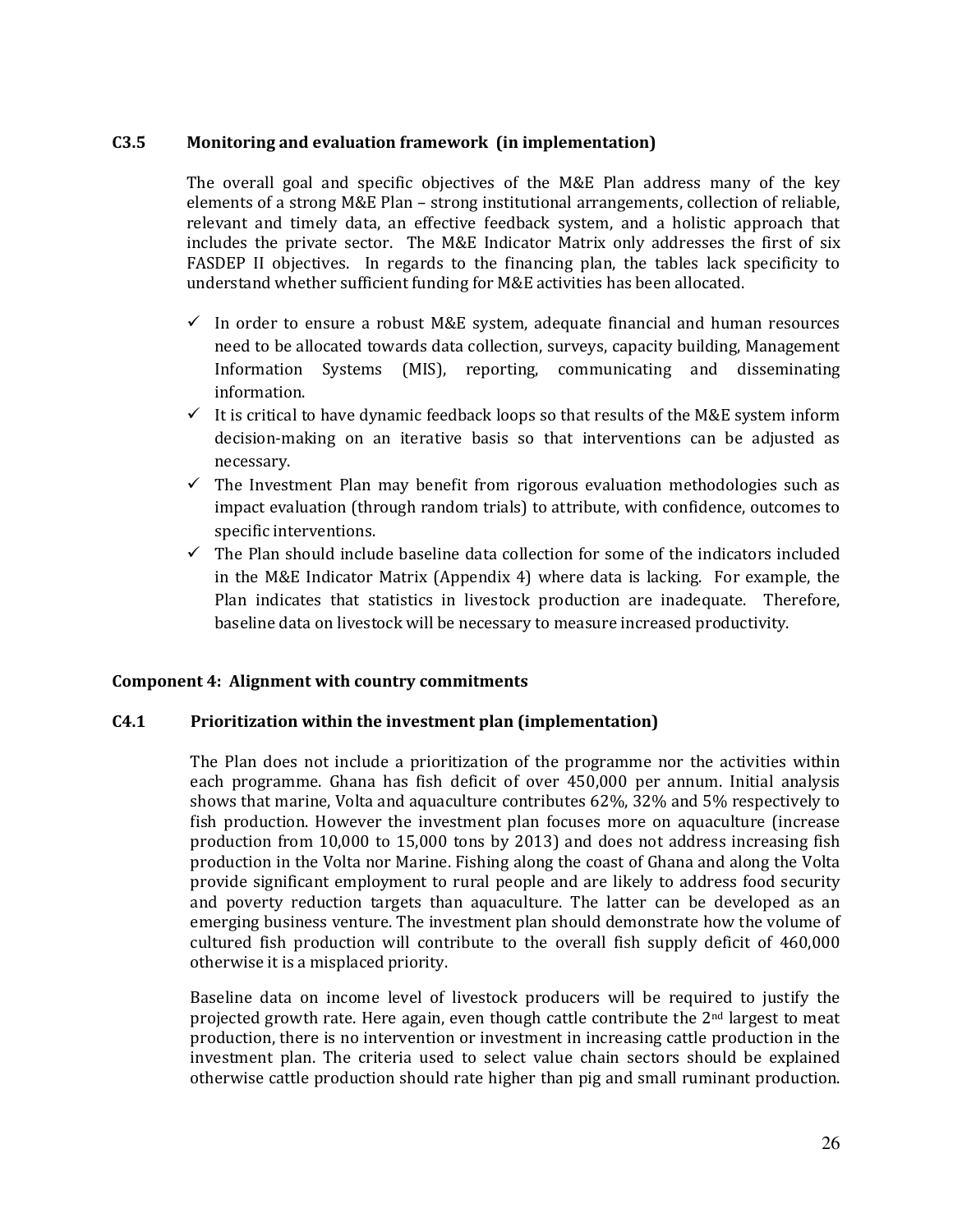The following questions must be addressed:

- Does the Ministry have Extension Officers in Livestock to provide the livestock Extension services described;
- How will genetic characterization of livestock lead to increase income for men and women rearing livestock as stated in the investment plan;
- How will the Ministry advocate for the construction of slaughter houses in all districts if the Districts' don't consider it a priority. How do you ensure that the butchers will use the abattoirs taking experience from the under-utilized abattoir in Tema. The butchers will have to be involved in this activity to understand and appreciate the need to use abattoir rather than the traditional way they have used over decades or centuries?
- The activities lack the incentive packages to attract large scale commercial investment in the livestock sector even though it contributes significantly to poverty reduction, income generation, food and nutrition and employment creation.

Peri-urban agriculture should adopt intensive production technologies. The activities described do not address the challenges facing the production of high quality, hygienic and year round supply of fresh vegetables in Accra and other major cities. This should be a major business for the ministry to provide intervention. Also can the Ministry negotiate for lands in urban areas? Already, government acquired lands are being released to owners; vast areas of land for agricultural research stations are for sale, lands for state farms are also being released. What is then the justification for the Ministry to negotiate for lands? Rather, private sector will investment in urban and peri-urban agriculture if investment support systems are provided by the government.

#### **Recommendations:**

- a) There is a need to prioritize the programmes and activities, as well as establish sequencing through an implementation plan. The prioritization of roads (Appendix 5) should be consistent with the overall prioritization of all activities. In addition, the GoG may consider prioritizing geographic regions based on need, opportunity and/or availability of financing.
- b) There should be significant programme description and investment to boost Volta and Marine fishing as well as fishing in the numerous water bodies/rivers in Ghana.

 Significant investment has to be made to boost cattle and poultry production in Ghana and the issue of Fulani herdsmen must be addressed.

#### **C4.2 Links with existing sector programmes/projects**

FADEP II is linked with the national vision in GPRS II, NEPAD's CAADP and the MDGs. Although Appendix 2 (Lead and Collaborating/Implementing Agencies) list dozens of organizations involved in each of the six programmes, there is insufficient mention in the description of programme activities on how the MOFA will coordinate with the organizations and their respective programmes.

#### **Recommendations:**

a) Incorporate programme activities of relevant collaborating/implementing agencies into the implementation plan to ensure proper sequencing and coordination. Establish MOUs to specify roles and responsibilities for each party;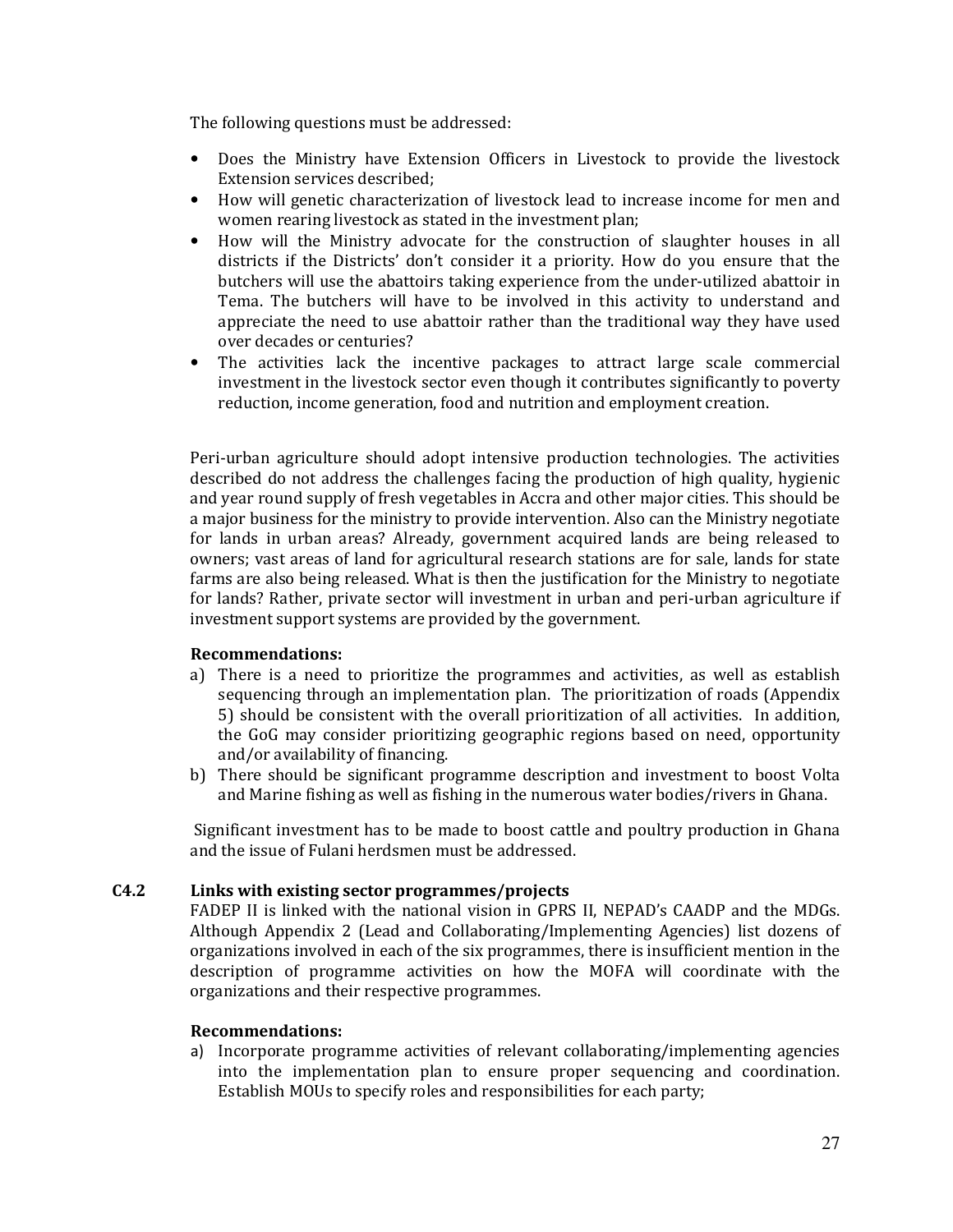- b) It is important to describe how the investment plan builds on, and interface with MiDA and EMQAP projects funded by MCC and ADB respectively; and
- c) How does the investment plan set the stage for the Savannah Development Project (Authority).

#### **C4.3 Links to regional agriculture sector development plans**

- $\checkmark$  The Ghana Investment Plan presents a comprehensive approach to transforming agriculture and clearly recognizes the importance of regional integration especially related to trade. The plan presents specific actions that would be taken by Ghana to increase participation in regional and global markets.
- $\checkmark$  The Ghana Investment Plan is consistent with the ECOWAP plan and framework and provides the framework and opportunity for expanded cooperation with regional programs and joint actions with neighboring countries. They also provide a structure for coordination across Ministries and interest groups that can contribute to effective problem solving to support regional cooperation.

The plan does not clarify what actions that could be prioritized for regional program attention to add value to the country level efforts. And, in turn, they have not clarified the level of impact or rate of change on the overall goals and targets of the national plan that can be expected from regional integration and cooperation.

The operational arrangements for technical cooperation to take place that can build commercial and technical linkages with regional programs and the efforts of other countries are missing. This could be addressed during the next steps of operationalizing the programs and investment plan.

#### **Recommendations**:

a) Ghana should work with ECOWAS and neighboring countries to support and complete analysis that can clarify the proposed or desired impact from regional programs on the overall national performance targets.

#### **C4.4 Identification of policy issues and steps required to resolve them**

There is minimal mention of policy issues throughout the Plan. There is no plan whose implementation does not raise some of the policy inconsistencies with existing policies. Any plan should always prepare how the policy issues will be addresses to pave the way for effective implementation.

#### **Recommendations:**

- a) The GoG should list policy issues related to each of the programmes, including the status on required legislation and implementation frameworks, as well as a current assessment of compliance to the policy (as relevant);
- b) The decline in agricultural investment (least among all sectors) from 15% in 2001 to 6% in 2006 may be attributed to unfavorable or ineffective policy issues to attract foreign direct investment in the sector. It is important to liaise with the Ghana Investment Promotion Centre, Association of Ghana Industries, Ghana Farmers and Fishermen Association to ascertain possible government policies, systems and structures that hinder investment into the sector.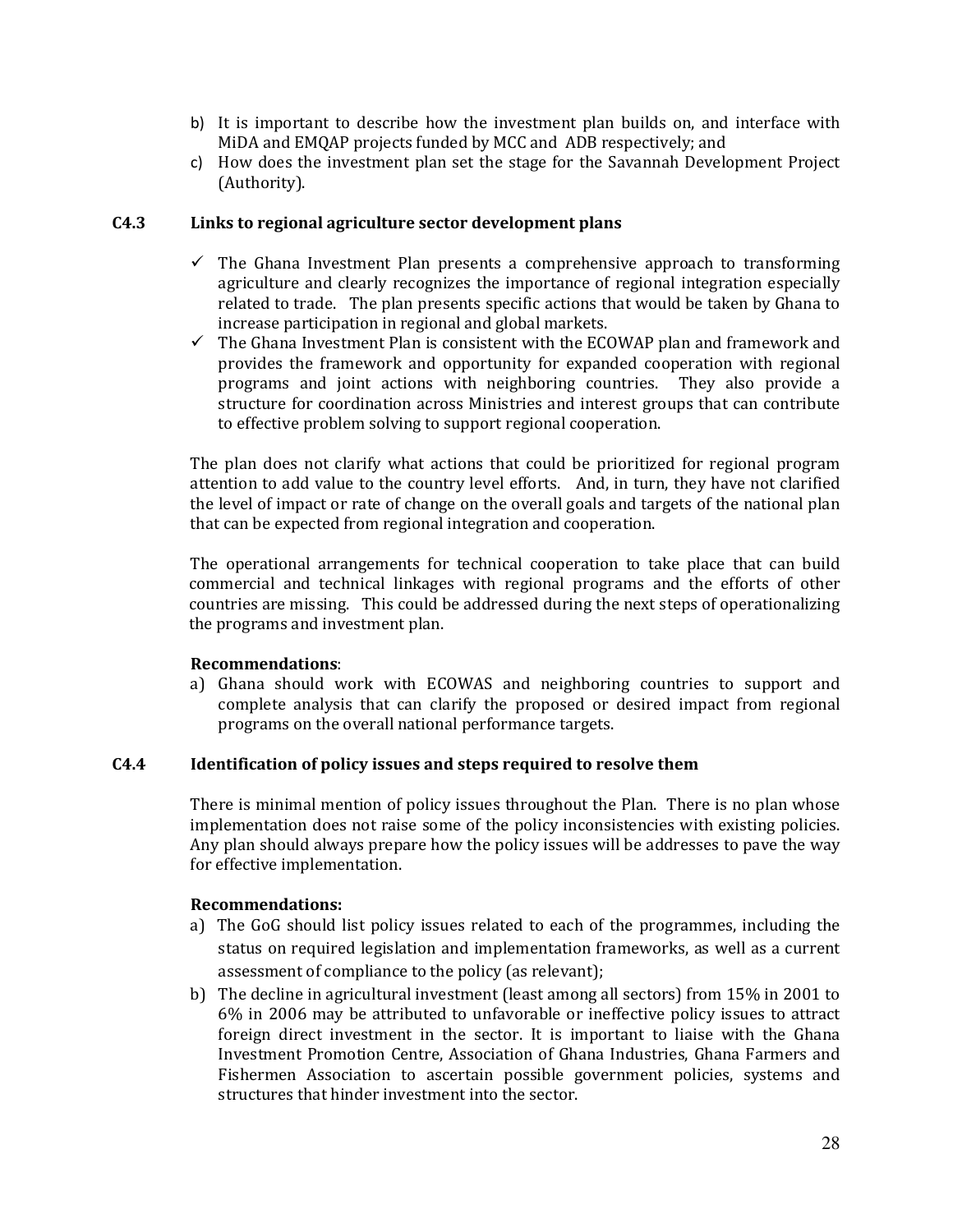#### **Component 5: Operational realism**

#### **C5.1 Viability of implementation arrangements**

Programme 6, Improved Institutional Coordination, sets up ambitious and comprehensive objectives to strengthen the capacity, coordination and communication within the MOFA and with other MDAs and partners. This section appropriately addresses the need to improve human, material, logistics, and skills resource capacity for MOFA and MDAs.

#### **Recommendations:**

- a) The implementation arrangements appropriately establish governance mechanisms at the policy, technical, regional, and district level. It is unclear which committee or entity will be responsible for coordinating with development partners, however, the GoG may consider adding a representative or two to the Technical Steering Committee. The respective committees may consider meeting more regularly (perhaps bi-monthly or quarterly), particularly the Technical Steering Committee, which has an ambitious terms-of-reference. The four committees will require significant support in coordination, logistics and administration. It is unclear from the implementation arrangements which unit is in charge of these responsibilities. The GoG may consider establishing a secretariat (with the necessary human and financial resources) to play this role.
- b) In regards to Programme 5, the Oil Palm Research Institute (OPRI) has attained the private-sector funding target of 30 percent (legislated through the GoG). The GoG should incentivize and support other research agencies to attain this goal through the incorporation of business principles and product commercialization to ensure sustainability and continued innovation.

With 13 development partners funding 63 interventions (p. 18 of METASIP volume I), the Government of Ghana should strengthen the coordinating unit for these activities to ensure coherence, coordination, and integration and avoid duplication.

#### **C5.2 Institutional assessment**

The NAIP should provide an overview of the strengths and weaknesses of the institutions in the agriculture sector. A formal institutional assessment should have been carried out within the previous two years, preferably covering not just the ministry of agriculture but also all related agencies.

Its conclusions and recommendations should be cross-checked against proposed implementation arrangements and measures to strengthen identified weaknesses. Specifically, it should include:

- Gap analysis
- Capacity-building plan as an explicit part of the overall investment.
- Public financial management (PFM) assessment either as part of the institutional assessment or separate

### **C5.3 Indicative financing plan**

#### **Commendations:**

 $\checkmark$  The Ghana METASIP provides a clear seven year costing by the six main program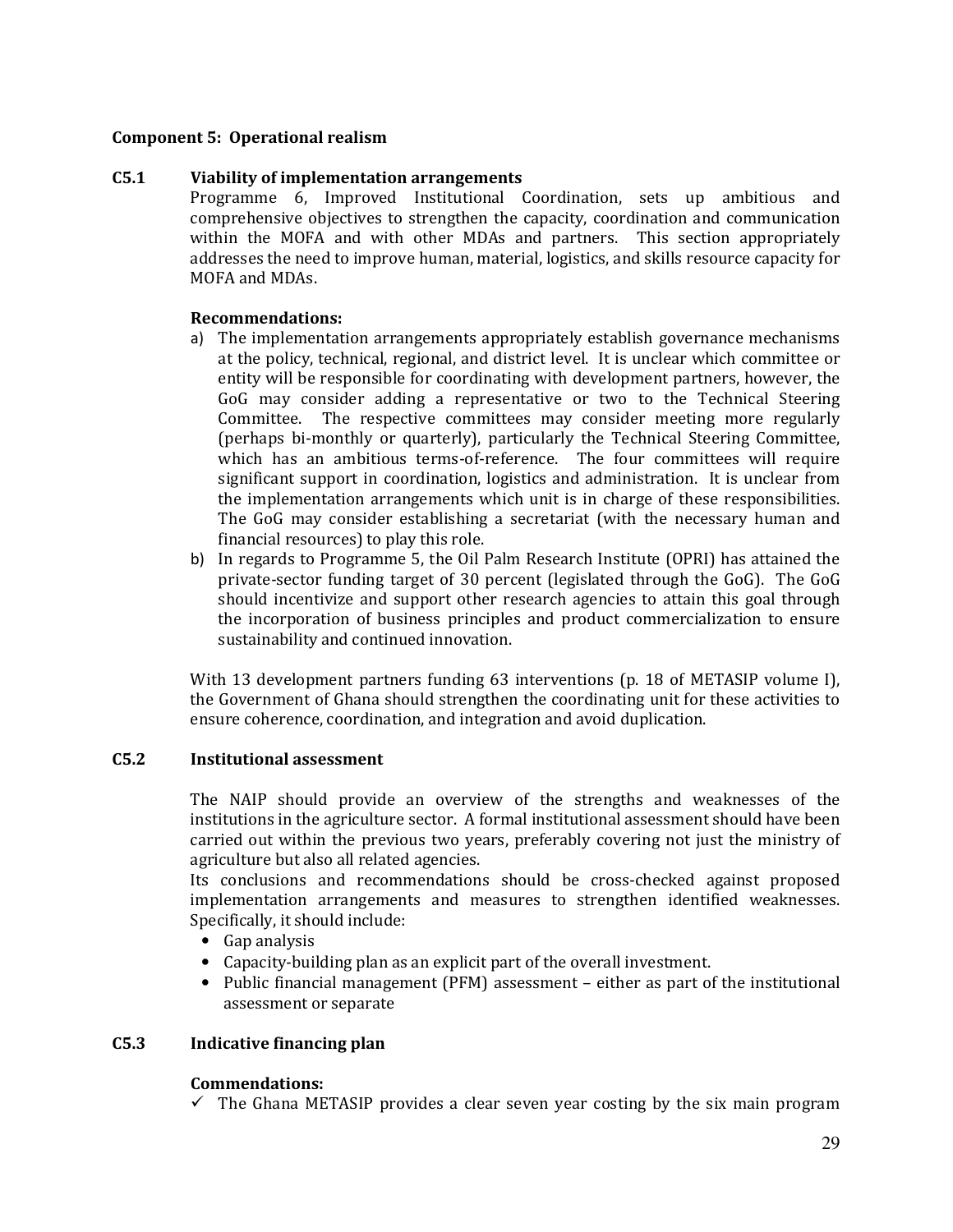components, and compares this with expecting funding source trends disaggregated by Government, internally generated funds and donor finance.

 $\checkmark$  The Ghana METASIP usefully innovates by prudently applying discount factors to the three sources of funding, to reflect past experience of fund releases being less than budgeted amounts.

The total seven year funding gap is large in absolute amount (10.6 billion GHC) and relative to the total implementation cost (79.9% of the 12.7 billion GHC) implementation cost, calling into question the realism of the METASIP scale.

The funding available is presented in aggregate rather than allocating it across the six main programs, so there is no visibility on whether, in view of existing government or donor funding commitments, some of the programs are better funded than others.

The METASIP's six main programs are further disaggregated into multiple activities that are grouped into 48 identified outputs. There are no disaggregated costs presented at this output level.

The METASIP states an objective of gradually replacing donor financing with Government's own contribution until this latter represents 100% of funding. It would be useful to indicate the time frame envisioned for this transition; in Year 7, donor funding (achieved) still stands at 45% of total funding.

#### **Recommendations:**

- a) It is higher recommended that the GOG undertake a broad assessment of the overall cost to METASIP given the magnitude of the budget proposed and its value beyond assessed public expenditure projections to meet MDG1. The Plan should answer the questions of sector capacity and the economy as a whole to absorb this large budget.
- b) In view of the ambitious scale of the investment plan relative to the financing gap, it would be prudent to introduce a prioritization into the investment plan;
- c) The METASIP includes identifies 2009 as its Year 1 estimated cost. It would be useful to update the document to show actual 2009 outturn, compared to the initial plan;
- d) Try to allocate existing funding commitments, based on their activity focus, across the six main program categories.

#### **C5.4 Agriculture Sector Public Expenditure Review**

Agriculture PERs have been conducted and some elements of these (e.g. gaps between budgeted and released funding) incorporated into the analysis.

Agriculture PERs that have been conducted appear to have enabled identifying relevant sector investment activities that are managed by non-MoFA ministries and agencies, and these have been incorporated into the presentation of investment plans moving forward.

AgPER information on actual investment plans and realizations in the most recent year or two could have usefully been included in the METASIP to anchor the plans in what was actually achieved in the recent past.

#### **C5.5 Public financial management capacity**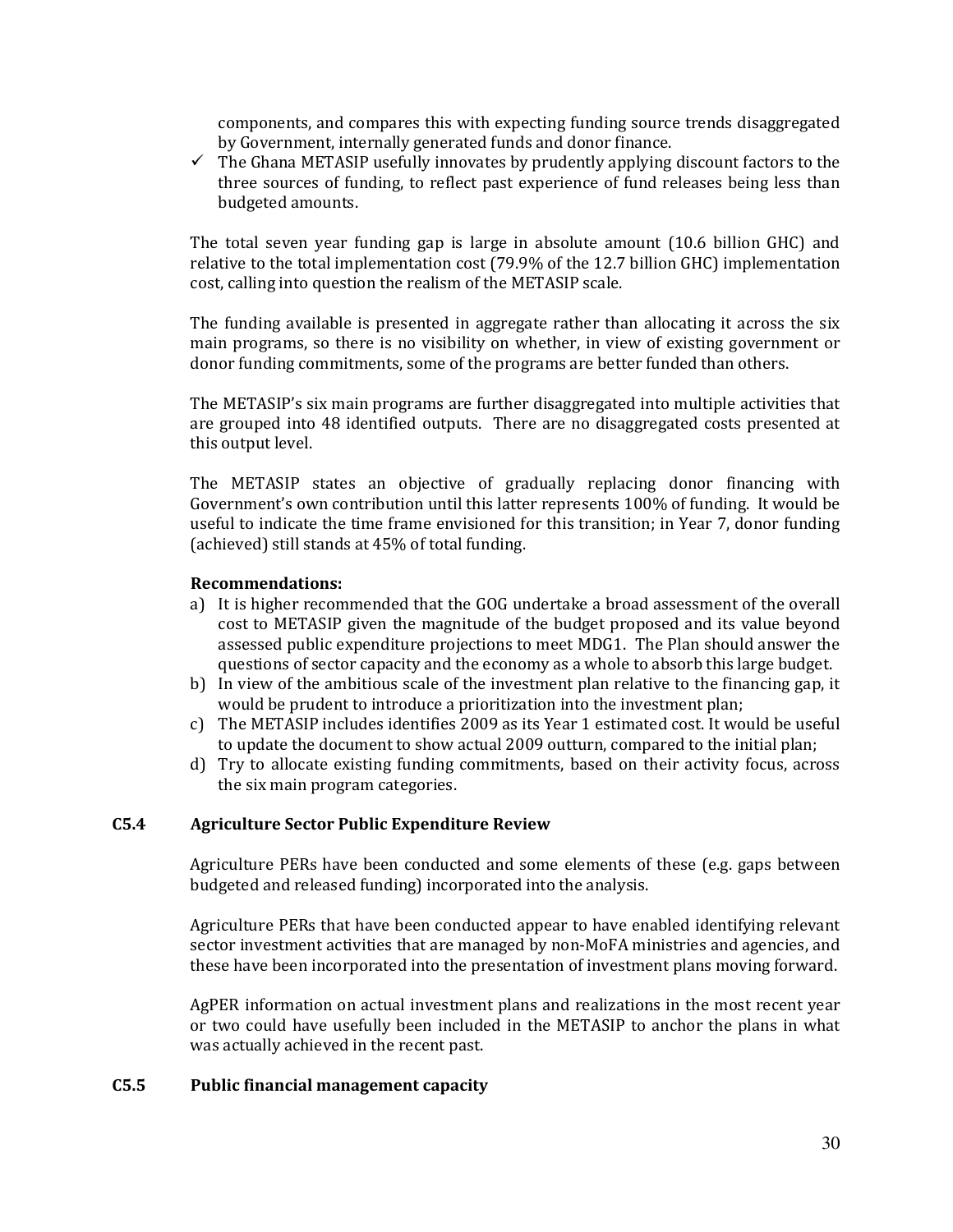$\checkmark$  Through FASDEP, Ghana has gained valuable experience in expenditure program management, and is using this to move ambitiously towards a fuller SWAp approach to fund and program management.

The document has only minimal discussion of capacity building at the various levels that would be critical to sound budget management at the proposed scale-up levels: from just under 10% of government expenditure, to over 14% by 2015.

#### **Recommendations:**

a) Identify the budget management capacity strengthening needed at District, MoFA and inter-ministerial coordination levels, and build this in as an investment activity in programme 6's focus on institutional strengthening.

#### **C5.6 Risk assessment**

The document does not present a consolidated assessment of risks to the investment plan.

#### **Recommendations:**

a) Include a section that assesses the key risks to the successful implementation of the investment plan, along with possible actions and measures to minimize these risks; this could later be developed into a more detailed matrix of risks, their likelihood and proposed mitigation measures.

#### **C5.7 Financial and economic assessment (including cost-benefit analysis)**

The METASIP does not state what procedures are applied to assess the viability of proposed investment activities on financial and economic dimensions. Downstream recurrent budget expenditure needs and implications of investment activities are not considered in the METASIP, so it is unclear how budget composition will be managed to assure an appropriate balance.

#### **Recommendations:**

- a) Accompanying the Investment Plan should be a brief description of the viability analysis and screening tools that are used as part of developing investment activities that make their way towards approval for budget resource allocation; and
- b) Indicate how investment activity planning estimates recurrent cost implications, and builds this into overall budget planning and composition.

#### **C5.8 Estimate of the investment to be provided by the private sector**

- $\checkmark$  The METASIP clearly articulates that the private investment has an important role, to be encouraged by facilitating and accompanying public investment, so that the sector objectives are to be achieved.
- $\checkmark$  The METASIP also briefly identifies a number of policy measures, apart from public investment, that can facilitate investment by the privates sector, including promoting deepening of financial markets and access to credit, to expand the capacity of business advisory services, and to introduce innovative financing mechanisms (e.g. an Agricultural Development Fund).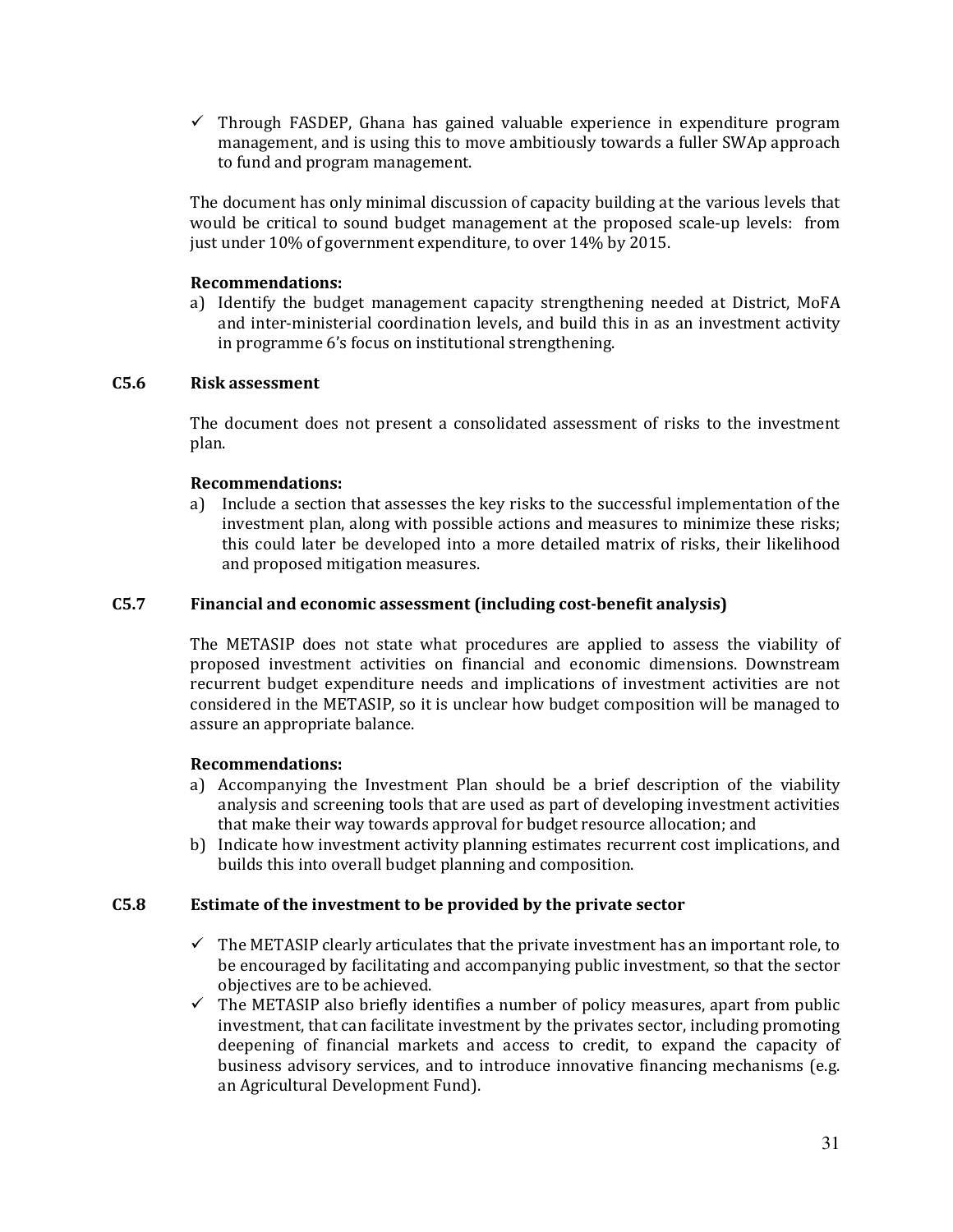For lack of data, the METASIP does not go into any detail on the levels or different types of private investment. Private investment is not incorporated into the costing of the sector plan.

#### **Recommendations:**

a) The METASIP could consider as part of its M&E Plan identifying specific measures that would begin building the capacity to track private investment of different types, and to track the key channels through which public investment can spur private investment.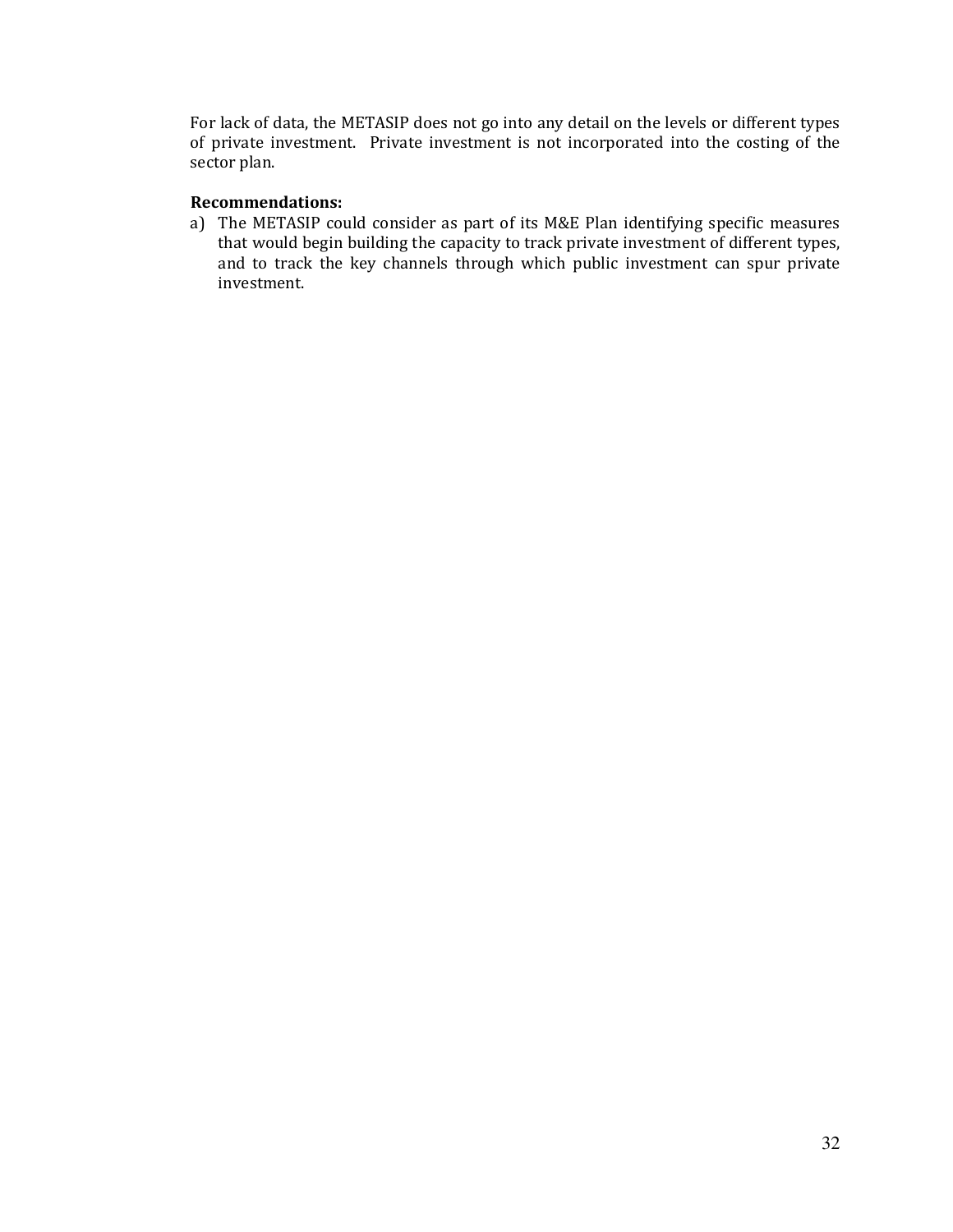# **Annexure 1: CAADP Post-Compact Guide – see attachment**

# **Annexure 2: ECOWAS 's 13 points from Cotonou for investment plans**

NAIPS are to be set out to present:

- 1. Origins of the investment plan (history)
- 2. Areas to be covered
- 3. Detailed description of the programmes and how they relate to ECOWAP
- 4. Overview of the intervention strategy
- 5. Evaluation of costs and financing
- 6. Economic and financial analysis
- 7. Implementation strategy
- 8. Synergies between programmes
- 9. Implications for regional public programmes
- 10. Safeguard for monitoring
- 11. Institutional evaluation
- 12. Monitoring and evaluation
- 13. Risk assessment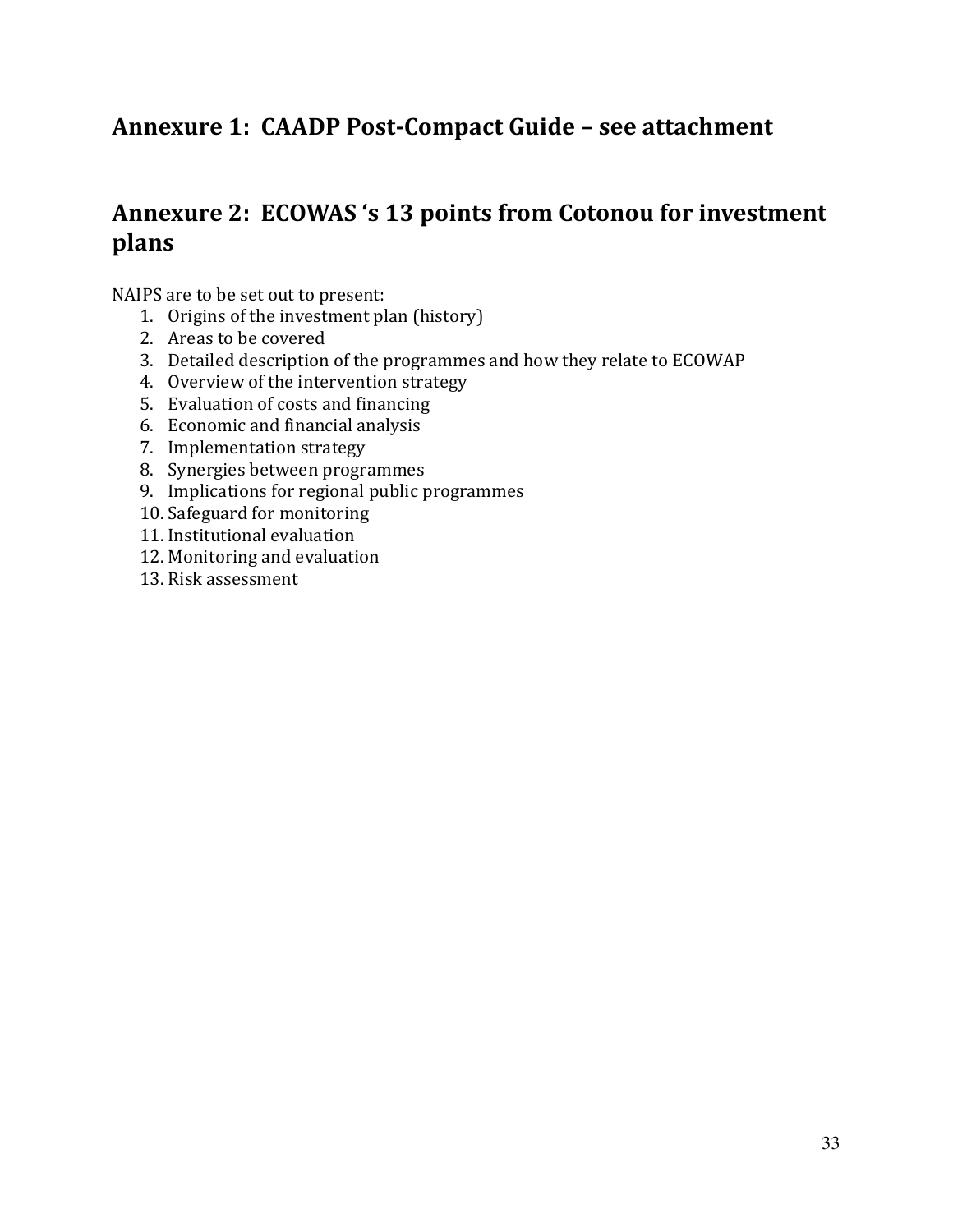|  | <b>Annexure 3: Post Review Road Map Template</b> |  |  |
|--|--------------------------------------------------|--|--|
|--|--------------------------------------------------|--|--|

| <b>National</b><br><b>Agriculture</b><br><b>Investment</b> | <b>Activities and Benchmarks</b>                                                        | <b>Point</b>                  | June<br>2010                    | <b>July</b><br>2010 | August <sub>2010</sub> | Sept.<br>2010 | Oct.<br>2010 | Nov.<br>2010 | Dec.<br>2010 | <b>Follow-on</b><br><b>Comments</b> |
|------------------------------------------------------------|-----------------------------------------------------------------------------------------|-------------------------------|---------------------------------|---------------------|------------------------|---------------|--------------|--------------|--------------|-------------------------------------|
| <b>Plans</b>                                               |                                                                                         |                               |                                 |                     |                        |               |              |              |              |                                     |
|                                                            | <b>Component 1: Alignment with CAADP vision, principles and strategy elements</b>       |                               |                                 |                     |                        |               |              |              |              |                                     |
| [Identify issue]                                           | [bullet out specific actions]<br>$\bullet$<br>$\bullet$                                 | [list who is]<br>responsible] | <b>finsert</b><br>due<br>dates] |                     |                        |               |              |              |              |                                     |
|                                                            | $\bullet$<br>$\bullet$                                                                  |                               |                                 |                     |                        |               |              |              |              |                                     |
|                                                            | <b>Component 2: Consistency with long terms growth and poverty reduction options</b>    |                               |                                 |                     |                        |               |              |              |              |                                     |
|                                                            | $\bullet$<br>$\bullet$                                                                  |                               |                                 |                     |                        |               |              |              |              |                                     |
|                                                            | $\bullet$                                                                               |                               |                                 |                     |                        |               |              |              |              |                                     |
|                                                            | <b>Component 3: Adoption of best practices and inclusion of core programme elements</b> |                               |                                 |                     |                        |               |              |              |              |                                     |
|                                                            | $\bullet$<br>$\bullet$                                                                  |                               |                                 |                     |                        |               |              |              |              |                                     |
|                                                            | $\bullet$<br>$\bullet$                                                                  |                               |                                 |                     |                        |               |              |              |              |                                     |
| <b>Component 4: Alignment with country commitments</b>     |                                                                                         |                               |                                 |                     |                        |               |              |              |              |                                     |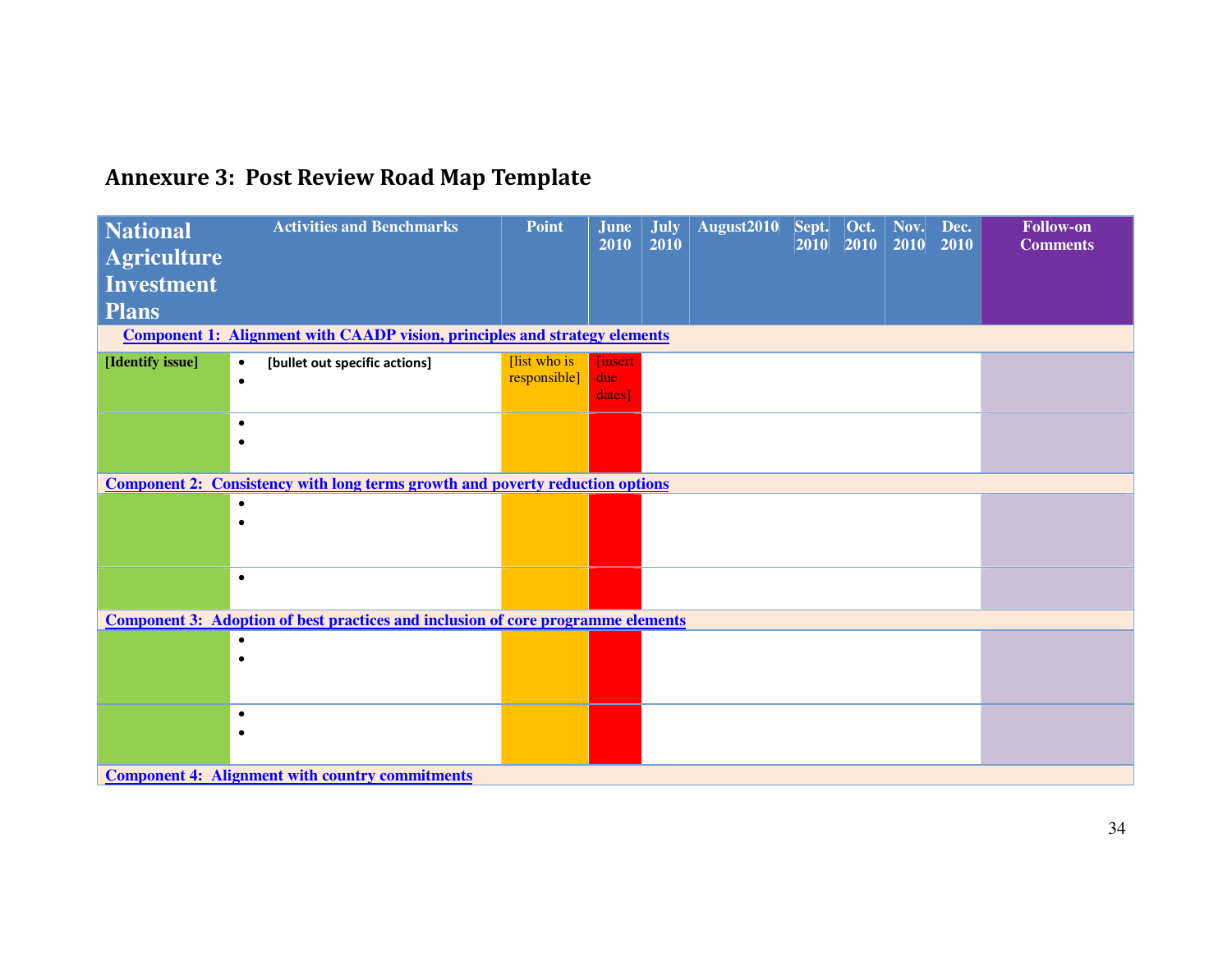|                                                                      | $\bullet$<br>$\bullet$                                                                  |  |  |  |  |  |  |
|----------------------------------------------------------------------|-----------------------------------------------------------------------------------------|--|--|--|--|--|--|
|                                                                      | $\bullet$<br>$\bullet$                                                                  |  |  |  |  |  |  |
|                                                                      | <b>Component 5: Operational realism (including institutional and capacity building)</b> |  |  |  |  |  |  |
|                                                                      | $\bullet$<br>$\bullet$                                                                  |  |  |  |  |  |  |
|                                                                      | $\bullet$<br>$\bullet$                                                                  |  |  |  |  |  |  |
| <b>ACCOUNTABILITY</b>                                                |                                                                                         |  |  |  |  |  |  |
| <b>Monitoring and</b><br><b>Evaluation/Policy</b><br><b>Analysis</b> | $\bullet$<br>$\bullet$                                                                  |  |  |  |  |  |  |
|                                                                      | $\bullet$<br>$\bullet$                                                                  |  |  |  |  |  |  |
|                                                                      | <b>IMPLEMENTATION ARRANGEMENTS</b>                                                      |  |  |  |  |  |  |
| <b>GAFSP</b> (Global<br>Hunger & Food<br><b>Security Program)</b>    | $\bullet$<br>$\bullet$                                                                  |  |  |  |  |  |  |
|                                                                      | $\bullet$<br>$\bullet$                                                                  |  |  |  |  |  |  |
| <b>OUTSTANDING COSTING ISSUES</b>                                    |                                                                                         |  |  |  |  |  |  |
| <b>Costing of</b><br><b>Program areas</b>                            | $\bullet$<br>$\bullet$                                                                  |  |  |  |  |  |  |
| <b>Financing Plan</b><br><b>Presentation</b>                         | $\bullet$<br>$\bullet$                                                                  |  |  |  |  |  |  |
| <b>GAFSP CONCEPT PAPER</b>                                           |                                                                                         |  |  |  |  |  |  |